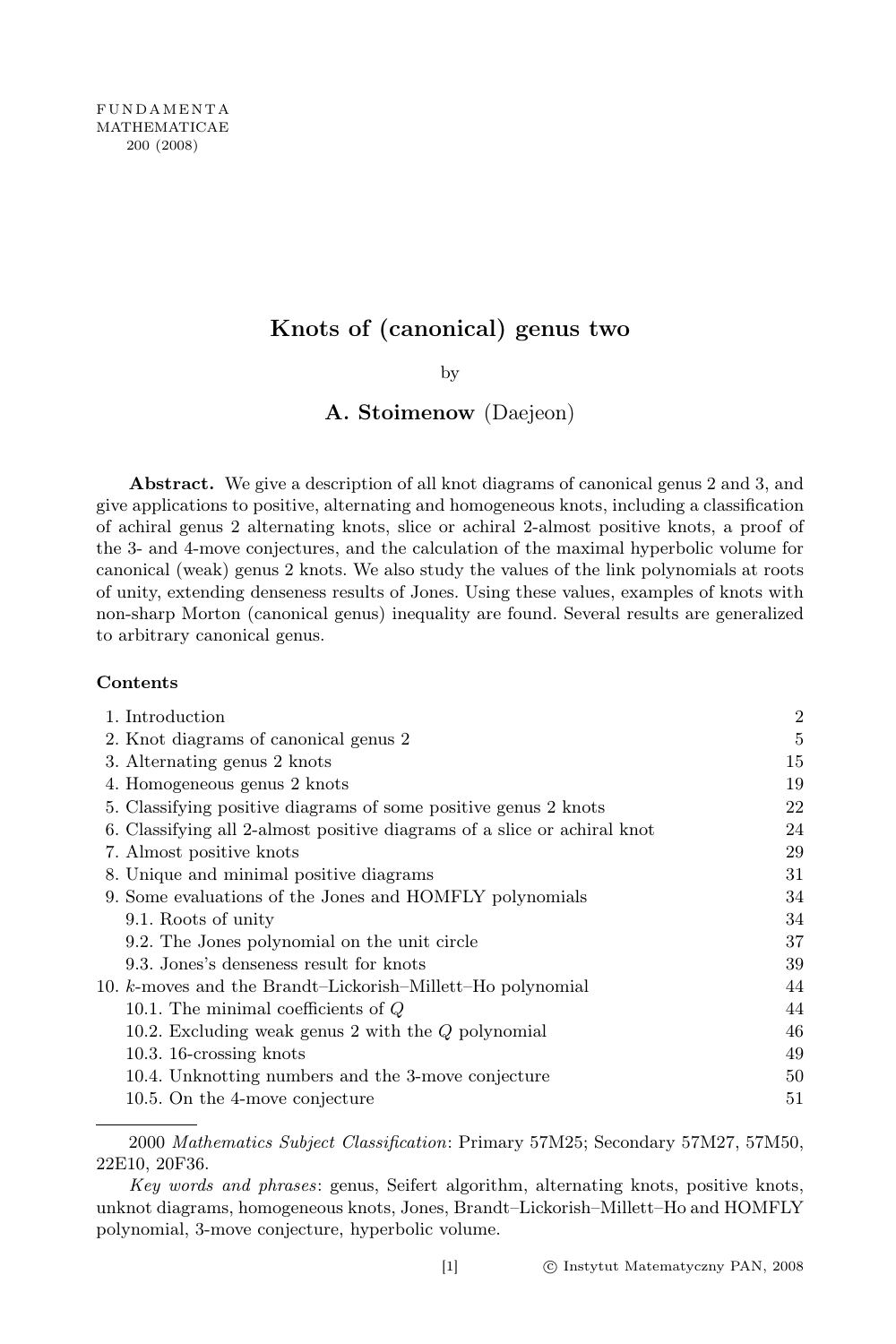|  | A. Stoimenow |
|--|--------------|
|  |              |

| 11. An asymptotical estimate for the Seifert algorithm          | 52 |
|-----------------------------------------------------------------|----|
| 12. Estimates and applications of the hyperbolic volume         | 54 |
| $13.$ Genus $3$                                                 | 58 |
| 13.1. The homogeneity of $10_{151}$ , $10_{158}$ and $10_{160}$ | 58 |
| 13.2. The complete classification                               | 60 |
| 13.3. The achiral alternating knots                             | 61 |
| 14. Questions                                                   | 62 |
| References                                                      | 64 |
|                                                                 |    |

1. Introduction. The notion of a Seifert surface of a knot is classical [Se]. Seifert proved the existence of these surfaces by an algorithm constructing such a surface out of some diagram of the knot. Briefly, the procedure is as follows (see [Ad1,  $\S 4.3$ ] or [Ro]): smooth out all crossings of the diagram, plug in discs into the resulting set of disjoint (Seifert) circles and connect the circles along the crossings by half-twisted bands. We will call the resulting surface the *canonical Seifert surface* (of this diagram) and its genus the genus of the diagram. The canonical (or weak) genus of a knot is the minimal genus of all its diagrams.

The weak genus appears in previous work of several authors, mainly in the context of showing it being equal to the classical Seifert genus for large classes of knots ( $[Cr1]$  and *loc. cit.*) However, Morton [Mo] showed that this is not true in general. Later, further examples have been constructed [Mr, Ko].

Motivated by Morton's striking observation, in [St4] we started the study of the weak genus in its own right. We gave a description of knot diagrams of genus 1 and made some statements about the general case.

The present paper is a continuation of [St4], and relies on similar ideas. Its motivation was the quest for more interesting phenomena occurring for knot diagrams of (canonical) genus higher than 1. The genus 1 diagrams, examined in [St4], revealed to be too narrow a class for such phenomena. In this paper we will study the weak genus in greater generality. We will prove several new results about properties of knots with arbitrary weak genus. In the cases of weak genus 2 and 3 we have obtained a complete description of diagrams. Using this description, we obtain computational examples and results, some of them (partly) solving several problems in previous papers of other authors.

For most practical applications, it is useful to consider weak genus 2. We therefore study it in detail. All methods should also work for higher genera, but applying them in practice seems hardly worthwhile, as the little qualitative novelty this project promises is counterbalanced by an extremely rapid increase of quantitative effort. Diagrams of genus 2 turned out to be attractive, because their variety is on the one hand sufficient to exhibit interesting phenomena and allows one to apply different types of combinatorial arguments to prove properties of them and of the knots they represent, but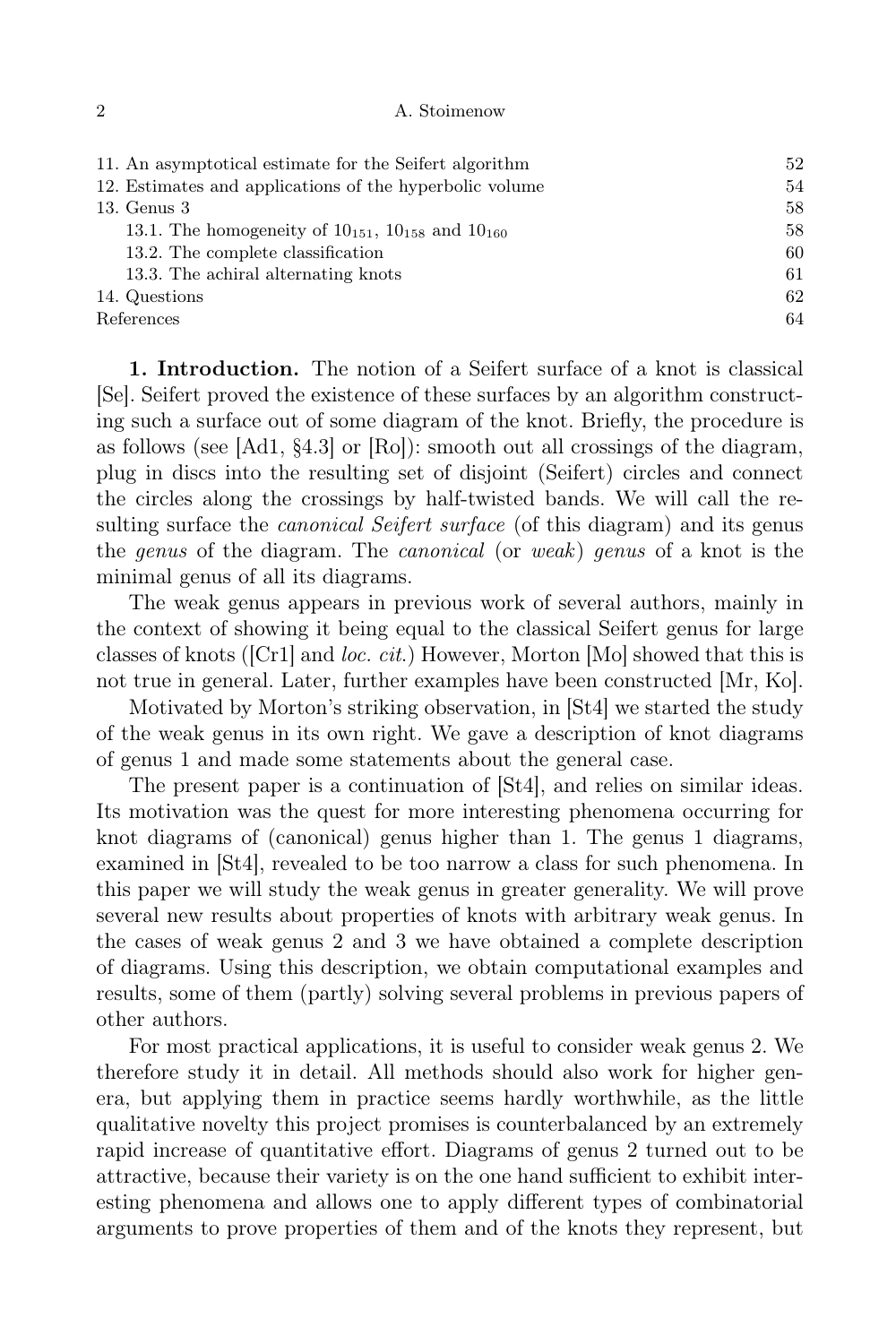on the other hand not too great to make impossible arguments by hand, or with a reasonable amount of computer calculations. As we will see, many of the theorems we will prove for weak genus 2 cannot be any longer proved reasonably (at least with the same methods) for weak genus 3, if they remain true at all.

We briefly describe the structure of the paper. In  $\S 2$  we prove our main result, Theorem 2.1, the description of diagrams of genus 2. It is based on a combination of computational and mathematical arguments. The subsequent sections are mostly devoted to applications of this description.

In §3 we give asymptotical estimates for the number of alternating and positive knots of genus 2 and given crossing number and classify the achiral alternating ones.

In §4 we show non-homogeneity of two of the undecided cases in [Cr1, appendix], following from the more general fact that homogeneous genus 2 knots are positive or alternating.

In §5 and §6 we use the Gauß sum inequalities of [St2] in combination with the result of  $\S2$  to show how to classify all positive diagrams of a positive genus 2 knot, on the simplest non-trivial examples  $7<sub>3</sub>$  and  $7<sub>5</sub>$ , and classify all 2-almost positive unknot diagrams, recovering a result announced by Przytycki and Taniyama [PT] that the only non-trivial achiral (resp. slice) 2-almost positive knot is  $4_1$  (resp.  $6_1$ ).

In §7 we prove that there is no almost positive knot of genus 1, and in §8 that any positive knot of genus 2 has a positive diagram of minimal crossing number. We also give an example of a knot of genus 2 which has a single positive diagram.

Besides the results mentioned so far, which are direct applications of the description in Theorem 2.1, we develop several new theoretical tools, valid for arbitrary weak genus. Most of these tools can again be used to study the genus 2 case in further detail. As such a tool, most substantially we deal with behavior of the Jones and HOMFLY polynomials in §9. We show how unity root evaluations of the polynomials give information on the weak genus, and use this tool to exhibit the first examples of knots on which the weak genus inequality of Morton [Mo] is not sharp. We also give, as an aside, using some arguments from complex analysis and Lie group theory, generalizations of some denseness theorems of Jones in [J2] about the values at roots of unity of the Jones polynomial of knots of small braid index. Unity root evaluations of the Jones polynomial have recently become of interest because of a variety of relations to quantum physics, in particular the volume conjecture. (See  $[DLL, GL, MM].$ 

Since these unity root evaluations are closely related to the Nakanishi– Przytycki  $k$ -moves, we give several applications to these moves in §10, in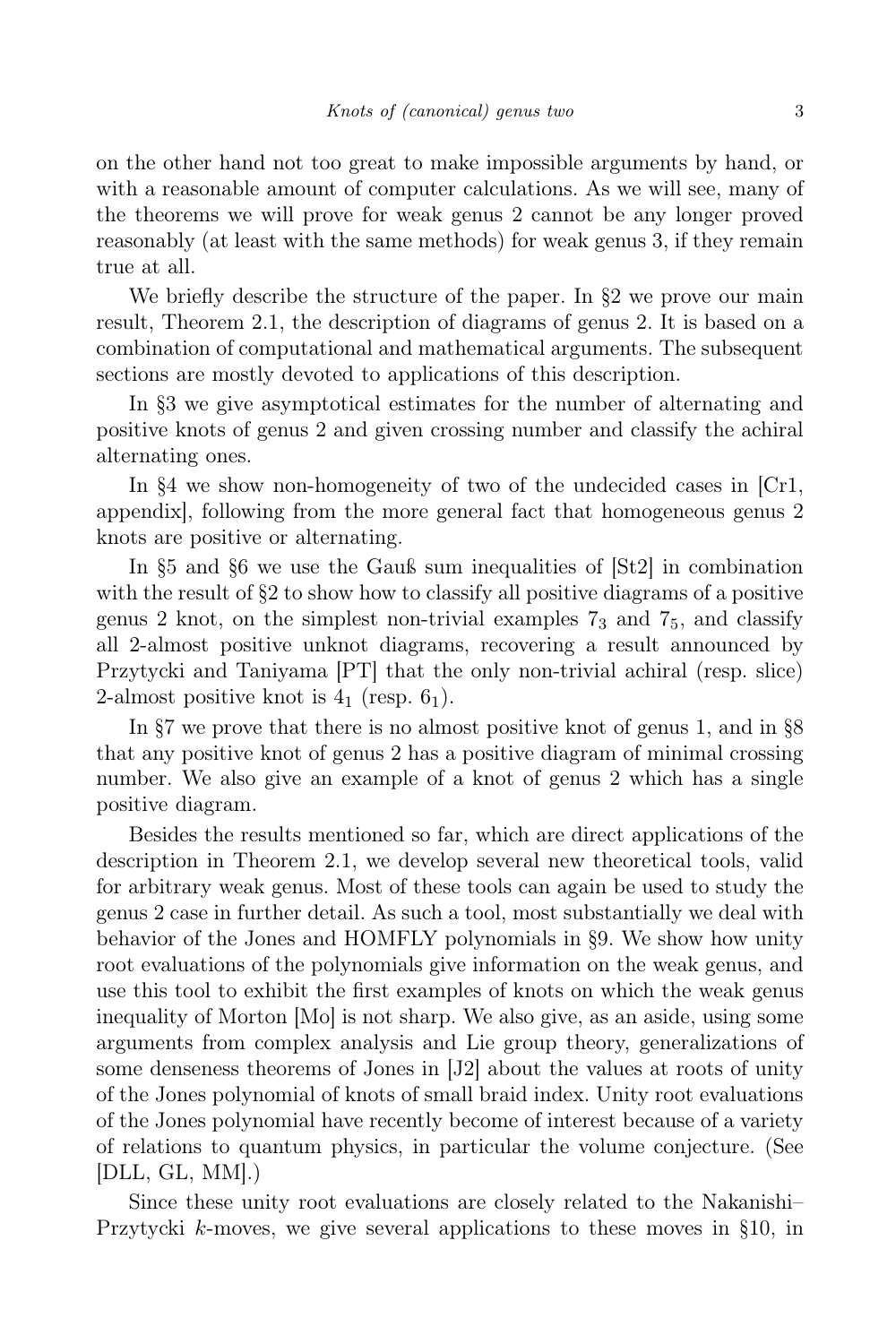particular the proof of the 3- and 4-move conjecture for weak genus 2 knots in §10.4 and §10.5. We also discuss how the criteria using the Jones and HOMFLY polynomials, and the examples they give rise to, can be complemented by applying the Brandt–Lickorish–Millett–Ho polynomial Q.

A further theoretical result is an asymptotical estimate for the quality of the Seifert algorithm in giving a minimal (genus) surface in §11.

In §12, we consider the hyperbolic volume. Brittenham [Br1] used a similar approach to ours to prove that the weak genus bounds the volume of a hyperbolic knot. We will slightly improve Brittenham's estimate of the maximal hyperbolic volume for given weak genus, and (numerically) determine the exact maximum for weak genus 1 and 2.

At the end of the paper we present the description for knot diagrams of genus 3 in §13, solving completely the knots undecided for homogeneity in Cromwell's tables [Cr1, appendix].

In §14 we conclude with some questions, and a counterexample to a conjecture of Cromwell [Cr2].

Although part of the material presented here (in particular the examples illustrating our theoretical results) uses some computer calculations, we hope that it has been obtained (and hence is verifiable) with reasonable effort. To facilitate this, we include some details of the calculations.

To further motivate our approach we outline applications given in several separate papers. For example, in [St7] the description of genus 2 diagrams is used to give a short proof of a result announced in [PT], that positive knots of genus at least 2 have  $\sigma > 4$  (which builds on the result for genus 2 stated here in Corollary 3.2), and in [St3] we give a specific inequality between the Vassiliev invariant of degree 2 and the crossing number of almost positive knots of genus 2. In [St5] we generalize the classification of k-almost positive achiral knots for the case  $k = 2$  (announced also in [PT] and given here as Proposition 6.1) for alternating knots to  $k \leq 4$ . We will use the present framework to develop a method for finding estimates on crossing numbers of semiadequate links in a subsequent paper.

In his recent book [Cr3] (Section 5.3) Cromwell gives an introductory exposition of the concepts and work which we give a rigorous account on in [St4] and here.

*Notation.* For a knot K and a (knot) diagram  $D$ ,  $c(D)$  denotes the crossing number of  $D, c(K)$  the crossing number of K (the minimal crossing number of all its diagrams),  $w(D)$  the writhe of D,  $w(K)$  the writhe of a reduced alternating diagram of K if K is alternating (this is an invariant of K, see [Ka1]), and  $n(D)$  the number of Seifert circles of D.  $\sigma$  denotes the signature of a knot, u its unknotting number,  $\tilde{q}$  denotes its weak genus and g its classical (Seifert) genus. !K denotes the obverse (mirror image) of a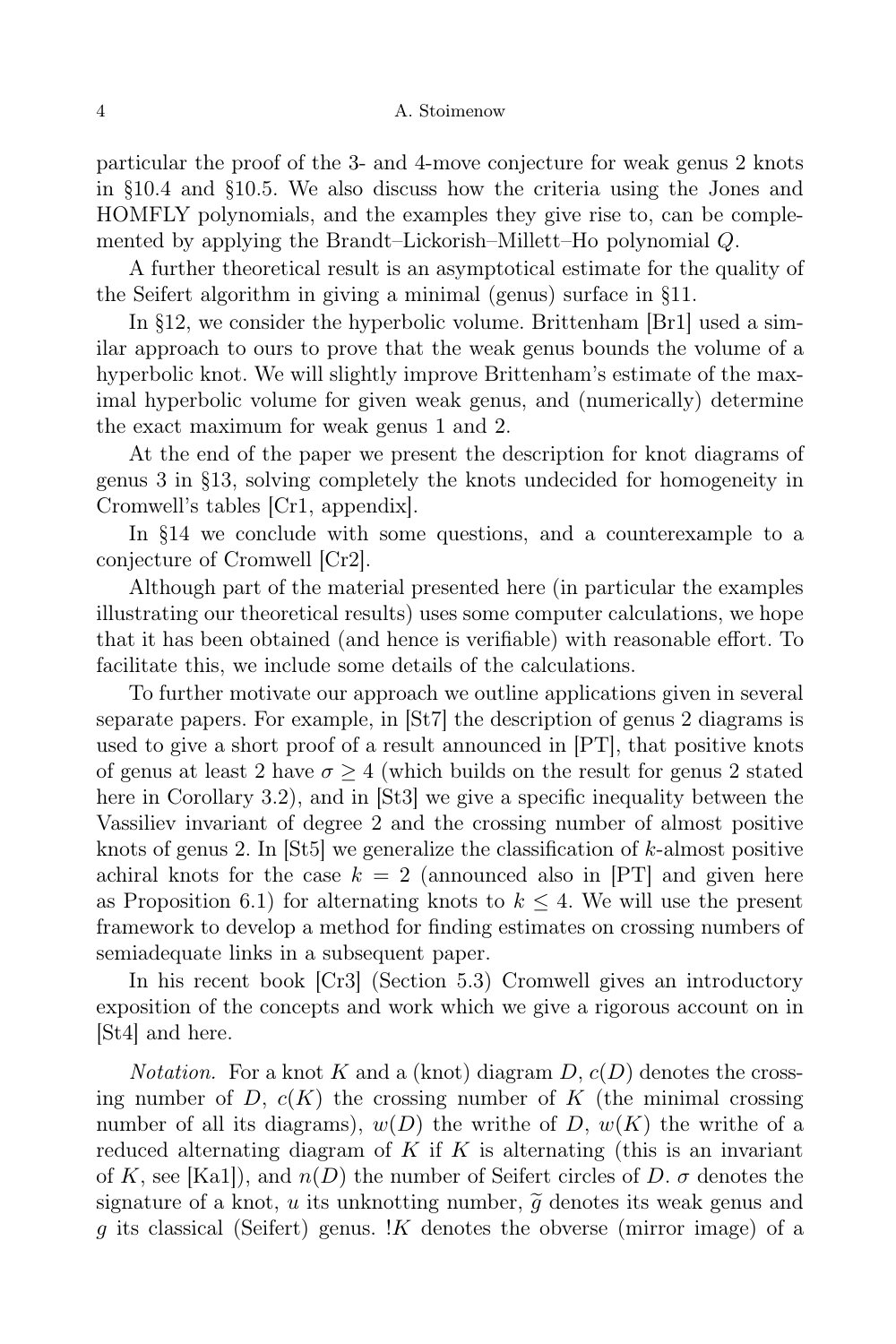knot  $K$ . We will often assume a diagram to be reduced without pointing it out explicitly; this should always be clear from the context.

 $v_2$  denotes the Vassiliev knot invariant of degree 2, normalized to be 0 on the unknot and 1 on the trefoil(s).  $v_3$  denotes the primitive Vassiliev invariant of degree 3, normalized to be 4 resp.  $-4$  on the positive (righthand) resp. negative (left-hand) trefoil. As usual, V denotes the Jones [J1],  $\Delta$  the Alexander [Al],  $\nabla$  the Conway [Co], Q the Brandt–Lickorish–Millett– Ho [BLM, Ho], and P the HOMFLY (or skein) [F&] polynomial. For the HOMFLY polynomial, we use the variable convention of [LM1].

For a polynomial Y and an integer k we denote by  $[Y(x)]_{x^k}$  the coefficient of  $x^k$  in  $Y(x)$ . The minimal (resp. maximal) degree is defined to be the minimal (resp. maximal) k with  $[Y(x)]_{x^k} \neq 0$  and is denoted by min deg<sub>x</sub> Y (resp.  $\max \deg_x Y$ ). The span of Y is the difference between its maximal and minimal degrees. In case Y has only one variable, it will not be indicated in notation. The encoded notation for polynomials we use is the one of [St1]: if the absolute term occurs between the minimal and maximal degrees, then it is bracketed, else the minimal degree is recorded in braces before the coefficient list.

We use the notation of  $[Ro]$  for knots with up to 10 crossings, renumbering  $10_{163}, \ldots, 10_{166}$  by eliminating  $10_{162}$ , the Perko duplication of  $10_{161}$ , as has been done in the tables of [BZ]. The notation of [HT] is used for knots from 11 crossings on. (Note that for 11-crossing knots this notation differs from that of [Co] and [Pe].) We use the convention of the Rolfsen pictures to distinguish between a knot and its obverse whenever necessary.

For two sequences of positive integers  $(a_n)_{n=1}^{\infty}$  and  $(b_n)_{n=1}^{\infty}$  we say that  $a_n$  is  $O(b_n)$ , and write  $a_n = O(b_n)$ , iff  $\limsup_{n\to\infty} a_n/b_n < \infty$ . Likewise, we say  $a_n$  is  $O^{\geq}(b_n)$  iff lim  $\inf_{n\to\infty}a_n/b_n>0$ , and  $a_n=O^{\geq}(b_n)$  iff  $a_n$  is both  $O(b_n)$  and  $O^{\succeq}(b_n)$ .

 $\mathbb{Z}, \mathbb{N}, \mathbb{N}_+, \mathbb{R}$  and  $\mathbb{C}$  denote the integer, natural, positive natural, real and complex numbers respectively.

For a set S, the symbols  $|S|$  and  $#S$  both denote the cardinality of S. The symbol  $\subset$  denotes a not necessarily proper inclusion.

2. Knot diagrams of canonical genus 2. It is known that a Seifert surface obtained by applying Seifert's algorithm to a knot diagram  $D$  has genus

$$
g(D) = \frac{c(D) - n(D) + 1}{2}.
$$

This formula is shown by homotopy retracting the surface to a graph and determining its Euler characteristic by a simple vertex and edge count. The weak (or canonical) genus  $\widetilde{g}(K)$  of a knot K is defined as

$$
\widetilde{g}(K) := \min\{g(D) : D \text{ is a diagram of } K\}.
$$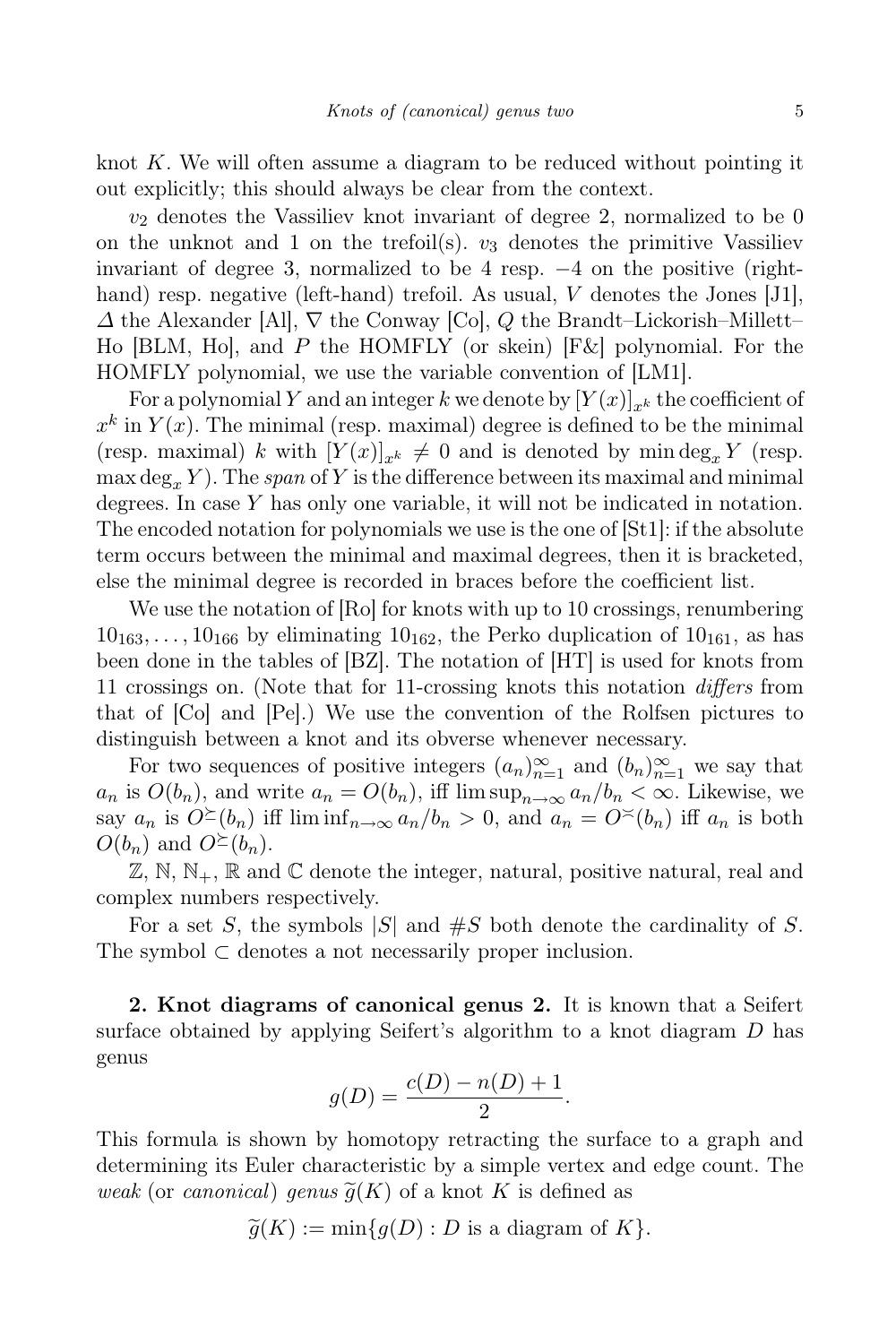In the following we will describe all knot diagrams of genus 2 and deduce consequences for knots of weak genus 2 from this description.

As a preparation, we (re)introduce some terminology, recalling *inter alia* some of the definitions and facts from [St4]; more details may be found there.

First we need to introduce some transformations of diagrams which will be crucial later. In 1992, Menasco and Thistlethwaite [MT] proved the (long conjectured) statement that reduced alternating diagrams of the same knot (or link) must be transformable by flypes, where a flype is shown in Figure 1.



Fig. 1. A flype near the crossing  $p$ 



Fig. 2. A flype of type A and B

The tangle  $P$  in Figure 1 is called *flypable*, and we say that the crossing  $p$ admits a flype or that the diagram admits a flype at  $(or near)$  p. According to the orientation near  $p$  we distinguish two types of flypes as in Figure 2.

A clasp (or a matched crossing pair) is a tangle of the form



distinguished into *reverse* and *parallel* clasp depending on the strand orientation.

By switching one of the crossings in a clasp and applying a Reidemeister II move, one can eliminate both crossings. This procedure is called resolving a clasp. For the discussion below it is important to remark how resolving a clasp affects the genus of the diagram. It reduces the genus by 1 if the clasp is parallel, or if it is reverse and the Seifert circles on which the two clasped strands lie after the resolution are distinct. In this case we will call the clasp genus reducing. In contrast, a clasp resolution preserves the genus of the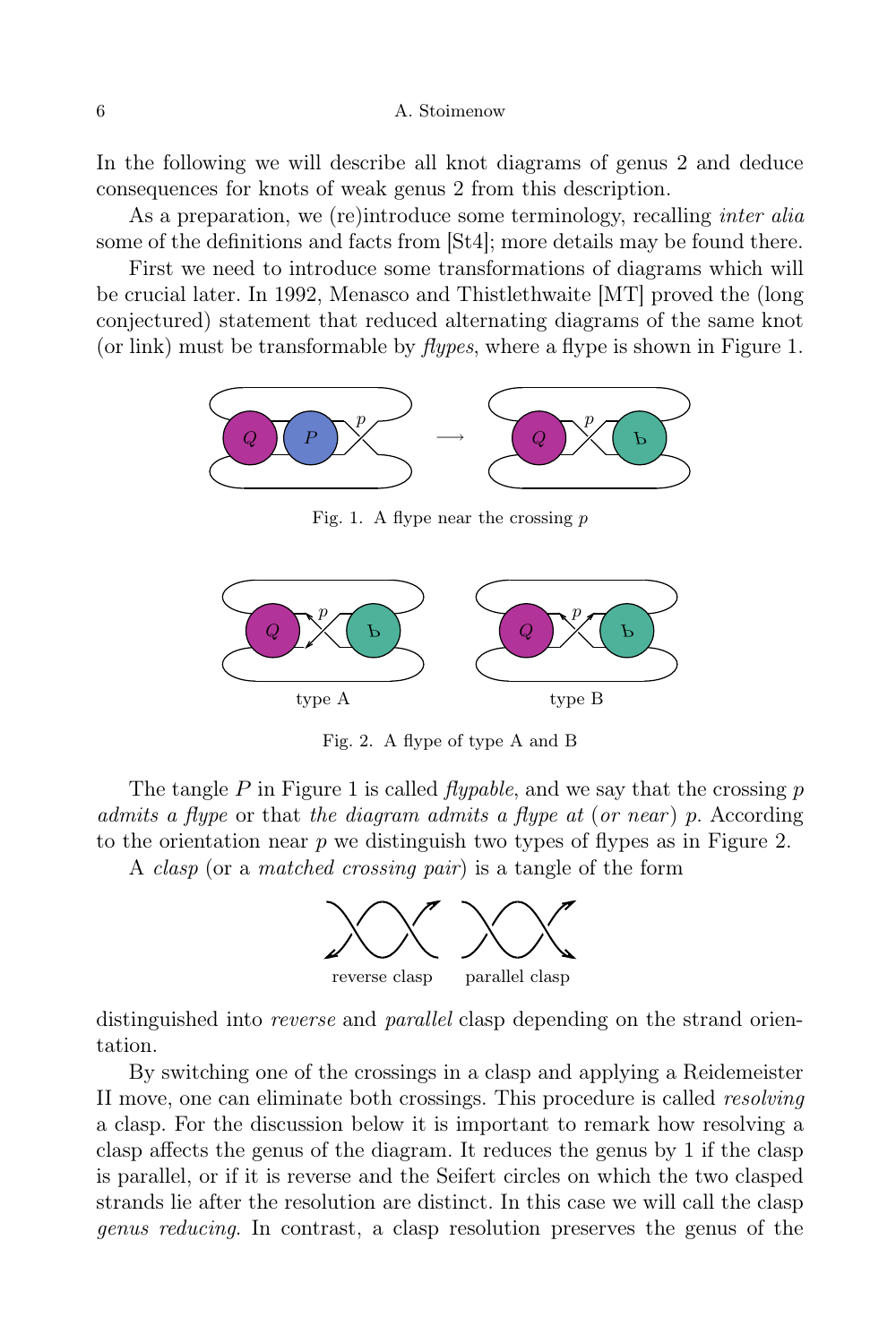diagram if the clasp is reverse and the strands obtained after the resolution belong to the same Seifert circle (as for example in the  $\bar{t}'_2$  move we will just introduce). Then we call the clasp genus preserving.

We will also need a class of diagram moves studied by Przytycki and Nakanishi.

DEFINITION 2.1 (see [Pr]). A  $t_k$  move is a local diagram move replacing a parallel pair of strands by k parallel half-twists. Similarly, a  $\overline{t}_k$  move for k even is a replacement of a reversely oriented pair of strands by k reversely oriented half-twists. A k-move is the analogue of a  $t_k$  move in unoriented diagrams.

A  $\bar{t}_2$  move is thus replacing a reversely oriented pair of strands by a reverse clasp. Of particular importance will be, as in [St4], a special instance of a  $\overline{t}_2$  move.

DEFINITION 2.2. A  $\bar{t}'_2$  move or twist is defined to be a  $\bar{t}_2$  move [Pr] applied near a crossing



(together with the mirrored move), and a *reducing*  $\vec{t}'_2$  move is the reverse operation to a  $\bar{t}'_2$  move. We call a diagram  $\bar{t}'_2$  *irreducible* if there is no sequence of type B flypes transforming it into a diagram on which a reducing  $\bar{t}'_2$  move can be applied. Let  $c_q$  denote the maximal crossing number of an alternating  $\bar{t}'_2$  irreducible genus  $g$  diagram.

A flype of type A never creates or destroys a fragment obtained from a crossing by a  $\bar{t}'_2$  move and commutes with type B flypes, hence the applicability of a reducing  $\vec{t}'_2$  move after type B flypes is independent of type A flypes. In terms of the associated Gauß diagram [FS, PV], a knot diagram is (modulo crossing changes)  $\vec{t}'_2$  reducible after type B flypes iff it has three chords which do not mutually intersect and all intersect the same set of other chords.

In order to discard uninteresting cases, we will mainly consider only prime diagrams.

DEFINITION 2.3. A diagram  $D$  is called *composite* if there is a closed curve  $\gamma$  (transversely) intersecting the curve of D in two points, such that both the interior and exterior of  $\gamma$  contain crossings of D. Otherwise D is called prime.

It is a simple observation that  $c_0 = 0$ . Two results of [St4] were  $c_1 = 4$ (independently observed by Lee Rudolph) and  $c_g \leq 8c_{g-1} + 6$ , so that  $c_g =$  $O(8<sup>g</sup>)$ . However, it was evident that this bound is far from sharp, and later we showed in [STV] that  $c_q \leq 12g - 6$ . The starting point for a significant part of the material that follows is to obtain a more precise description for  $q = 2$ .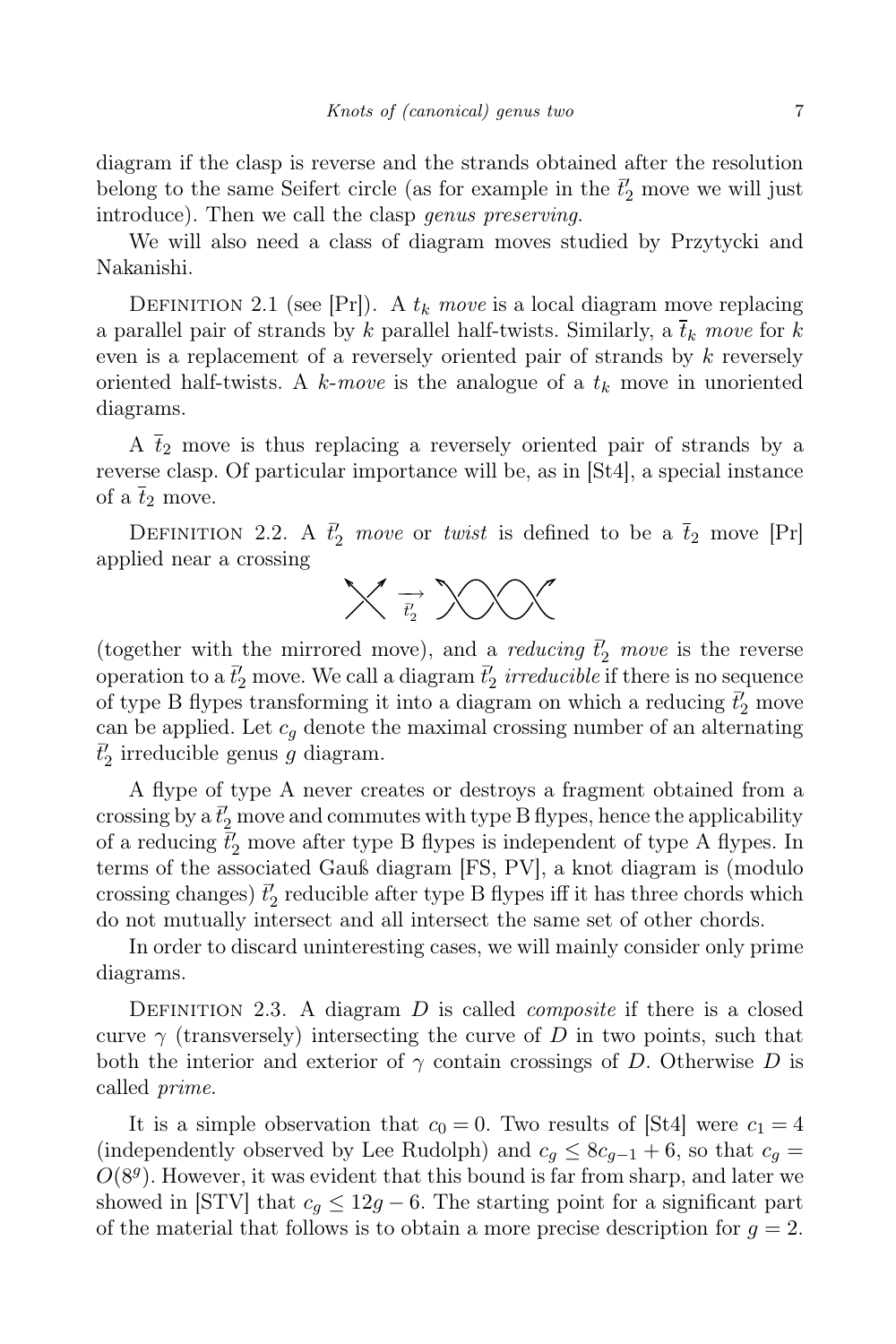THEOREM 2.1. Let  $K$  be a weak genus 2 knot. Then any prime genus 2 diagram of  $K$  is transformable by type  $B$  flypes into one which can be obtained by crossing changes and  $\bar{t}'_2$  moves from an alternating diagram of one of the knots in Figure 3.



Fig. 3. The 24 alternating genus 2 knots without an alternating  $\bar{t}'_2$  reducible diagram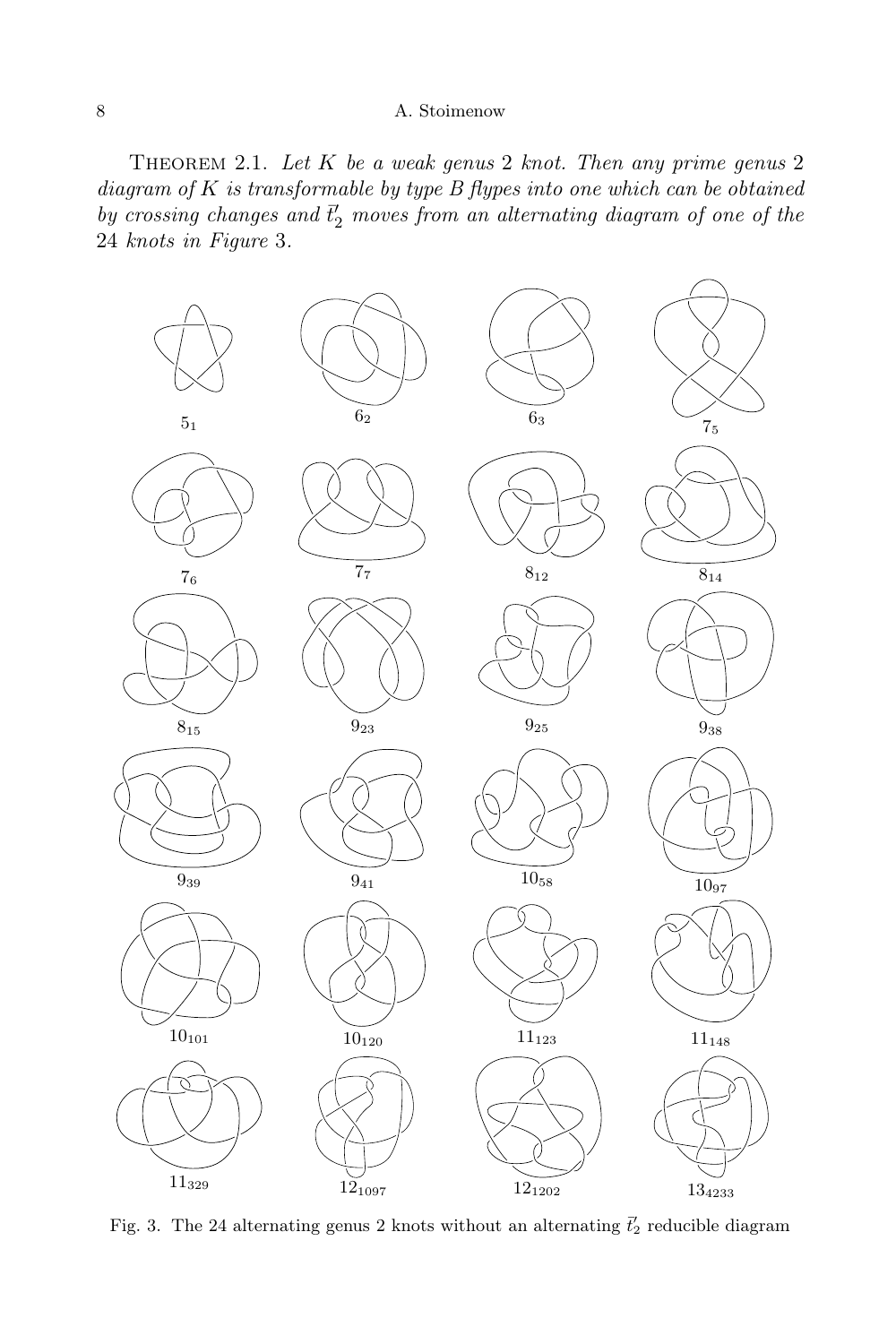We will say that a diagram generates a series or a  $\bar{t}'_2$  twist sequence of diagrams by crossing changes and  $\bar{t}'_2$  moves (so that a  $\bar{t}'_2$  twist sequence is a special case of what was called in [St6] a "braiding sequence"). In this terminology the description of genus 1 diagrams in [St4] says that the only genus 1 generators are (the reduced alternating diagrams of)  $3<sub>1</sub>$  and  $4<sub>1</sub>$ . Although we point out that some knots of Figure 1 occur in multiple diagrams, it will be sometimes possible and convenient to identify the series generated by all diagrams of a knot and call them the series generated by the knot.

It is convenient to use an alternating knot as a generating knot. Note that an alternating diagram which does not admit reducing  $\bar{t}'_2$  moves does not admit such moves after crossing changes either. It is also important to note that for each alternating knot either all or no alternating diagrams are  $\bar{t}'_2$  irreducible modulo flypes. This follows from the Menasco–Thistlethwaite flyping theorem [MT], from the fact that the applicability of a reducing  $\bar{t}'_2$ move is preserved by type A flypes, and from the commuting of type A and type B flypes (i.e., if we can apply a type A flype and then a type B flype, we can do so in reverse order with the same result). Hence it suffices to check the one specific diagram included in the tables to figure out whether the knot has a  $\bar{t}'_2$  irreducible diagram.

For technical reasons (to have a numbering of the crossings) it will turn out useful to record and fix a Dowker notation [DT] for each of these knots. (This is the notation in the tables of [HT].)

| $5_1:$        | 6 | 8              | 10              | $\overline{2}$  | 4              |                |                 |       |                |                |    |    |    |
|---------------|---|----------------|-----------------|-----------------|----------------|----------------|-----------------|-------|----------------|----------------|----|----|----|
| $6_2$ :       | 4 | 8              | 10              | 12              | 2              | 6              |                 |       |                |                |    |    |    |
| $6_3:$        | 4 | 8              | 10              | $\overline{2}$  | 12             | 6              |                 |       |                |                |    |    |    |
| $7_5:$        | 4 | 10             | 12              | 14              | 2              | 8              | 6               |       |                |                |    |    |    |
| $7_6:$        | 4 | 8              | 12              | $\overline{2}$  | 14             | 6              | 10              |       |                |                |    |    |    |
| $7_7:$        | 4 | 8              | 10              | 12              | 2              | 14             | 6               |       |                |                |    |    |    |
| $8_{12}$ :    | 4 | 8              | 14              | 10              | 2              | 16             | 6               | 12    |                |                |    |    |    |
| $8_{14}$ :    | 4 | 8              | 10              | 14              | 2              | 16             | 6               | 12    |                |                |    |    |    |
| $8_{15}$ :    | 4 | 8              | 12              | $\overline{2}$  | 14             | 6              | 16              | 10    |                |                |    |    |    |
| $9_{23}$ :    | 4 | 10             | 12              | 16              | $\overline{2}$ | 8              | 18              | 6     | 14             |                |    |    |    |
| $9_{25}$ :    | 4 | 8              | 12              | $\overline{2}$  | 16             | 6              | 18              | 10    | 14             |                |    |    |    |
| $9_{38}$ :    | 6 | 10             | 14              | 18              | 4              | 16             | $\mathbf{2}$    | 8     | 12             |                |    |    |    |
| $9_{39}$ :    | 6 | 10             | 14              | 18              | 16             | 2              | 8               | 4     | 12             |                |    |    |    |
| $9_{41}$ :    | 6 | 10             | 14              | 12              | 16             | $\overline{2}$ | 18              | 4     | 8              |                |    |    |    |
| $10_{58}$ :   | 4 | 8 <sup>8</sup> | 14              | 10              | $\overline{2}$ | 18             | 6               | 20    | 12             | 16             |    |    |    |
| $10_{97}$ :   |   | 4 8            | 12 <sup>°</sup> | 18              | $\overline{2}$ | 16             | 20              | 6     | 10             | 14             |    |    |    |
| $10_{101}$ :  | 4 | 10             | 14              | 18              | $\overline{2}$ | 16             | $6\overline{6}$ | 20    | 8              | 12             |    |    |    |
| $10_{120}$ :  | 6 | 10             | 18              | 12 <sup>°</sup> | 4              | 16             | 20              | 8     | 2              | 14             |    |    |    |
| $11_{123}$ :  | 4 | 10             |                 | 14 20           | 2              | 8              |                 | 18 22 | 6              | 12             | 16 |    |    |
| $11_{148}$ :  | 4 | 10             | 16              | 20              | 12             | $\overline{2}$ | 18              | 6     | 22             | - 8            | 14 |    |    |
| $11_{329}$ :  | 6 | 12             |                 | 18 22           | 14             | 4              | 20              | 8     | $\overline{2}$ | 10             | 16 |    |    |
| $12_{1097}$ : | 6 |                | 12 20           |                 | 14 22          | 4              | 18              | 24    | 8              | $\overline{2}$ | 10 | 16 |    |
| $12_{1202}$ : |   | 6 20           |                 | 10 24           | 14             |                | 4 18            | 8     | 22             | 12             | 2  | 16 |    |
| $134233$ :    | 6 |                |                 | 12 22 26 16     |                |                | 4 20 24         |       | 8              | 14             | 2  | 10 | 18 |
|               |   |                |                 |                 |                |                |                 |       |                |                |    |    |    |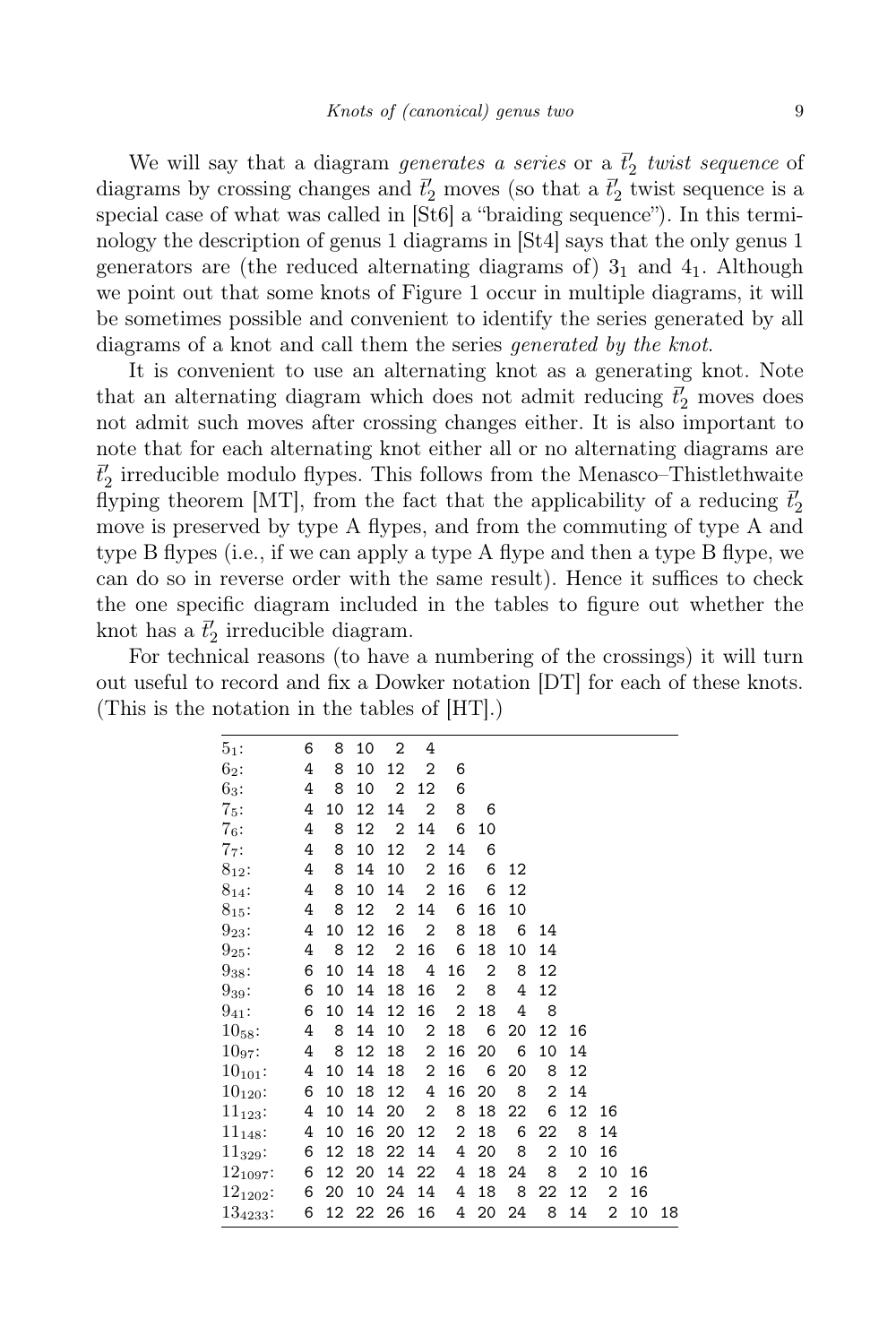Proof of Theorem 2.1. By [STV] any genus 2 diagram of a weak genus 2 knot can be obtained modulo type B flypes by crossing changes and  $\bar{t}'_2$ moves from an alternating diagram with at most 18 crossings. Now the 24 knots in Figure 3 have been obtained by checking Thistlethwaite's tables of  $\leq$ 15-crossing knots for  $\vec{t}'_2$  irreducible alternating genus 2 diagrams.

It would be in principle possible to deal with the crossing numbers 16 to 18 also by computer, but these tables are not yet available to me (those of 16 crossings at least at the time of the original writing), and to save a fair amount of electronic capacity, it is preferable to use mathematical arguments instead. Let us give the following

LEMMA 2.1. If there is a  $\bar{t}'_2$  irreducible alternating genus 2 diagram D of  $c$  crossings with a matched crossing pair (clasp), then there is a  $\bar{t}'_2$  irreducible genus 2 diagram of  $c - 2$  crossings, or  $c \leq 12$ .

For the proof we need to make some definitions.

DEFINITION 2.4. A region of a knot diagram is a connected component of the complement of its underlying curve in the plane. Every crossing  $p$  is bordered by four (not necessarily distinct) regions. We call two of them,  $\alpha$ and  $\beta$ , *opposite* at p, notationally  $\alpha \rightarrow \beta$ , if they do not bound a common line segment (edge) in a neighborhood of p.

$$
\begin{array}{c|c}\np & \beta \\
\hline\n\alpha\n\end{array}
$$

One can see that if two of the four regions bordering a crossing are equal, then they are opposite. In this case we call the crossing *reducible* or *nugatory*, or an isthmus.

DEFINITION 2.5. We call two crossings  $p$  and  $q$  of a knot diagram linked, notationally  $p \cap q$ , if the crossing strands are passed in cyclic order pqpq along the solid line, and *unlinked* if the cyclic order is  $ppqq$ . Call two crossings p and  $q$  equivalent if they are linked with the same set of other crossings, that is,  $\forall c \neq p, q : c \cap p \Leftrightarrow c \cap q$ . Call p and q ∼-equivalent  $(p \sim q)$  if they are equivalent and unlinked, and  $\gamma$ -equivalent (p  $\gamma$  q) if they are equivalent and linked.

It is an exercise to check that ∼-equivalence and ∼<sup>∗</sup> -equivalence are indeed equivalence relations and that two crossings are ∼- (resp.  $\sim$ ) equivalent if and only if after a sequence of flypes they can be made to form a reverse (resp. parallel) clasp.

DEFINITION 2.6. If  $(a_1, \ldots, a_n)$  is a finite sequence of objects, then  $(a_{k_1}, \ldots, a_{k_l})$  is a subsequence if  $k_i \geq k_{i-1}+1$ ,  $k_1 \geq 1$  and  $k_l \leq n$ , that is, the  $a_{k_l}$ 's do not need to appear immediately one after the other in  $(a_1, \ldots, a_n)$ .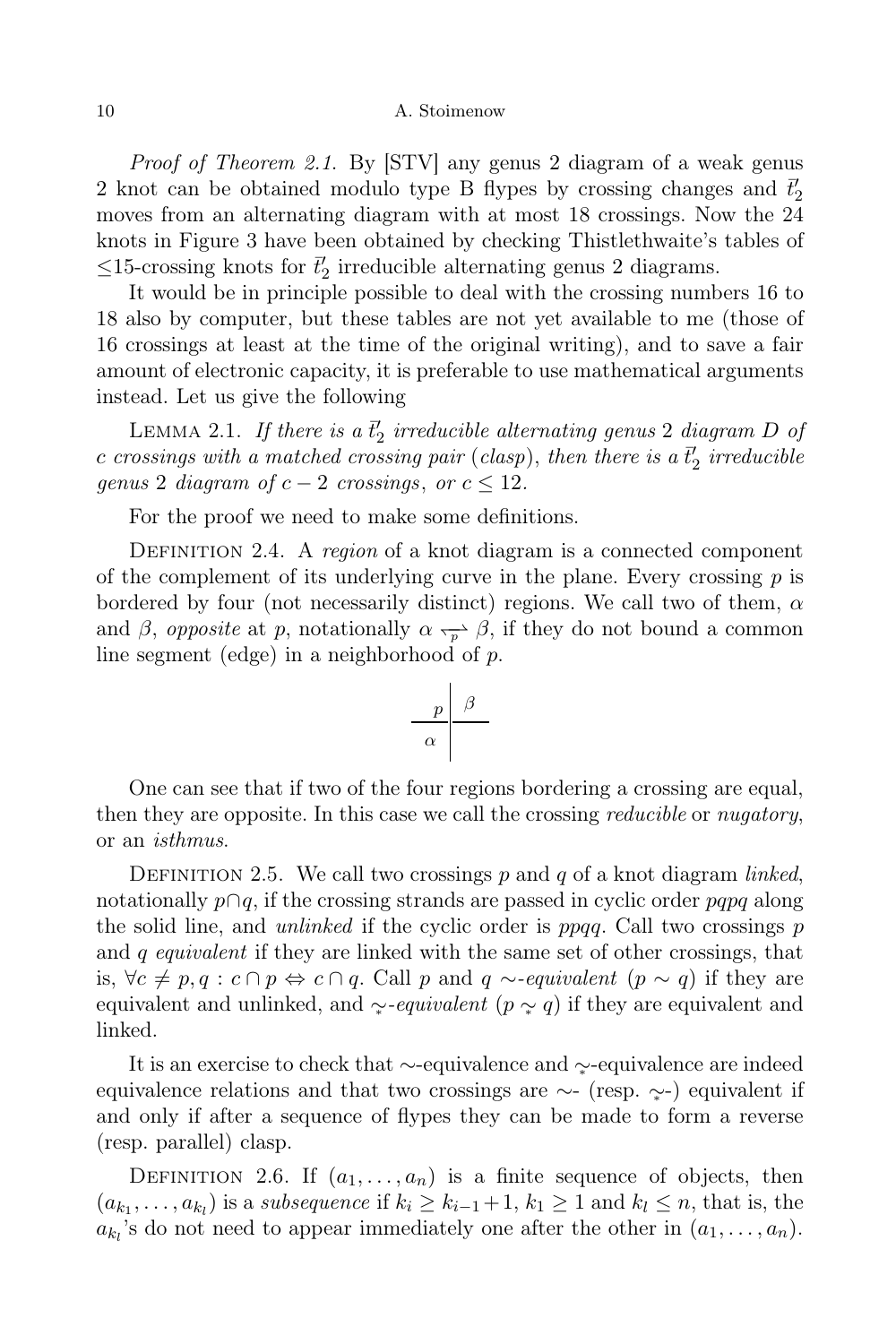DEFINITION 2.7. Let  $\alpha$  be a region of D, i.e. a connected component of the complement of the plane curve of  $D$  in the plane. The sequence of regions opposite to  $\alpha$  at the crossings that  $\alpha$  borders, taken in counterclockwise order and modulo cyclic permutation, is called the *bordering sequence* for  $\alpha$  in D.



Note that by connecting crossings with the same region  $\gamma$  opposite to  $\alpha$ by arcs in  $\gamma$  we see that the bordering sequence for  $\alpha$  has no subsequence of the kind  $\beta\gamma\beta\gamma$ .

DEFINITION 2.8. Call a set of crossings  $\alpha_1, \ldots, \alpha_n$  mutually enclosed with respect to  $\alpha$  if  $\alpha_1, \ldots, \alpha_n$  belong to the bordering sequence for  $\alpha$  and this bordering sequence can be cyclically permuted so as to have the subsequence  $\alpha_1\alpha_2 \ldots \alpha_n\alpha_n \ldots \alpha_2\alpha_1$ .

The enclosing index  $\varepsilon_{\alpha,D}$  of  $\alpha$  in D is the maximum size of a mutually enclosed set of non-nugatory crossings with respect to  $\alpha$ . The enclosing index  $\varepsilon_D$  of D is the maximum of the enclosing indices of all its regions.

To explain our argument for Lemma 2.1 in more detail, we first need a further lemma.

LEMMA 2.2. If we have a genus reducing clasp resolution  $D \to D'$ , joining regions  $\beta_1$  and  $\beta_2$  of D to  $\beta$  of D', and reduce D' to D'' by Reidemeister 1 moves, flypes and reverse  $\bar{t}'_2$  moves, then

$$
c(D) - c(D'') \le 4 + 4\varepsilon_{D'}.
$$

Proof. In the absolute term '4', two of the crossings come from the clasp, and two from the (Reidemeister I) reducible crossings in  $D'$ .

If there were three reducible crossings  $a, b, c$  in  $D'$  not reducible in  $D$ , then  $\beta_1 \rightarrow \beta_2$  in D for any  $p \in \{a, b, c\}$ , and  $a \sim b \sim c$  in D (and not  $a \sim b \sim c$ , as we can see from (1)), a contradiction to its  $\bar{t}_2$  irreducibility (see the remark after Definition 2.5).

Separating  $\beta$  in  $D'$  into  $\beta_1$  and  $\beta_2$  in  $D$  by reversing the clasp resolution enables us to add one  $\bar{t}'_2$  twist to crossings participating in two mutually enclosed sets with respect to  $\beta$  in  $D'$ , leading to the term involving  $\varepsilon_{D'}$ .

Proof of Lemma 2.1. We distinguish two cases for the matched crossing pair in D.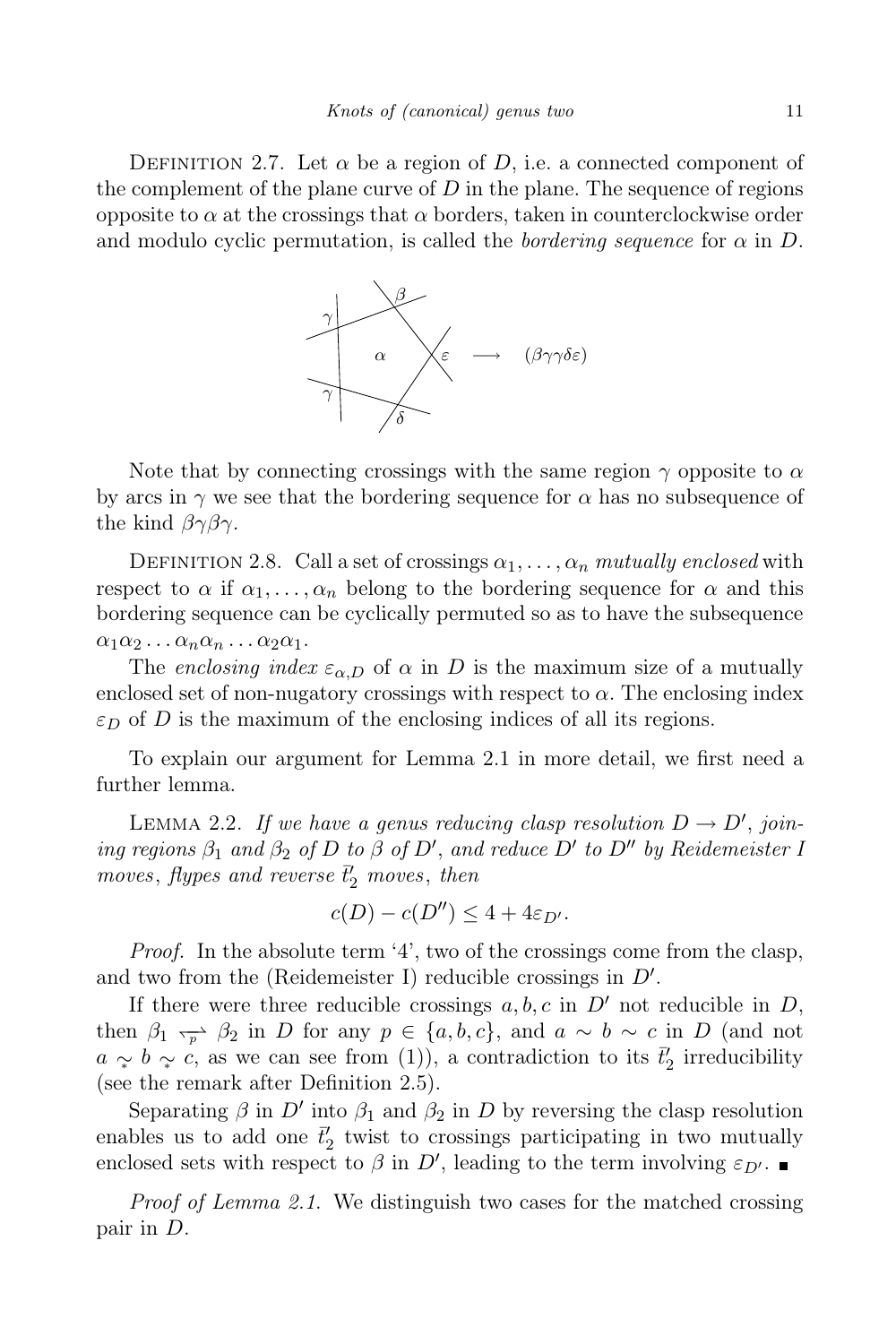(i) Strands are reverse and belong to distinct Seifert circles. Then annihilating the matched crossing pair gives a  $c-2$ -crossing alternating diagram  $D'$  of genus 2.

We claim that  $D'$  has no  $\bar{t}'_2$  reducible crossings. The reason is that creating a situation of being able to perform a  $\bar{t}'_2$  move after elimination of the matched pair always forces the strands in the matched pair to belong to the same Seifert circle (see Figure 4). Namely, if after resolving the clasp, three crossings a, b and c become  $\sim$ -equivalent, then there are two regions  $\alpha$  and  $\beta$  of D such that  $\alpha \rightarrow \beta$  for some  $p \in \{a, b, c\}$ . Resolving the clasp joins two regions  $\beta_1$  and  $\beta_2$  of D to one region  $\beta$  of D':



Therefore, as a, b, and c are not all  $\sim$ -equivalent in D, we can assume that  $\alpha \rightarrow \beta_1$  and  $\alpha \rightarrow \beta_2$  in D. But then there exists in D a dashed arc  $\gamma$ as in Figure 4. Then all Seifert circles on  $D$  different from  $k$ , the Seifert circle in the clasp, intersect the dashed curve  $\gamma$  in two points in total. Thus both these crossings must belong to the same Seifert circle, and hence resolving the clasp would be genus reducing.



Fig. 4. When resolving a clasp makes a reducing  $\bar{t}'_2$  move applicable, the segments of the resolved clasp always belong to the same Seifert circle.

Moreover,  $D'$  has no reducible crossings. Assume that p were such. Then for some region  $\alpha$  of D' we have  $\alpha \rightarrow p^{\Delta} \alpha$ . But then either p is reducible in D, or  $\alpha = \beta$  and  $\beta_1 \rightarrow \beta_2$ . Then we have a dashed curve  $\gamma$  like



Then consider the Seifert circle in D intersecting  $\gamma$  and apply exactly the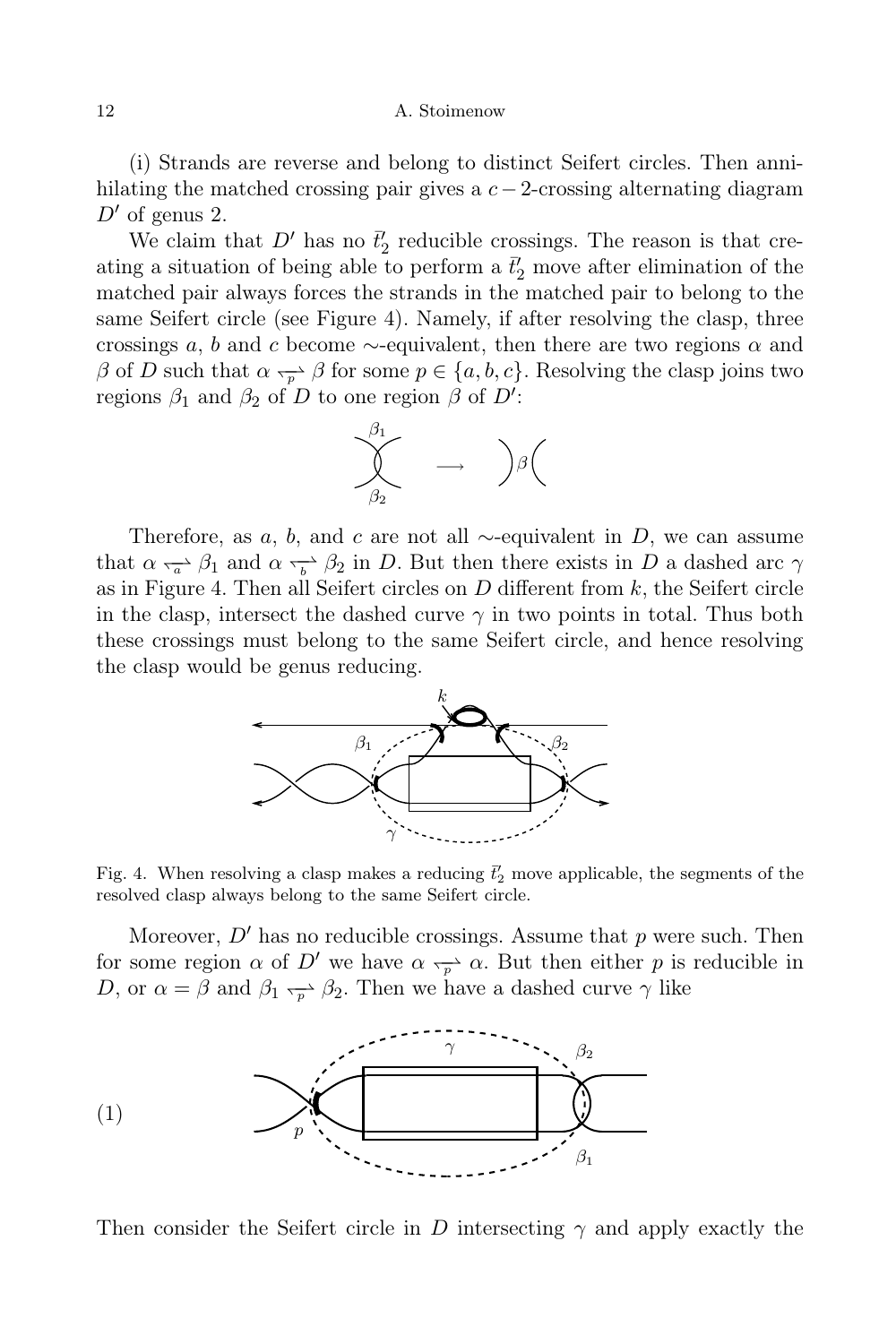same argument as before to see that the clasp resolution must be genus reducing.

(ii) Strands are parallel or belong to the same Seifert circle and are reverse. Then annihilating the matched crossing pair reduces the canonical genus of the diagram and we obtain a genus 1 diagram  $D'$ .

We will now apply Lemma 2.2. For any genus 1 diagram  $D'$  we have  $\varepsilon_{D'}$  $= 1$ , and using  $c(D'') \leq 4$  we obtain from the lemma  $c(D) \leq 12$ , concluding the second case of the proof of Lemma 2.1.  $\blacksquare$ 

*Proof of Theorem 2.1 (continued)*. To show that there are no  $\vec{t}_2$  irreducible genus 2 diagrams with  $> 13$  crossings we proceed by induction on the crossing number.

The cases of 14 and 15 crossings were excluded using Thistlethwaite's tables (as I mentioned above). Then the cases of 16 and 17 crossings can be (significantly) reduced, with the use of Lemma 2.1, to the cases with no matched pair.

The latter cases are excluded as follows. Let  $D$  be such a diagram (that is, a genus 2 diagram with no matched pair). Smoothing out a crossing augments the number of 2-gon components of the diagram complement in the plane (or equivalently, the number of matched crossing pairs) by at most 2. Thus after smoothing out a linked pair of crossings in  $D$  we obtain a diagram  $D'$ of genus 1 with at most four matched pairs. Then  $D'$  is modulo its reducible crossings either a diagram obtained from  $\frac{3}{1}$  by at most two  $\vec{t}'_2$  moves or a diagram obtained from  $4_1$  by at most one  $\bar{t}'_2$  move.

Thus  $D'$  has at most seven non-reducible crossings. Now we count the reducible crossings of  $D'$  (cf. the proof of [St4, Theorem 3.1] or of Lemma 2.2 above). Smoothing out two crossings in  $D$  identifies either two pairs or one triple of regions. If p is reducible in  $D'$ , then  $\beta_1 \rightarrow \beta_2$  in D, where  $\beta_{1,2}$  are among the identified regions. There are two or three possible (unordered) pairs  $(\beta_1, \beta_2)$  of identified regions in D, and so there are at most four or six crossings  $p$  as above. Since two of these crossings must be those smoothed out,  $D'$  cannot have more than four reducible crossings.

We conclude that  $D'$  must have at most 11 crossings, so  $D$  has at most 13 crossings.

The same argument inductively excludes all higher crossing numbers, and Theorem 2.1 is now proved.  $\blacksquare$ 

COROLLARY 2.1. With  $c_q$  as in Definition 2.2, we have  $c_2 = 13$ .

REMARK 2.1. Note that some of the 24 knots may have alternating diagrams differing by a type A flype and twisting at them gives mutated diagrams, the mutations being type A "flypes" at a  $\bar{t}'_2$  twisted crossing as shown in Figure 5. However, we can often ignore these mutations, since they will be mostly irrelevant for our work.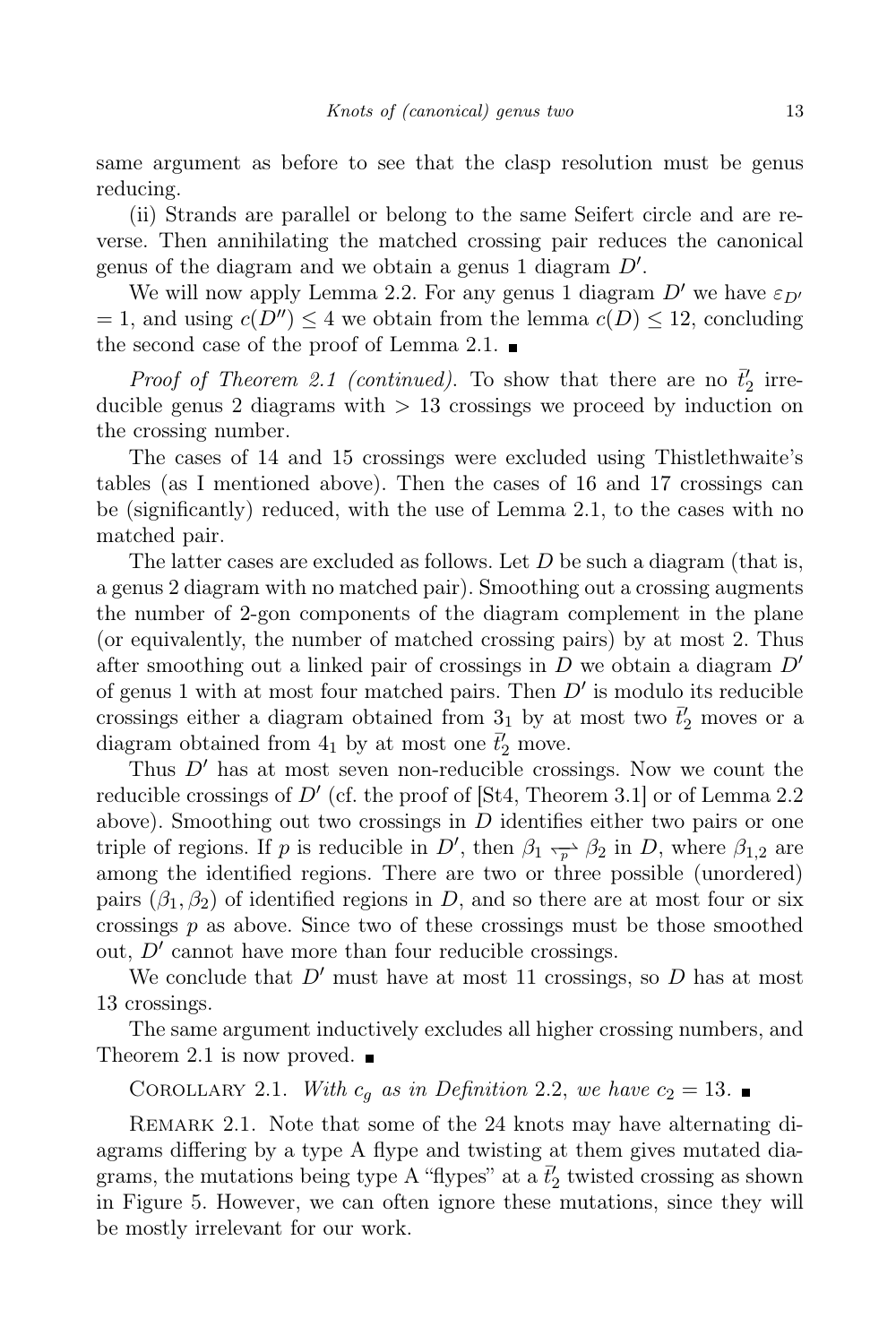

Fig. 5. A "flype" near a  $\bar{t}'_2$  twisted crossing is an iterated mutation.

For example, whenever we make use of the Vassiliev invariants, signature and knot polynomials in our proofs, the arguments apply for all mutated diagrams as well, as these invariants are preserved under mutation. (For Vassiliev invariants mutation invariance holds at least up to degree 10, and all the invariants we will use are of such degree.) This is relevant for Sections 4 to 8. Also mutations do not occur in  $\leq 10$  crossings (relevant for §5 and §7; the few cases remaining can be checked directly), and rational knots and the unknot have no mutants [HR] (relevant for §6).

Thus we consider only one diagram for each of the 24 knots given in Figure 3.

REMARK 2.2. The present description will be used later to prove nonexistence of minimal canonical Seifert surfaces for some knots of genus 2 when both the obstruction of Morton [Mo] and of the Seifert genus fail. (See Remark 9.1.) An explicit computer check gave minimal canonical Seifert surfaces for all knots up to 12 crossings (not only those of genus 2), although minimal crossing number diagrams do not always suffice to give such a surface. (Among the Rolfsen knots examples are the genus 3 knots  $10_{155}$ ,  $10_{157}$ and  $10_{159}$  and the genus 2 knots  $10_{162}$  and  $10_{164}$ , where I found only 11 crossing diagrams doing the job; many more such examples exist.)

In  $[St4]$  I showed that the number of knot diagrams of given genus q is polynomially bounded in the crossing number. One sees that the maximal exponent in this polynomial is  $d_q - 1$ , where  $d_q$  is the maximal number of  $\sim$ -equivalence classes in all diagrams of genus g. For genus 1 we had  $d_1-1=2$ and for genus 2 we obtain  $d_2-1=8$  for this maximal exponent. The numbers  $d_n$  seem not less important than  $c_n$  and will occur several times later.

COROLLARY 2.2. The number of diagrams of genus 2 and crossing number n is  $O^{\leq}(n^8)$ . Hence there are  $O^{\leq}(n^8)$  alternating genus 2 knots of crossing number n and  $O(n^9)$  positive knots of genus 2 or unknotting number 2 and crossing number at most n.

Proof (to be continued). For the alternating case the only non-obvious point is to show that there are  $O<sup>{\times}</sup>$ </sup> (n<sup>8</sup>) alternating knots and not only  $O(n^8)$ . I will give an argument for this at the end of §3.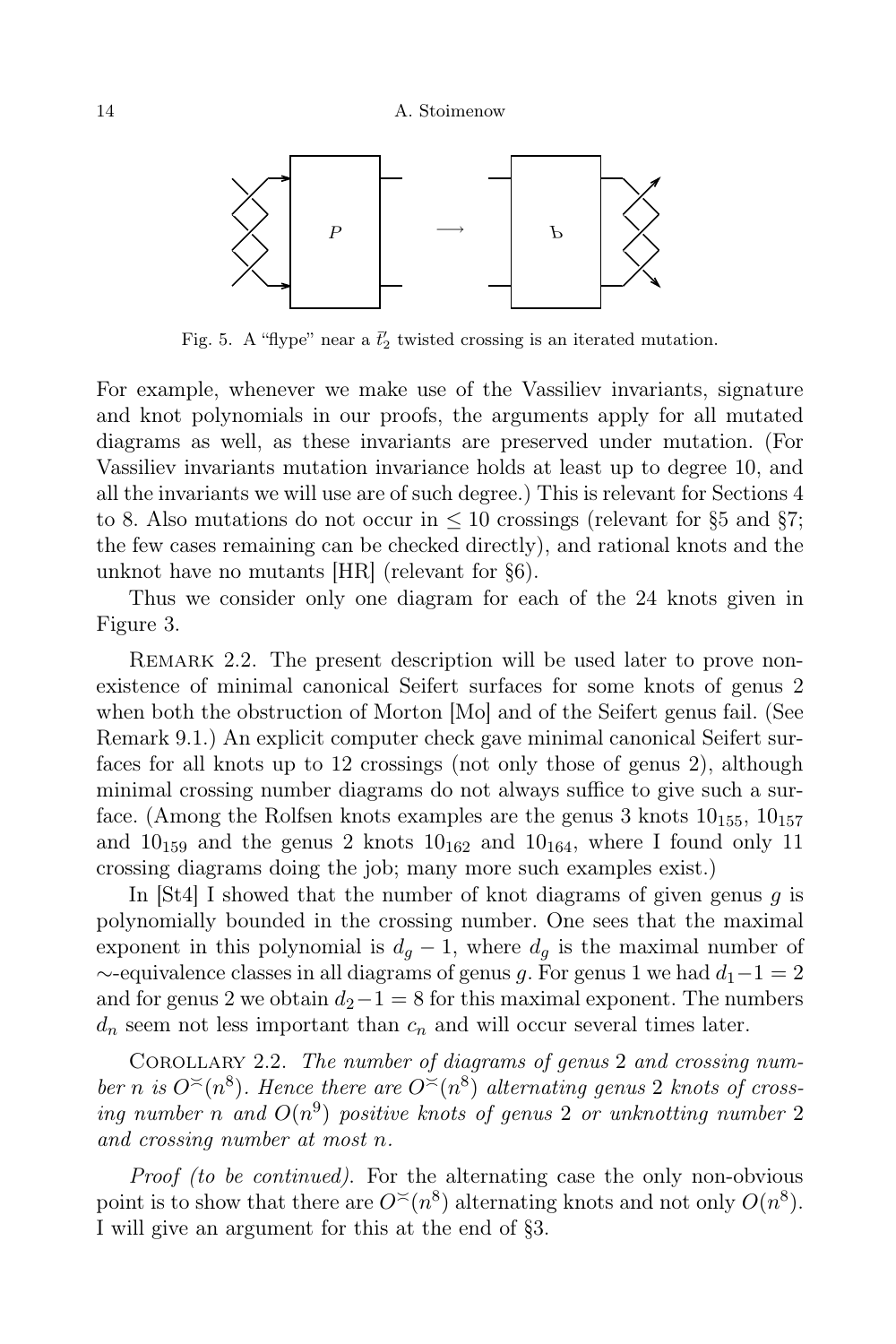The positive case is somewhat more involved as we do not have the result of [Ka2, Mu, Th1] on minimality (in crossing number) of alternating diagrams. Therefore we have a result only for bounded but not fixed crossing number. We also need to use the fact that a positive genus 2 knot has a positive diagram of minimal crossing number. This is again not straightforward and will be proved in Theorem 8.1. The result for the unknotting number and positive knots follows from the inequality  $u \geq g$  (see [St2, Corollary 4.3]).

**3. Alternating genus 2 knots.** The  $\bar{t}'_2$  twist sequences of some of the 24 knots contain those of some others as a subfamily. This happens when resolving a clasp. The relations are given in Figure 6. Therein the knots encircled are those whose twist sequences are not contained in any other (we will call them  $main$ ), and for the others not all of the sequences containing them are indicated (but at least one is).



Fig. 6. Some of the inclusion relations, under resolving clasps, between the twist sequences of the 24 generating knots, and the indication (by encircling) of the main twist sequences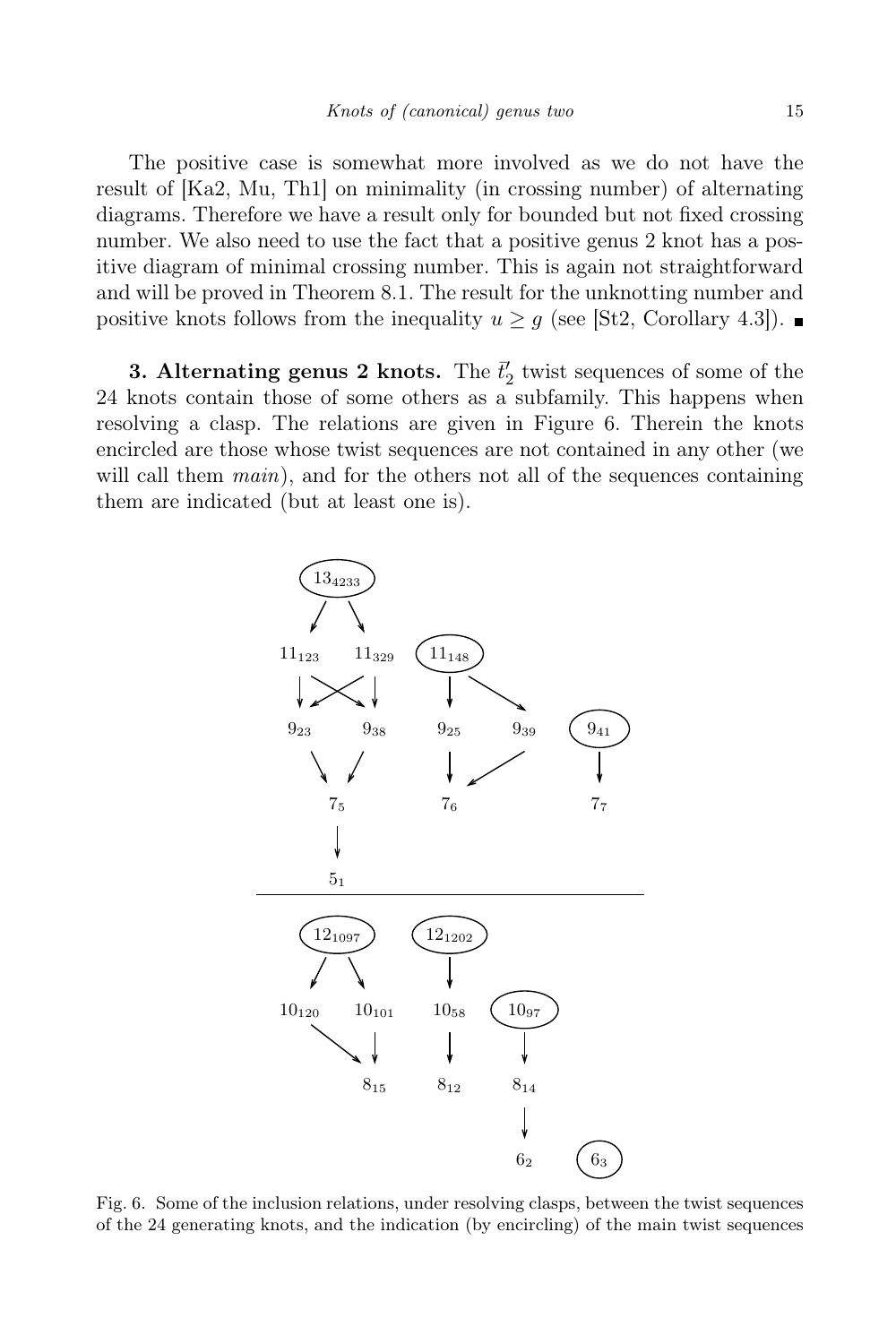Remark 3.1. It is striking and suggested by the figure that inclusions of series occur only between generators of the same parity of the crossing number. This will be so for higher genera diagrams, too. As already remarked, whenever resolving a clasp simplifies the diagram by more than two crossings (by removing nugatory crossings), the resulting diagram must already have smaller genus.

We record two minor consequences. First note that  $6<sub>3</sub>$  is simple but main. Some reason for this is that it is the only knot among the 24 where the numbers of positive and negative crossings in the alternating diagram are both odd. Therefore, we have

PROPOSITION 3.1. Let  $K$  be an alternating genus 2 knot such that  ${c(K), w(K)}$  mod  $4 = {0,2}$ . Then K is an arborescent knot with Conway notation  $(p, q)rs(t, u)$  with  $p, q, r, s, t, u > 0$  all odd.

Another interesting aspect is to consider the achiral knots among the alternating genus 2 knots. First we obtain

PROPOSITION 3.2. A prime alternating genus 2 knot  $K$  has zero signature if and only if a diagram of K can be obtained from a diagram of  $6<sub>3</sub>$ ,  $7<sub>7</sub>$ ,  $8_{12}$ ,  $9_{41}$ ,  $10_{58}$  or  $12_{1202}$  by (repeated)  $\bar{t}'_2$  moves.

Proof. One direction follows from computing the signatures of the 24 knots and the fact that a  $\bar{t}'_2$  move in an alternating diagram does not change the signature (which follows from the Traczyk–Murasugi formula, see e.g. [Tr] or [Ka1, p. 437]). For the converse, note that by a result of Menasco [Me] the primeness of an alternating knot is equivalent to the primeness of (any)one of its (reduced) alternating diagrams.

COROLLARY 3.1. Let  $K$  be a prime achiral alternating genus 2 knot. Then a diagram of K can be obtained from a diagram of  $6_3$ ,  $8_{12}$ ,  $10_{58}$  or 12<sub>1202</sub> by (repeated)  $\bar{t}'_2$  moves.

Proof. This follows from the preceding proposition by excluding the odd crossing number knots.

It is, however, much more interesting to have an exact classification of all such knots. This is obtained by applying the flyping theorem of Menasco and Thistlethwaite. (Here for completeness I include the composite case.)

THEOREM 3.1. Let  $K$  be an achiral alternating genus 2 knot. Then a diagram of K is either

- (i) a composite diagram
	- (a)  $C(q,q) \# C(p,p)$  with  $p,q > 0$  even or
	- (b)  $K \# !K$  with  $K \in \{C(p,q) : p,q > 0 \text{ even}\} \cup \{P(p,q,r) : p,q,r > 0\}$ odd};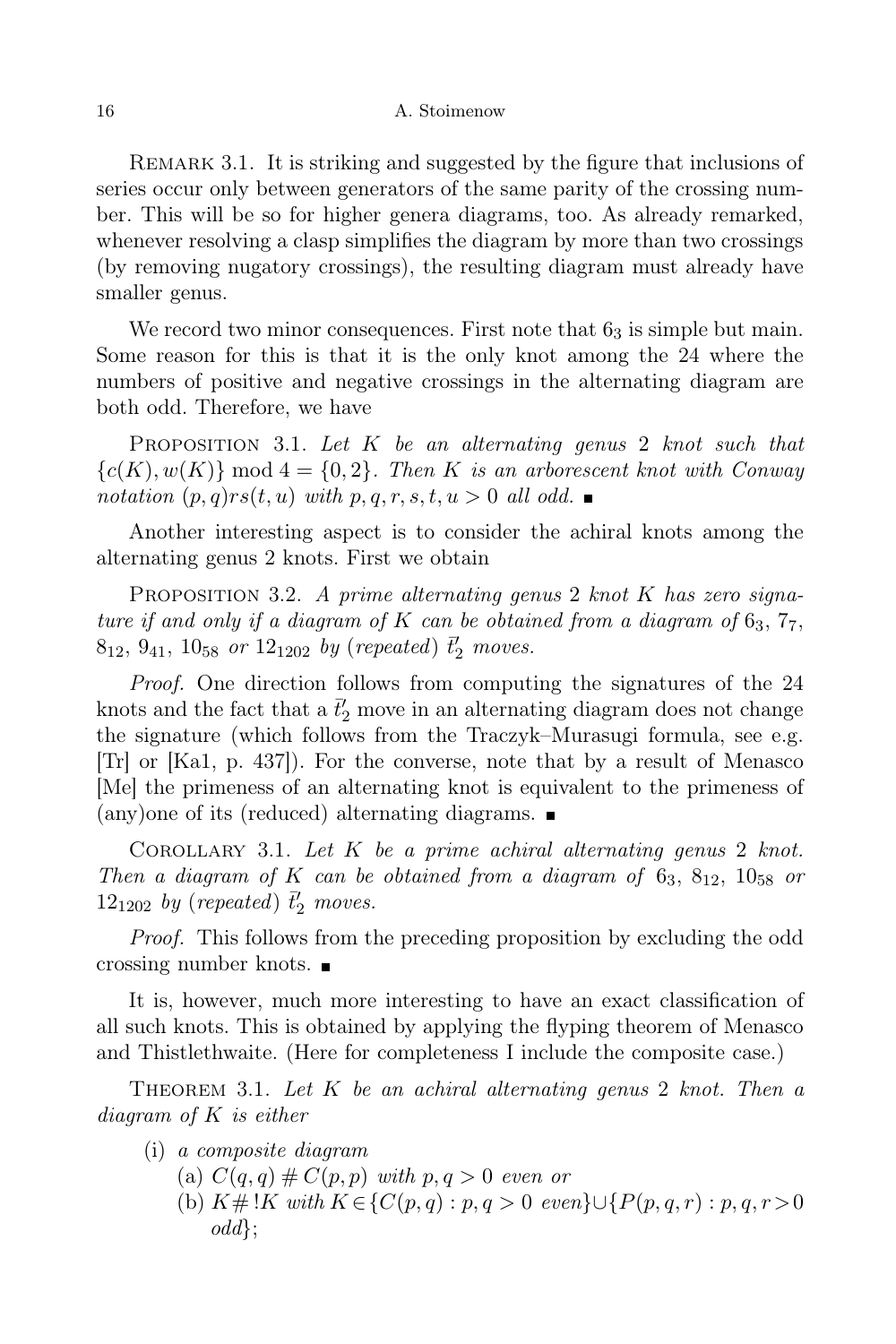- (ii) an arborescent diagram with Conway notation  $(a, b)cc(a', b')$  with  $a, b, c, a', b' > 0$  odd and  $\{a, b\} = \{a', b'\}$  (in which case the knot is + achiral if  $a = a'$  and  $-a$ chiral if  $a = b'$ ),
- (iii) a rational diagram  $C(a, b, b, a)$  with  $a, b > 0$  even (which is invertible so the knot is  $+-achiral$ , or
- (iv) a diagram in the  $\bar{t}'_2$  twist sequence of  $12_{1202}$  with a, b, c  $\bar{t}'_2$  twists at the three positive clasps and  $a', b', c'$  twists at the three negative clasps, such that  $a, b, c \ge 0$  and  $\{a, b, c\} = \{a', b', c'\}$  (in which case the knot is +achiral or −achiral depending on whether the cyclic orderings of  $(a, b, c)$  and  $(a', b', c')$  along the knot are the same or reverse).

*Proof.* If the knot  $K$  is composite it must have two prime factors of genus 1 and by a result of Menasco [Me] both are alternating. By the uniqueness of the decomposition into prime factors, if  $K$  is achiral both factors must be so, or mutually obverse. Now use the classification of alternating genus 1 knots in [St4]. It is an easy consequence of that classification that the only achiral knots among them are the rational knots  $C(q, q)$  with  $q > 0$  even. Then one obtains the above characterization.



Fig. 7. Schematic drawing of the Gauß diagrams in the  $\bar{t}'_2$  twist sequence of  $12_{1202}$  and  $6<sub>3</sub>$ . Orientation of the arrows is ignored. A number like a at each chord denotes that it stands for a family of a neighboring non-intersecting chords. The crossings are negative for the groups labeled by  $a', b'$  and  $c'$ , and positive for the groups labeled by a, b and c. For  $12_{1202}$  all six numbers are even, and for  $6_3$  odd.

If the knot  $K$  is prime, using Corollary 3.1, we need to discuss four cases.

- $12_{1202}$ : It is easy to see (e.g., by looking at the Gauß diagram [FS, PV] shown in Figure 7) that neither the diagram of  $12_{1202}$  nor any other diagram in its  $\bar{t}'_2$  twist sequence admits a flype. Hence the knot is achiral if and only if the Gauß diagram is isomorphic to itself (or its mirror image) with the signs of the crossings switched, which happens exactly in the cases recorded above.
	- $10_{58}$ : To show that we have no achiral knot here we use the intersection graph of the Gauß diagram. Its vertices correspond to the arrows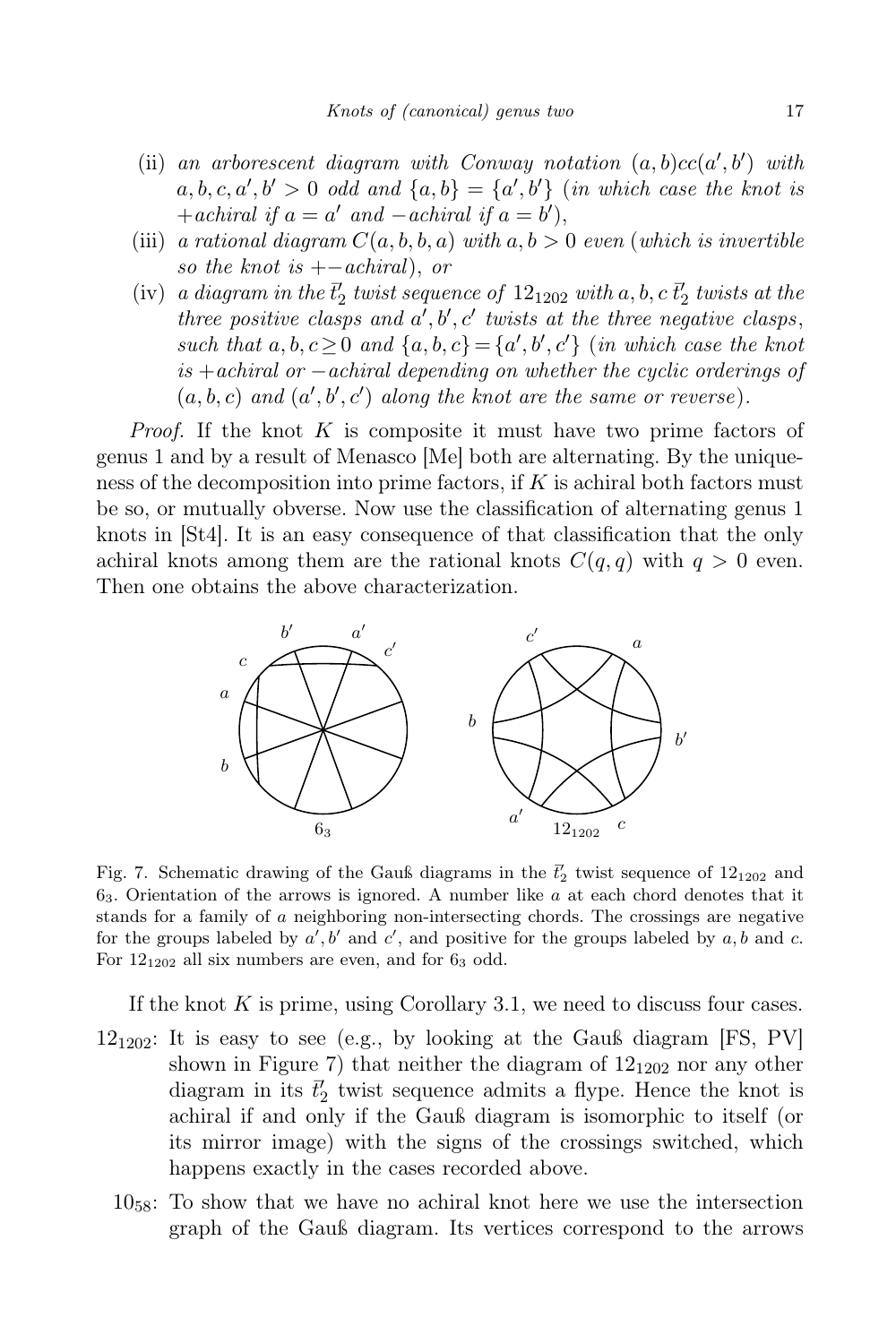in the Gauß diagram and are equipped with the sign of the crossing in the knot diagram. Two vertices  $a$  and  $b$  are connected by an edge if and only if the arrows in the Gauß diagram intersect (or the crossings are linked in the sense of Definition 2.5). A flype preserves the intersection graph and hence the intersection graph of an achiral alternating knot diagram must have an automorphism reversing the signs of all vertices. To see that no diagram in the  $\bar{t}'_2$  twist sequence of 10<sup>58</sup> has such an automorphism, consider the equivalence relation between vertices from Definition 2.5. Then the number of ∼ equivalence classes of positive resp. negative crossings in each such diagram is 2 resp. 3, and hence there can be no automorphism of the desired kind.

- $8_{12}$ : Use again the intersection graph. Looking at the number of positive and negative arrows intersecting only one ∼- or  $\sim$ -equivalence class of arrows, we find that in the form  $C(a, b, c, d)$  we must have  $a = d$ . Then  $b = c$  follows by looking at the total number of positive and negative arrows (or the writhe). One can also use known general arguments about rational knots.
- 63: The Gauß diagram is shown schematically in Figure 7. Looking at the number of positive and negative arrows intersecting only ones of the same sign we find  $c = c'$ , and hence by the writhe argument  $a + b = a' + b'$ . Then counting the number of intersections between arrows of the same sign we find  $ab = a'b'$ , whence  $\{a, b\} = \{a', b'\}.$

REMARK 3.2. As far as orientation goes for the composite case, the noninvertible genus 1 alternating knots are  $P(p,q,r)$  with  $3 \leq p \leq q \leq r$ (see [T]). So, if K is one of these knots, the knot  $K \# \, |K$  is +achiral and  $K # -!K$  is -achiral. The other knots are invertible and so +-achiral.

Using the intersection graph arguments we can now easily complete the proof of Corollary 2.2 in the alternating case.

Proof of Corollary 2.2 (continued). The only point is to convince oneself that the  $O<sup>{\lt}</sup>$ </sup> (n<sup>8</sup>) alternating diagrams remain in that quantity after modding out by flypes. For this consider just the diagrams where the number of  $\bar{t}'_2$  moves applied to any ∼-equivalence class of crossings in the diagram generating the series is different. Then there can be no isomorphism of any two of the intersection graphs (just because the sets of cardinalities of the ∼-equivalence classes are never the same). But the number of compositions of length  $k$  of some number  $n$  into strictly ascending parts is the same as the number of compositions of  $n - \binom{k}{2}$  $\binom{k}{2}$  into k non-strictly ascending parts (or the number of partitions of  $n - \binom{k}{2}$  $_{2}^{k}$ ) of length k), which is  $O^{\asymp}(n^{k-1})$ .

The proof of Corollary 2.2 is now complete modulo Theorem 8.1.  $\blacksquare$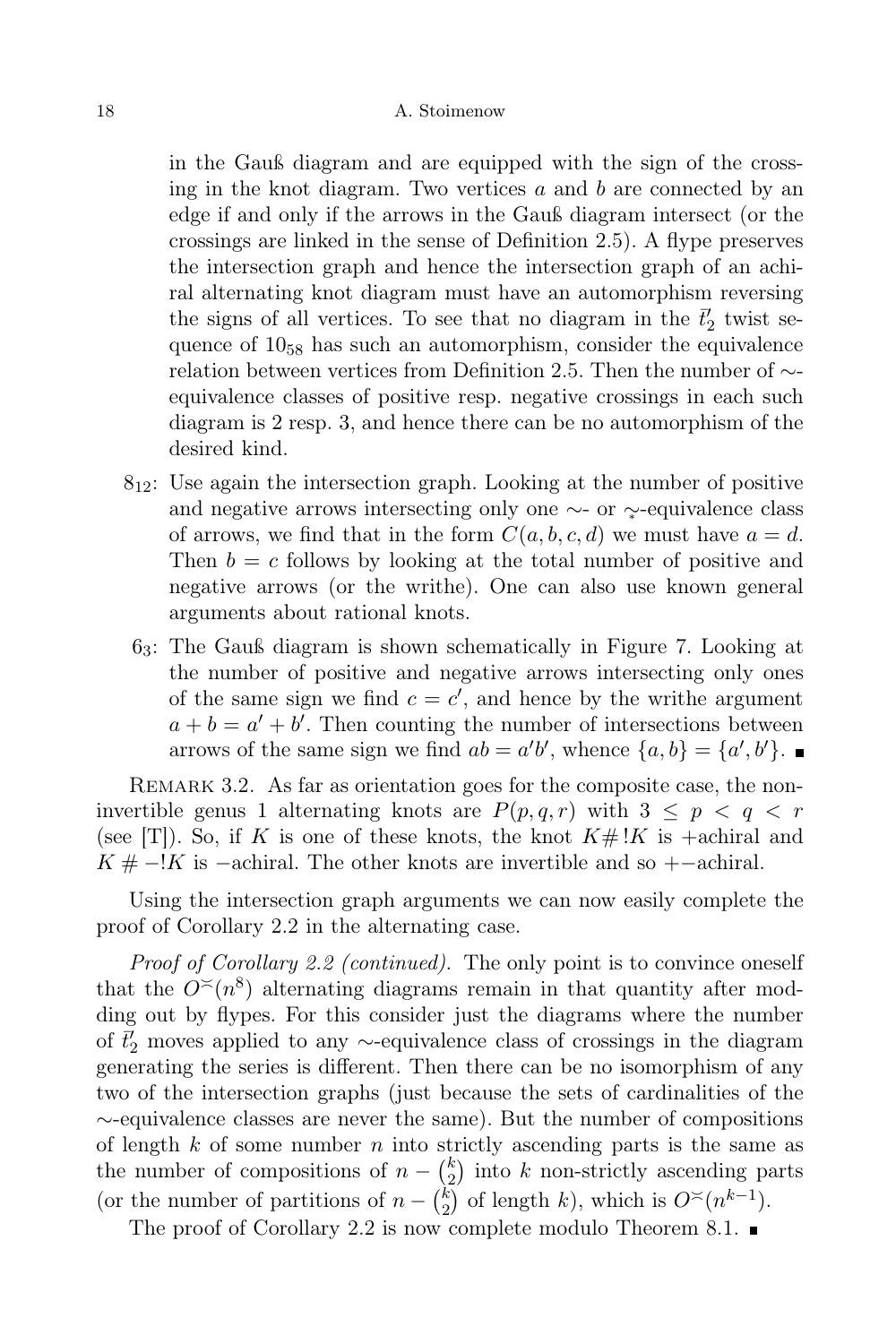Considering the signature  $\sigma$ , we mention a final consequence of Theorem 2.1 for positive knots, which also follows from [PT].

COROLLARY 3.2. A positive genus 2 knot has  $\sigma = 4$ .

*Proof.* It is clear that  $\sigma \leq 4$ . To show  $\sigma = 4$  it suffices to check it on the (positively crossing switched) generating diagrams in Figure 3, as a  $\bar{t}'_2$  move never reduces  $\sigma$ .

4. Homogeneous genus 2 knots. Let us stipulate, throughout this section, that diagrams and knots are taken up to mirror image. In  $[Cr1]$ , Cromwell introduced a certain class of link diagrams he called homogeneous, which possess minimal (genus) canonical Seifert surfaces. Roughly, a diagram is homogeneous if the connected components, called *blocks*, of the complement of its Seifert picture (set of all Seifert circles lying in the projection plane) contain only crossings of the same sign. Letting this sign always remain the same or always change when passing through a Seifert circle, we obtain the positive (or negative) and alternating diagrams as special cases. For five 10-crossing knots Cromwell could not decide about the existence of a homogeneous diagram:  $10_{144}$ ,  $10_{151}$ ,  $10_{158}$ ,  $10_{160}$  and  $10_{165}$ . Two of them have genus 2:  $10_{144}$  and  $10_{165}$ . The present discussion enables us to handle these cases.

THEOREM 4.1. Any homogeneous genus 2 knot K is alternating or positive.

Note that this is no longer true for genus 3, as shown by Cromwell's example  $9_{43}$ .

COROLLARY 4.1. The knots  $10_{144}$  and  $10_{165}$  are non-homogeneous.

*Proof.* The knots  $10_{144}$  and  $10_{165}$  violate obstructions to being positive (e.g. [Cr1, Theorem 4(b)] or [St2]) or alternating (one edge coefficient of the Jones polynomial is not  $\pm 1$ , see [Ka2, Mu, Th1]), hence cannot be homogeneous. ■

Before we start with the proof of Theorem 4.1, we need one more definition.

DEFINITION 4.1. The *interior* of a Seifert circle is the bounded component of its complement in the plane, and its *exterior* is the unbounded one. The Seifert circle is called separating if both its interior and exterior contain at least one other Seifert circle (or equivalently, at least one crossing), and non-separating otherwise.

First we record a statement we will use later to reduce the number of cases to discuss.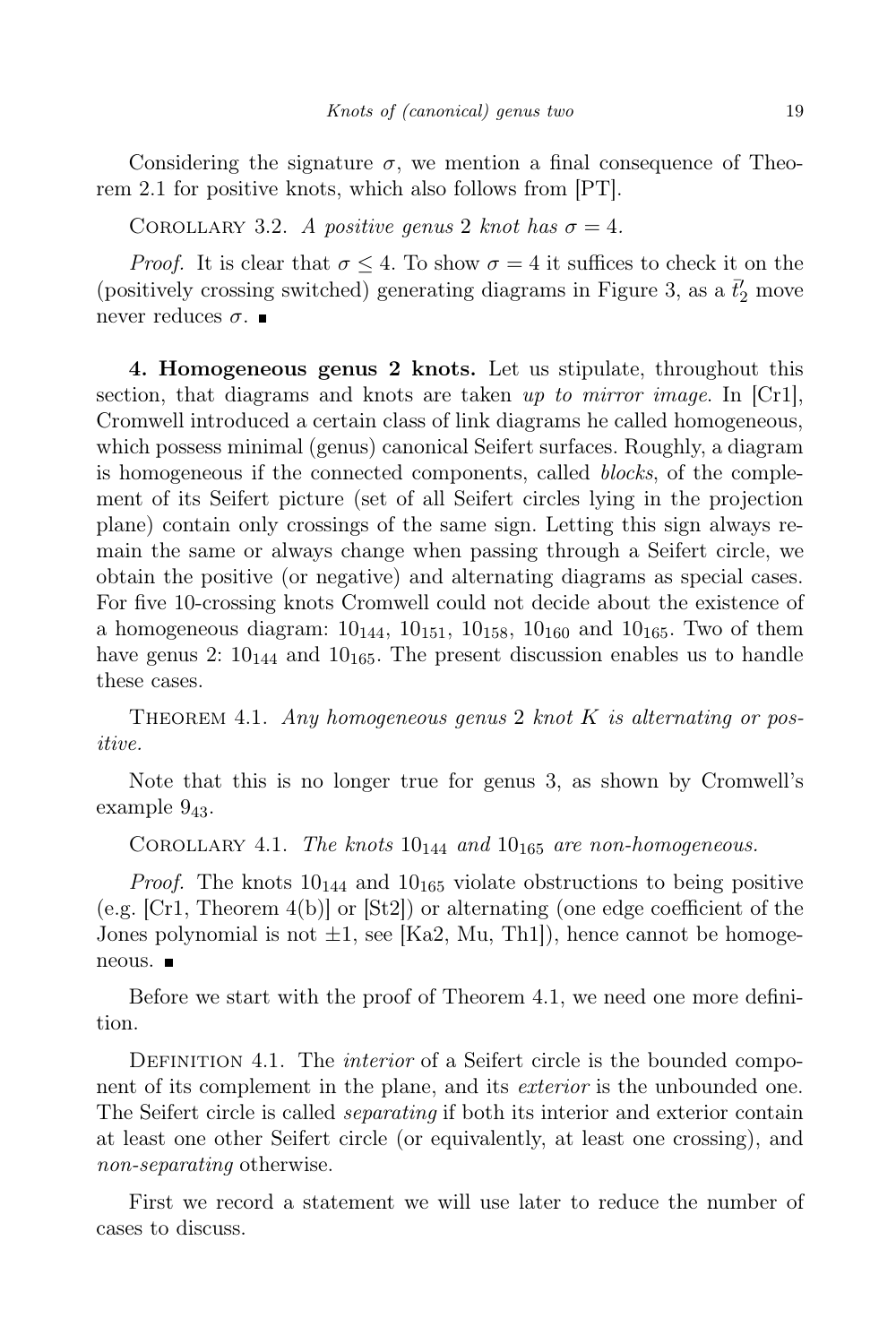LEMMA 4.1. Let  $D$  be an alternating diagram with (i) exactly three negative crossings, all connecting a non-separating Seifert circle, or (ii) with exactly two negative crossings. Assume furthermore that, whichever case (i) or (ii) we are in, no flype can be performed at any one of these two or three crossings. Then any homogeneous diagram in the series of all diagrams obtained from D by flypes is either positive or alternating.

Proof. Assume a knot has in (all) its alternating reduced diagram(s) at most three negative (or positive) crossings. Then the fact that alternating diagrams are homogeneous shows that any Seifert circle must be connected from the same side by crossings of the same sign, and then by the nonexistence of isthmus crossings any Seifert circle is connected by either no or at least two negative crossings. So, if they are at most three, all the negative crossings connect the same pair of Seifert circles (there cannot be three Seifert circles, each connected with the other two, for orientation reasons). Then they belong to the same block.

If the crossings are three, by assumption one of the two Seifert circles to which they connect has an empty interior (or exterior), and the diagram does not admit a flype near one of these crossings. Then (e.g. by looking at the chords of the three crossings in the Gauß diagram) one convinces himself that the triple of crossings is preserved by flypes, and so the Seifert circle stays empty after any flype. Thus any alternating diagram of the knot has at most one separating Seifert circle, and then each homogeneous diagram in the series of this diagram is either positive or alternating.

If the negative crossings are two and the diagram has two separating Seifert circles, then these are exactly the Seifert circles connected by the two negative crossings, and both inside the inner one and outside the outer one (or inside both if one does not contain the other) there are crossings. But then these negative crossings admit a flype.  $\blacksquare$ 

*Proof of Theorem 4.1.* With  $q(K) = 2$ , a homogeneous diagram of K, if any, must lie in one of the 24 series (the composite diagrams are connected sums of alternating pretzel diagrams, so the claim is trivial for such diagrams).

The series of  $9_{38}$ ,  $10_{101}$ ,  $10_{120}$ ,  $11_{123}$ ,  $11_{329}$ ,  $12_{1097}$  and  $13_{4233}$  are excluded by positivity (their alternating diagrams are positive, and hence so is any homogeneous diagram in their series).

Consider the series of  $9_{39}$ ,  $9_{41}$ ,  $10_{97}$ ,  $11_{148}$  and  $12_{1202}$ . The diagram of  $12_{1202}$  does not admit a flype (hence it is the only alternating diagram of  $12_{1202}$ ) and it has exactly one separating Seifert circle. 9<sub>39</sub>,  $10_{97}$  and  $11_{148}$ have two negative crossings which do not admit a flype. Finally,  $9_{41}$  has three negative crossings, none of which admits a flype and which together bound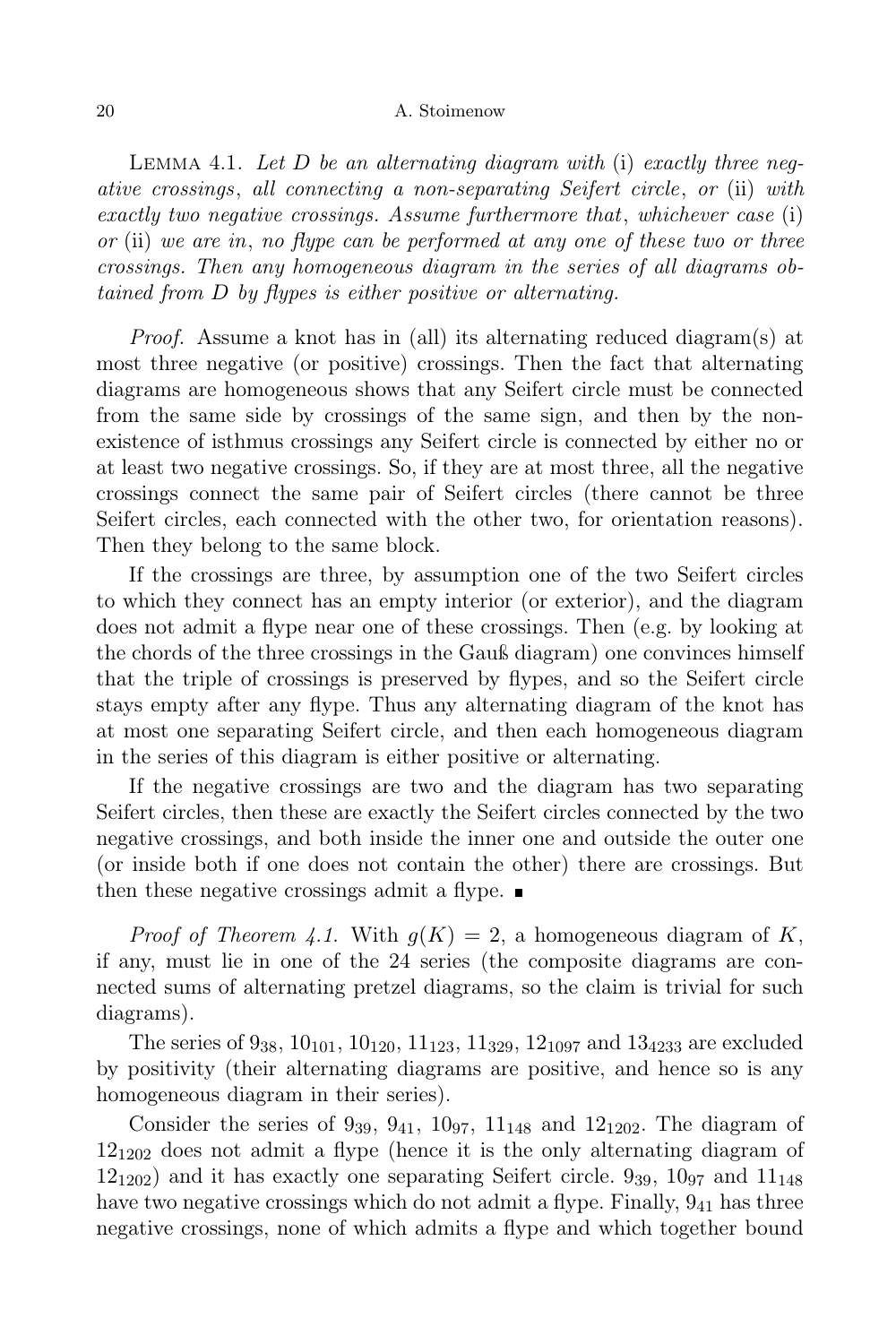an empty Seifert circle. Then by the lemma each homogeneous diagram in the series of all five knots is either positive or alternating.

There remain the 12 arborescent generating knots  $5_1, \ldots, 9_{25}$  and  $10_{58}$ . To handle these series, use the  $\leq$  3 negative (or positive) crossing argument of Lemma 4.1. It works except for  $6_3$ ,  $7_6$ ,  $7_7$ ,  $8_{12}$  and  $10_{58}$ . (Note that in most cases of two negative crossings they form a flypable clasp and hence cannot admit a flype themselves.)

6<sup>3</sup> is excluded because it has only three Seifert circles, hence it cannot have two separating ones.

 $8_{12}$  is excluded because it admits only type B flypes and so the series of all its diagrams are equivalent, but the one of  $C(2, 2, 2, 2)$  contains only rational knots, and such knots are alternating.

Now,  $10_{58}$  has an alternating diagram with five clasps, two of them negative (say, modulo mirroring). We find that the only possibility to flype is to flype the tangles of these clasps, giving us (modulo symmetries) a total of four alternating diagrams of  $10_{58}$ . The only way to make them homogeneous, but not positive and not alternating, is to switch exactly one of the clasps in three of these diagrams, and then possibly to perform  $\bar{t}'_2$  moves. As  $10_{58}$ 's alternating diagrams differ only by type B flypes, it suffices to consider one of these three diagrams. But it is easy to see that the diagram simplifies to an alternating one of one crossing less.

 $7<sub>6</sub>$  is excluded similarly. We have the two negative crossings admitting a flype, the flypable tangle being a positive clasp. The proof of Lemma 4.1 shows that the possibility to obtain, modulo flypes, a homogeneous diagram is to switch or not the negative and/or the flypable positive clasp. From the four cases only the two where the flypable clasp is switched are neither alternating nor positive. We end up with



But in both cases one can see that after performing any series of  $\vec{t}'_2$  moves the diagram can be simplified to an alternating one.

7<sup>7</sup> is excluded the same way. The only way to obtain a homogeneous non-positive and non-alternating diagram is to switch exactly one of the two positive flypable clasps, but all diagrams in this series simplify to an alternating one.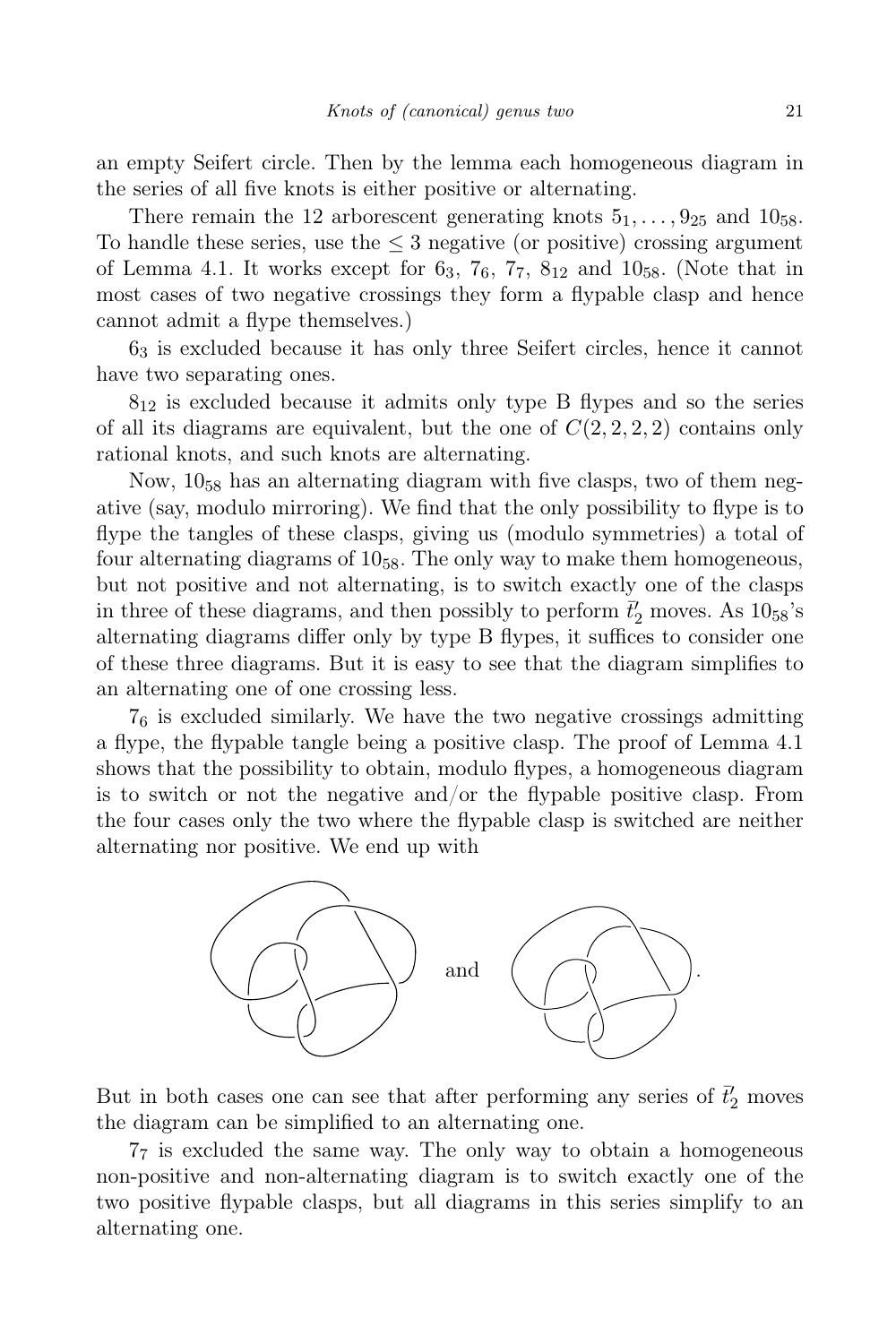In fact, one should be even a little more careful. Theorem 2.1 just said that one obtains a diagram in the series modulo type B flypes (and a type B flype may change the homogeneity of the diagram). But one can find that the only cases where the flype is necessary are to have 2 and 2 (for  $7_6$ ) and  $10_{58}$ ) and 2 and 1 (for  $7_7$ ) flype-admitting crossings on both sides of the flypable negative clasp(s), and these cases can be handled exactly as above.

5. Classifying positive diagrams of some positive genus 2 knots. The strict increase of  $v_2$  and  $v_3$  under  $\bar{t}'_2$  moves at a positive diagram enables us to classify with reasonable effort all positive diagrams of positive knots of genus 2 (or higher, if an analogue of Theorem 2.1 is worked out), if they are not too complicated. We describe this procedure for the examples  $7<sub>3</sub>$  and  $7_5$  (for which the use of  $v_2$  suffices). The result is a special case of a more general procedure, so the discussion aims to show how in principle such a task can be solved.

For an alternating knot K, denote by  $\overline{K}$  the diagram obtained from an alternating diagram of  $K$  by making it positive by crossing changes (this is defined up to flypes).

PROPOSITION 5.1. The positive diagrams of  $7_3$  are (up to flypes):  $\overline{7}_3$ ,  $\overline{8}_4$ ,  $\overline{8}_{11}, \overline{8}_{13}, \overline{9}_{12}, \overline{9}_{14}, \overline{9}_{21}, \overline{9}_{37},$  and  $\overline{10}_{13}$ . The positive diagrams of  $7_5$  are:  $\overline{7}_5, \overline{8}_6,$  $\overline{8}_8, \overline{8}_{14}, \overline{9}_8, \overline{9}_{15}, \overline{9}_{19}, \overline{10}_{35}.$ 

*Proof.* We have  $v_2(7_5) = 4$  and  $v_2(7_3) = 5$ . Let D be a positive diagram of  $7<sub>3</sub>$  or  $7<sub>5</sub>$ . Then D belongs to the twist sequence of one of the 24 knots above. In the case of  $8_{15}$ ,  $9_{23}$ ,  $9_{38}$ ,  $10_{101}$ ,  $10_{120}$ ,  $11_{123}$ ,  $11_{329}$ ,  $12_{1097}$  and  $13<sub>4233</sub>$  the alternating diagrams are positive, and since  $\vec{t}'_2$  moves preserve alternation, all positive diagrams of their twist sequence are alternating diagrams with at least eight crossings, and hence by [Ka2, Mu, Th1] never belong to  $7<sub>3</sub>$  or  $7<sub>5</sub>$ . The same is true for the twist sequence of  $7<sub>5</sub>$ , with the exception that in it exactly the diagram of 7<sup>5</sup> belongs to itself and no one belongs to 73.

By an analogous argument the only diagram in the twist sequence of  $5<sub>1</sub>$ belonging to  $7_3$  is  $7_3$ 's usual  $(1, 1, 1, 1, 3)$  pretzel diagram, and no diagram belongs to 75.

In the series of  $9_{39}$ ,  $9_{41}$ ,  $10_{97}$ ,  $11_{148}$  and  $12_{1202}$  the positive diagram obtained by crossing changes from the alternating one has  $v_2 > 5$ , and as  $v_2$ is (strictly) augmented by applying  $\bar{t}'_2$  moves to a positive diagram (by the Polyak–Viro formula, see [St2, Exercise 4.3]), 7<sup>3</sup> and 7<sup>5</sup> do not occur here.

We are left with  $9_{25}$ ,  $10_{58}$ ,  $8_{14}$ ,  $8_{12}$ ,  $7_7$ ,  $7_6$ ,  $6_3$  and  $6_2$ . We briefly discuss these series separately.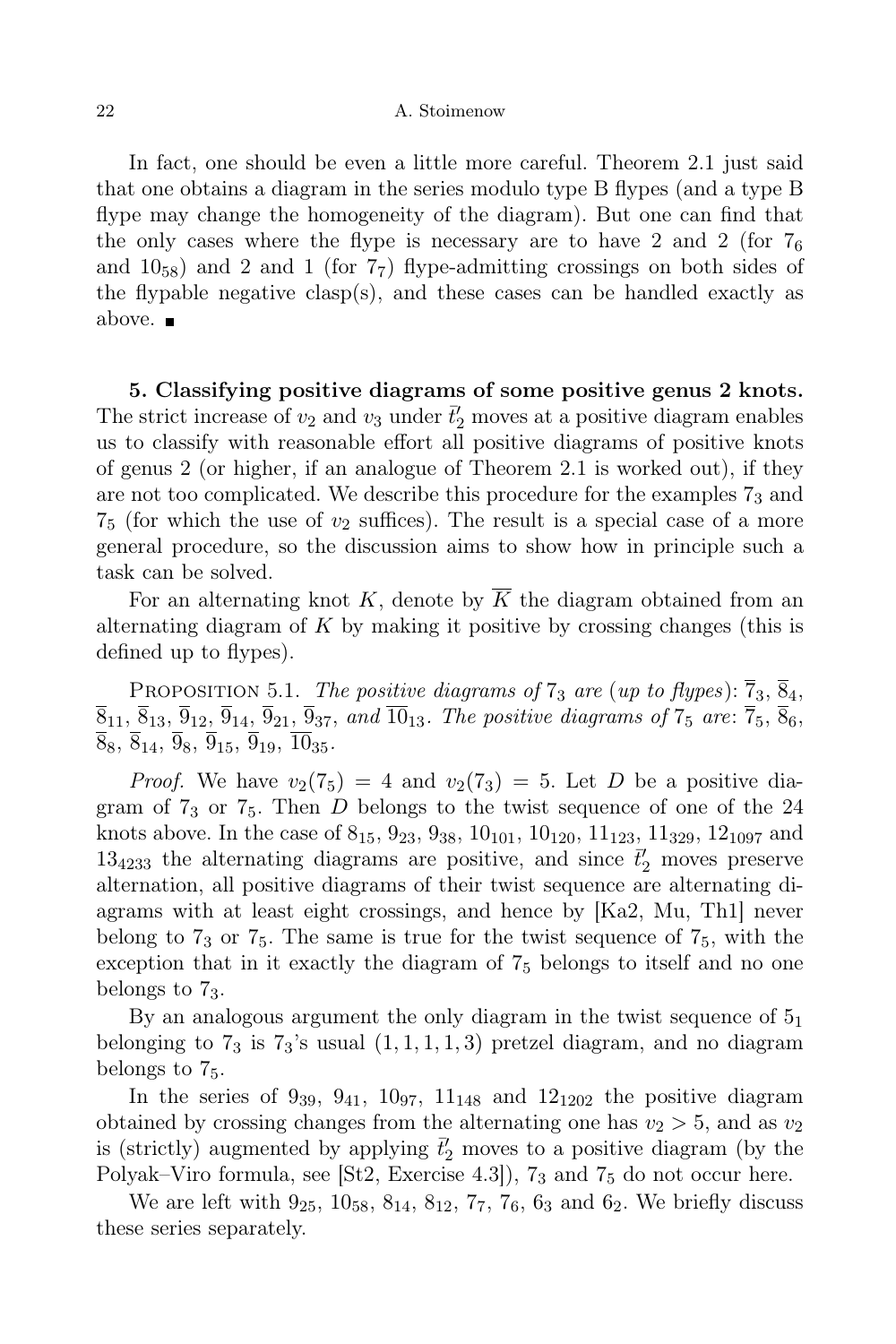- $6_2$ : Making  $6_2$ 's diagram positive by crossing changes, we obtain  $5_1$ . The (positive) diagram has Dowker notation  $4 - 8$  10 12  $-2$  6, the alternating one the same notation only without minus signs. By increase of  $v_2$ under  $\bar{t}'_2$  moves on a positive diagram we need to apply twists on the positive generator diagram only as long as  $v_2 \leq 5$ . Twisting at crossings 2 to 6, we obtain the diagrams  $\overline{8}_4$  and  $\overline{8}_{11}$  of  $7_3$  (the  $P(1, -4, 3)$ ) and  $P(1, -2, 5)$  pretzel diagrams), and at crossing 1 the diagram  $\overline{8}_6$  of 75. In the case of the diagrams of 73, further twists can be excluded, since  $v_2 = 5$ , but for  $7_5$  (with  $v_2 = 4$ ), we must also consider a double twist at crossing 1. This gives a diagram of  $9<sub>7</sub>$  (with  $v<sub>2</sub> = 5$ ), which finishes the case distinction for the series of  $6<sub>2</sub>$ .
- $6_3$ :  $-4$   $-8$  10  $-2$  12 6.

Since  $v_2$  attains the value 5,  $\bar{t}'_2$  moves at crossings 2, 3, 4 or 6 cannot appear with another  $\bar{t}'_2$  move. These twists yield the diagram  $\bar{8}_{13}$  of  $7_3$ . Twists at crossings 1 and 5 yield the diagram  $\overline{8}_8$  of  $7_5$ . For two twists we thus need to consider only those two crossings. Twisting twice at one of them gives  $9<sub>7</sub>$ , and twisting once at each gives  $9<sub>23</sub>$ . Both  $9<sub>7</sub>$ and  $9_{23}$  have  $v_2 = 5$ , and so we see that there are no more relevant diagrams.

 $76: 48122 - 146 - 10.$ 

To save work, note that we have  $5 \sim 7$  in the sense of Definition 2.5. Thus crossing 7 can be excluded from twisting. Without twists, this is a diagram of  $5<sub>1</sub>$ . The twists at crossings 2, 3, 4 or 6 give the diagrams  $\overline{9}_{12}$ ,  $\overline{9}_{21}$  of 7<sub>3</sub>. The twists at crossings 1 and 5 result in the diagrams  $\overline{9}_8$  and  $\overline{9}_{15}$  of 7<sub>5</sub>. Two twists at crossing 1 or 5 give 9<sub>7</sub>, and one twist at each of the two gives  $9_{23}$ , and so we are done.

 $7_7$ :  $-48 - 10122 - 146$ .

Without twists, this is a diagram of  $5<sub>1</sub>$ . The twists at crossings 2, 4, 5 or 7 give the diagram  $\overline{9}_{14}$  of  $7_3$ . The twist at crossing 3 gives its diagram  $\overline{9}_{37}$ . The twists at crossings 1 or 6 give the diagram  $\overline{9}_{19}$  of 7<sub>5</sub>. Two twists at the latter crossings again give  $9<sub>7</sub>$  and  $9<sub>23</sub>$ .

 $8_{12}:$  4 -8 14 10 -2 -16 6 -12.

This is a diagram of  $5<sub>1</sub>$ . We have three reverse clasps,  $(2, 5)$ ,  $(3, 7)$  and  $(6, 8)$ , and also 1  $\sim$  4. Thus consider only crossings 1, 2, 3 and 6. Twisting once at 1 or 6, we obtain  $7_5$   $(\overline{10}_{35})$  and at 2 or 3,  $7_3$   $(\overline{10}_{13})$ with  $v_2 = 5$ . For two twists we need to consider only crossings 1 and 6. Then one obtains diagrams of  $9<sub>7</sub>$  and  $9<sub>23</sub>$  with  $v<sub>2</sub> = 5$ . Thus more twists cannot give any diagram of interest.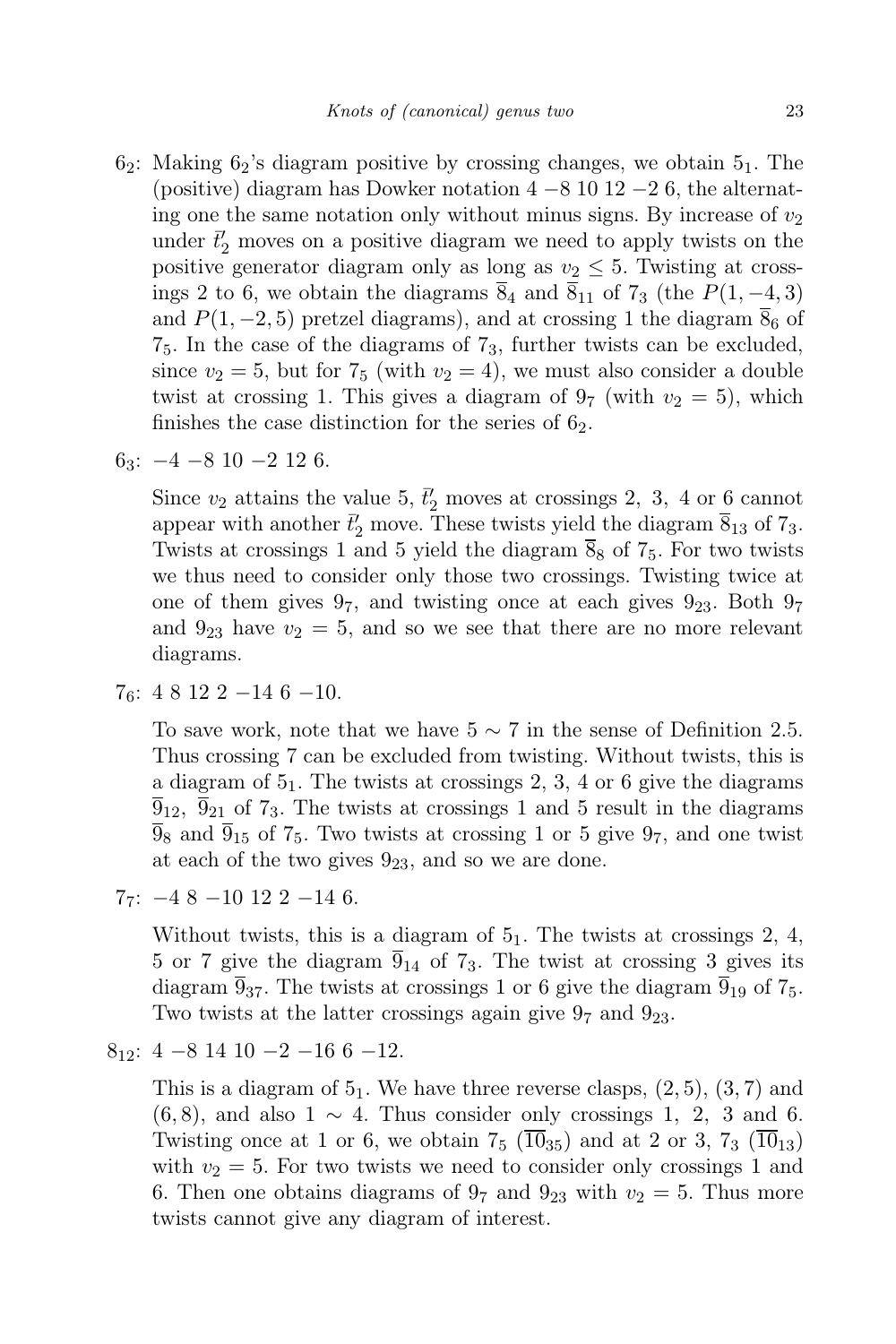$8_{14}:$  4 - 8 10 14 - 2 16 6 12.

Without a twist this is a diagram of  $7_5$  ( $\overline{8}_{14}$ ). The alternating diagram has a negative clasp (2,5). Applying a  $\bar{t}'_2$  move at a crossing outside this clasp gives a diagram of an alternating knot of  $\geq 9$  crossings, which is excluded. Thus consider twists at a crossing in the clasp (both crossings are equivalent with respect to twists). A twist gives  $9_{18}$  with  $v_2 > 5$ , which is excluded, so there are no more diagrams of 7<sup>3</sup> and 75.

 $9_{25}$ : 4 8 12 2 −16 6 18 −10 14.

Again there is a negative clasp (5, 8). Use the above argument (for  $8_{14}$ ). Without twists it is  $8_{15}$ , and with one twist near a crossing in the clasp it is  $9_{18}$  with  $v_2 > 5$ , so there are no diagrams.

 $10_{58}$ : 4 −8 14 10 −2 −18 6 20 −12 16.

This is a diagram of  $8_{15}$ . With one twist we obtain diagrams of  $10_{55}$ and  $10_{63}$  with  $v_2 \geq 5$ , so there are no diagrams we seek.

By this exhaustive case distinction we have the desired description.  $\blacksquare$ 

Besides the diagrams we were interested in, we came across many others used to exclude further possibilities. From this we also obtain the following useful

EXAMPLE 5.1. The knot  $110_{145}$  is not positive. It is obviously almost positive as shown by its Rolfsen diagram [Ro, appendix]. This is the reason for the difficulties in showing its non-positivity by obstructions based on skein arguments (see e.g. [CM]), as skein arguments apply for almost positive knots in the same way as for positive ones. The first non-positivity proof is due to Cromwell [Cr1, Corollary 5.1] and uses the fact that the Alexander polynomial is monic. In our context the non-positivity follows from the proof of Proposition 5.1. We have  $v_2(110_{145}) = 5$  and  $g(110_{145}) = 2$ , and so if  $110_{145}$ were positive, it would have appeared in the above case distinction, but it did not.

6. Classifying all 2-almost positive diagrams of a slice or achiral knot. In this section we give a proof of the classification, announced by Przytycki and Taniyama in [PT], of 2-almost positive achiral and slice knots. Our proof will actually also describe all 2-almost positive diagrams of such knots.

PROPOSITION 6.1. The only non-trivial achiral 2-almost positive knot is  $4_1$  (the figure eight knot), and the only non-trivial slice 2-almost positive knot is  $6<sub>1</sub>$  (stevedore's knot). Each of them has only the two obvious 2-almost positive (twist knot) diagrams.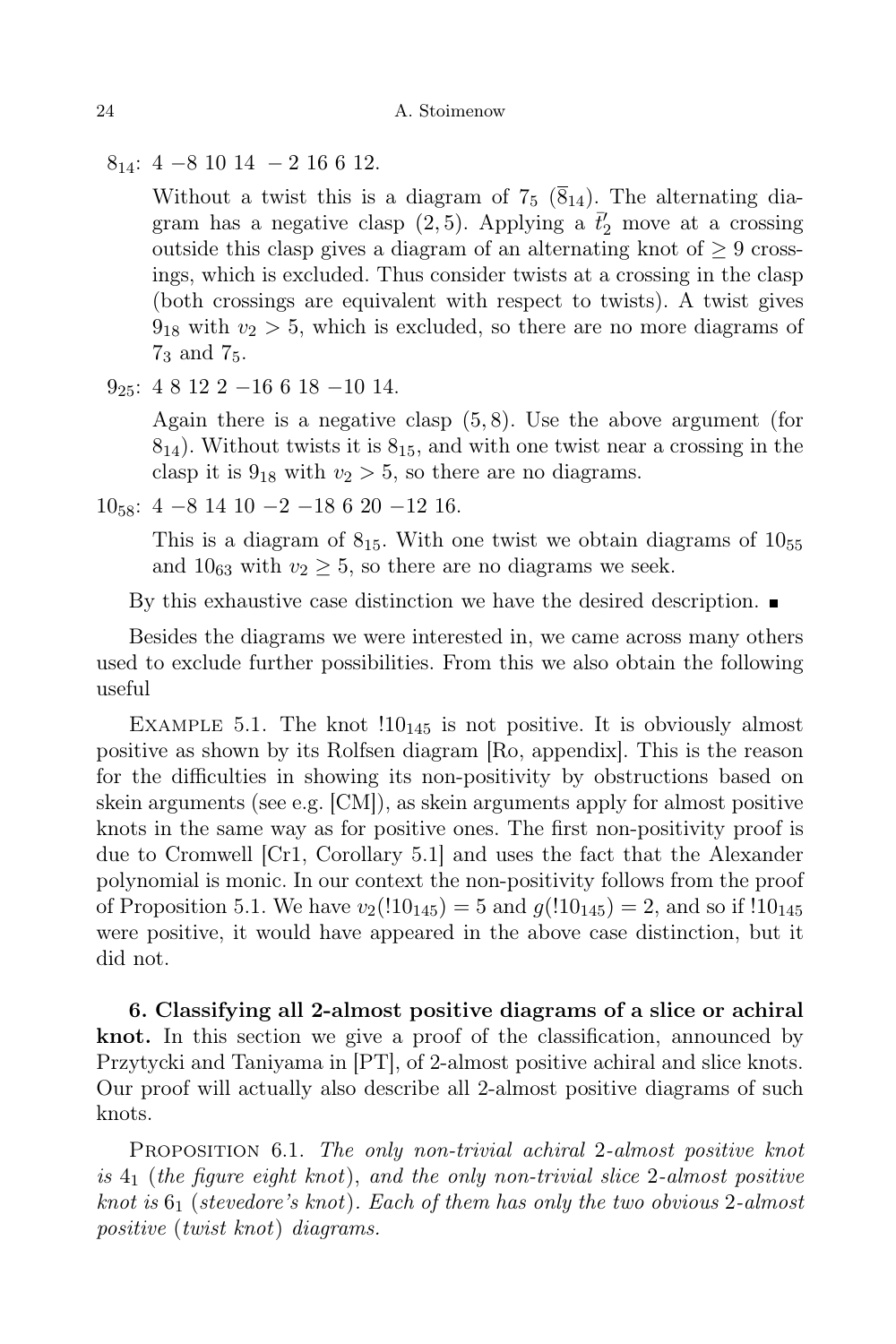Our arguments will also apply to the unknot. We thereby extend the result, announced by Przytycki and Taniyama and proved in [St3], determining all almost positive unknot diagrams. Our work can also be considered a partial extension, for special diagrams, of the description of almost alternating unknot diagrams given recently by Tsukamoto [Ts]. Although for the unknot the full description of 2-almost positive (and 2-almost special alternating) diagrams is not short enough to be nicely formulable, we have the following more self-contained statement, closer in spirit to Tsukamoto's result.

PROPOSITION 6.2. All 2-almost special alternating unknot diagrams have an unknotted clasp. All 2-almost positive unknot diagrams are trivializable by crossing number reducing Reidemeister I, II, and Reidemeister III moves.

This proposition will not be proved separately, since it can be checked as a consequence of the list of unknot diagrams obtained while proving Proposition 6.1. We will, however, give a shorter proof in subsequent work, where we will obtain extensions to 3- and 4-almost positive unknot diagrams. Here we focus on the proof of Proposition 6.1. The procedure is similar to the one in the previous section, with the difference that it is better now to use the signature instead of Vassiliev invariants.

Proof of Proposition 6.1. By the slice Bennequin inequality (see [Ru]), 2-almost positive diagrams of achiral or slice knots have canonical genus  $\tilde{q} \leq 2$  and  $\sigma = 0$ . For simplicity we restrict ourselves to the (interesting) case where the diagram is prime, as the composite case reduces to it and to the almost positive diagram case.

 $\tilde{g} = 0$ : A prime diagram of canonical genus zero has no crossings, and hence is not 2-almost positive.

 $\tilde{g} = 1$ : If we have a subdiagram like



then the diagram D reduces to a prime almost positive diagram and so D belongs to a positive or almost positive knot. If such a knot is slice or achiral, then it is the unknot. Let  $p$  and  $q$  be odd and even positive integers. All prime almost positive diagrams of the unknot are unknotted twist knot diagrams [St3] (that is, twist knot diagrams with one of the crossings in the clasp changed). Hence  $D$  is either an unknotted twist knot diagram with one of the crossings in the twist changed, a pretzel diagram  $P(3, -1, p)$  with one of the crossings in the 3-crossing group changed, or a rational diagram  $C(4, -q)$  with two of the crossings in the 4-crossing group changed.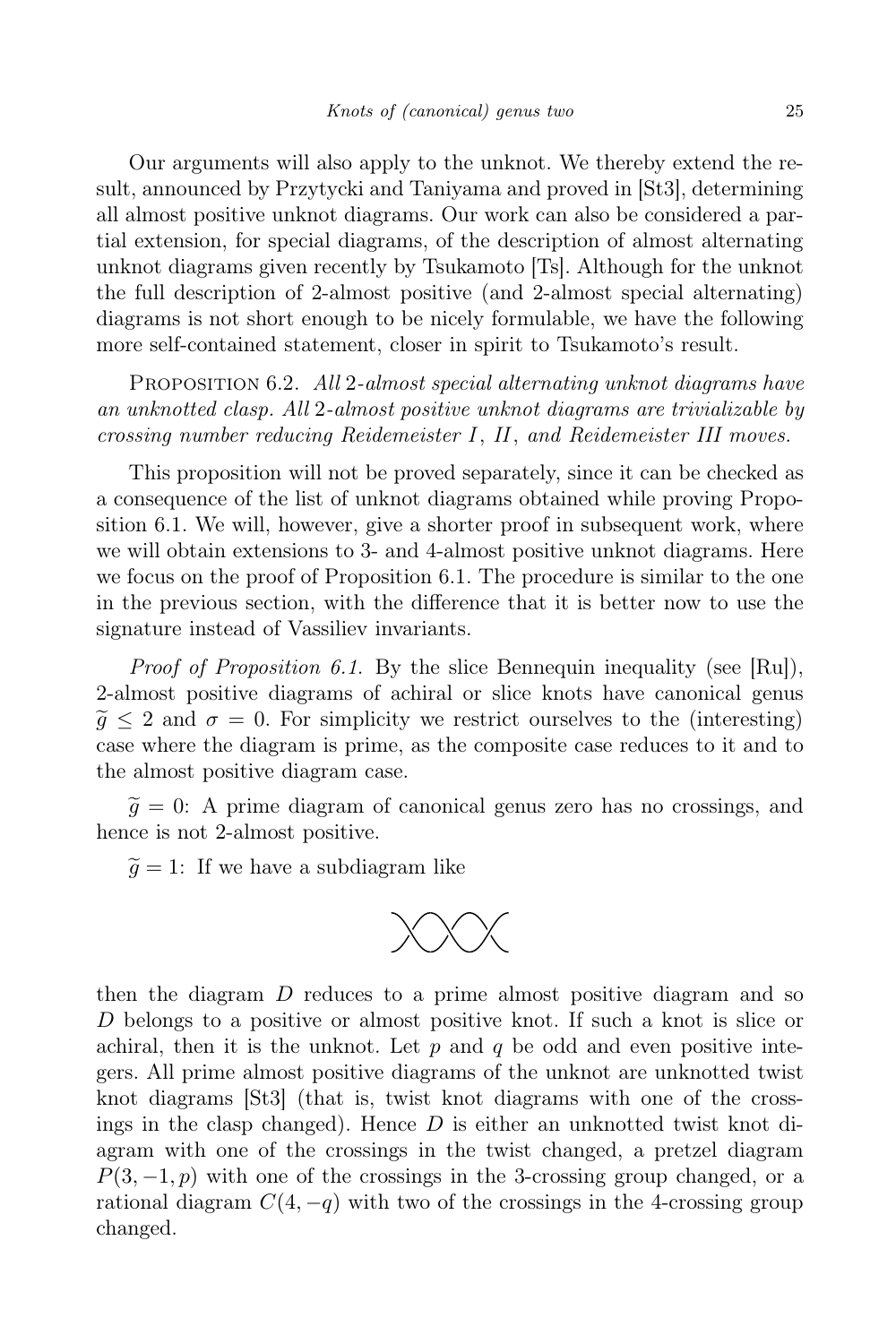If we do not have a subdiagram like the one above, then the classification of diagrams of canonical genus 1 [St3] shows that we have either a  $C(-2, q)$  or  $P(p, -1, -1)$  diagram, which are the even and odd crossing number diagrams of the (negative clasp) even crossing number twist knots. The only achiral twist knot is  $4<sub>1</sub>$  (a fact almost trivial to prove using knot polynomials) and the only slice twist knot is  $6<sub>1</sub>$  (less trivial to prove, see Casson and Gordon [CG], and [Ka3, p. 215, bottom]). After discussing the case  $\tilde{q} = 2$  below, in which only the unknot occurs, we will conclude that each of these knots has only the two 2-almost positive diagrams we just found.

 $\tilde{g} = 2$ : Again we discuss the 24 cases separately. Consider all diagrams  $D_0$  obtained by switching the crossings of the generators so that exactly two are negative. Then apply  $\vec{t}'_2$  moves at some of the positive crossings of  $D_0$ . Using the fact that  $\sigma$  does not decrease when a  $\bar{t}'_2$  move is applied to a positive crossing in any diagram, we can exclude any diagrams obtained by  $\bar{t}'_2$  moves (at positive crossings) from D if  $\sigma(D) > 0$ . (Here D will be obtained by some  $\bar{t}'_2$  moves from  $D_0$ .)

Moreover, some symmetries reduce the number of cases to be checked. When fixing the crossings to be switched to become negative, only one choice of crossing(s) in each ∼- and ∼<sup>∗</sup> -equivalence class has to be considered. The diagrams for the other choices are obtained (even after  $\bar{t}'_2$  twists) by flypes from the choice made. Also, when applying twists, it has to be done only at one choice of crossing(s) in a ∼-equivalence class. (In a ∼<sup>∗</sup> -equivalence class, a priori all crossings must be discussed, if more than one crossing is involved in the twisting, and we would like to take care of mutations. However, signature and unknottedness are invariant under mutations, so that the outcome of our calculation a posteriori also justifies symmetry reduction in ∼<sup>∗</sup> -equivalence classes.)

For 5<sub>1</sub>, using signature and symmetry arguments, and that  $\sigma(P(-1, -1,$  $(1, 3, 3)$ ) > 0, we see that the only diagrams with  $\sigma = 0$  are  $P(-1, -1, 1, 1, p)$ with  $p$  odd and up to permutation of the entries, and they are all unknotted. Considering the remaining 23 series, a complete distinction of the cases was done using KnotScape and is given in the three tables on the following pages. By explicit computation of  $\sigma$  we find that  $\sigma(D_0) > 0$  except for the choices of negative crossings given in the tables below (where the aforementioned symmetries have been discarded). Therein, " $6<sub>2</sub>$  13" means the diagram obtained from that of  $6_2$  (given by its Dowker notation specified in §2) by switching crossings so that all crossings are positive except 1 and 3. It turns out that in all cases of  $\sigma(D_0) = 0$  the diagram  $D_0$  is unknotted. Then we start applying  $\bar{t}'_2$  moves at (combinations of) positive crossings of  $D_0$ , noticing that either none of these moves changes  $\sigma$ , or some  $\bar{t}'_2$  move gives a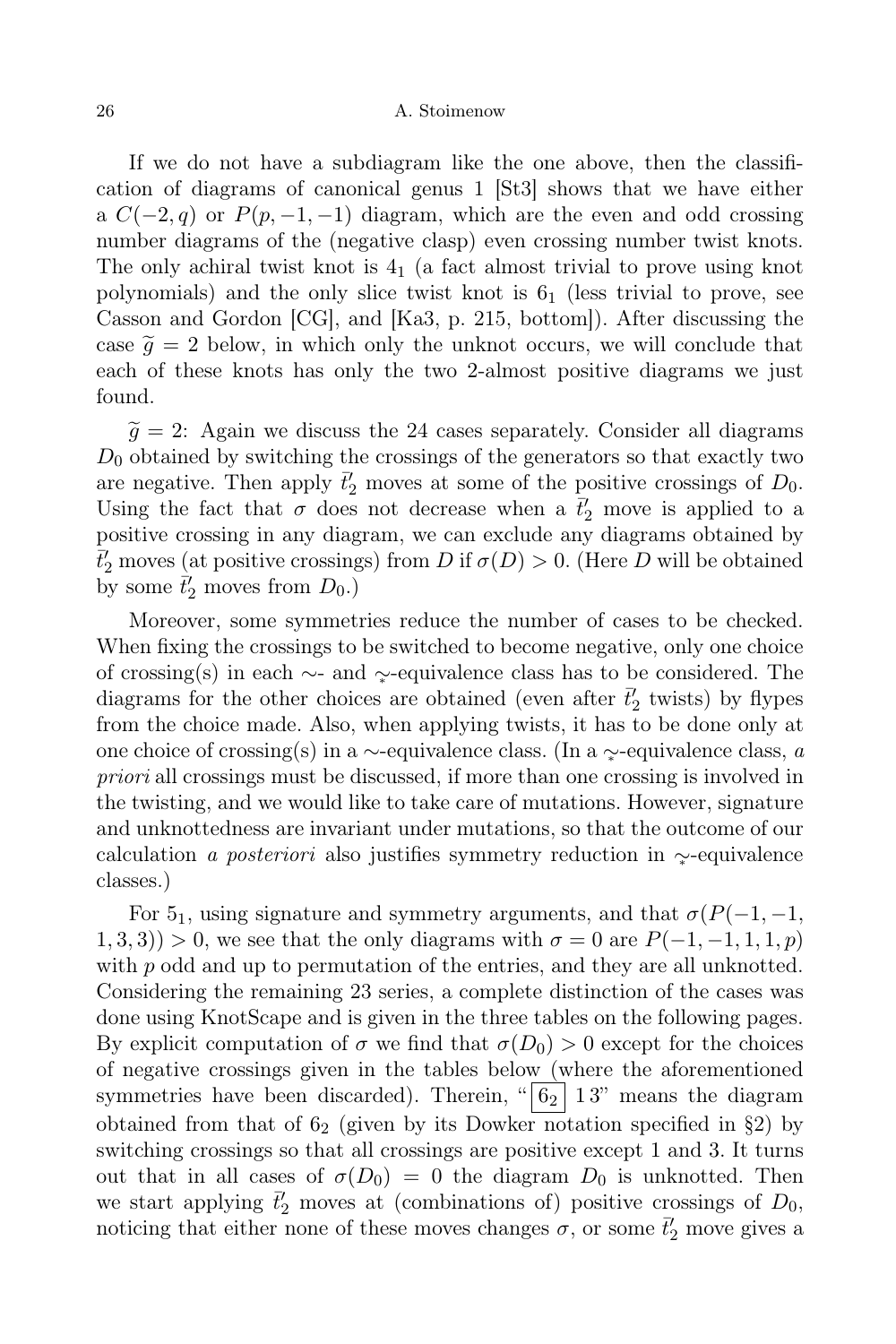| 62                | 1 3 $2 \to 0_1$                |                                                                                     |  |                              | $ 7_6 $ 13 $2 \rightarrow 0_1$ 24 $\rightarrow 3_1$                                                                           |  |
|-------------------|--------------------------------|-------------------------------------------------------------------------------------|--|------------------------------|-------------------------------------------------------------------------------------------------------------------------------|--|
|                   |                                | $4 \rightarrow 3_1$ $2 * 5 * \rightarrow 0_1$                                       |  |                              | $4 \rightarrow 0_1$ $2 \ 5 \rightarrow 0_1$ $2 * 5 * \rightarrow 0_1$                                                         |  |
|                   | $5 \rightarrow 0_1$            |                                                                                     |  |                              | $5 \to 0_1$ $4.5 \to 0_1$ $4 * 5 * \to 0_1$                                                                                   |  |
|                   | $2 \sim 5$ 6 $\rightarrow 3_1$ |                                                                                     |  |                              | $\begin{vmatrix} 2 \sim 4 \\ 3 \sim 6 & 2 \cdot 3 & 1 \rightarrow 0_1 & 1 \cdot 4 \rightarrow 3_1 \\ 0 & 0 & 1 \end{vmatrix}$ |  |
| $3 \sim 4 \sim 6$ |                                |                                                                                     |  |                              |                                                                                                                               |  |
|                   |                                | 2 3 $1 \to 0_1$ 4 6 $\to 3_1$ $5 \sim 7$ 4 $\to 0_1$ 1 5 $\to 0_1$ 1 $* 5* \to 0_1$ |  |                              |                                                                                                                               |  |
|                   | $4 \rightarrow 0_1$            |                                                                                     |  |                              | $5 \to 0_1$ $4.5 \to 0_1$ $4 * 5 * \to 0_1$                                                                                   |  |
|                   |                                | $6 \to 0_1$ $1 * 4 * \to 0_1$                                                       |  |                              |                                                                                                                               |  |
|                   |                                | $1 * 6 * \rightarrow 0_1$                                                           |  | $2\;4\quad 1\rightarrow 6_2$ |                                                                                                                               |  |
|                   |                                |                                                                                     |  |                              | $3 \rightarrow 0_1$ $3 \rightarrow 0_1$                                                                                       |  |
|                   | $3\ 4\ 1\rightarrow 3_1$       |                                                                                     |  | $5 \rightarrow 3_1$          |                                                                                                                               |  |
|                   |                                | $2 \rightarrow 0_1$ $2 \ast \rightarrow 0_1$                                        |  |                              |                                                                                                                               |  |
|                   |                                | $6 \rightarrow 0_1$ $6* \rightarrow 0_1$                                            |  | 2 5 1 $\to 0_1$              |                                                                                                                               |  |
|                   |                                | $2\;6 \rightarrow 3_1$                                                              |  |                              | $3 \rightarrow 0_1$ 1 * 3* $\rightarrow 0_1$                                                                                  |  |
|                   |                                |                                                                                     |  | $4 \rightarrow 3_1$          |                                                                                                                               |  |
|                   |                                |                                                                                     |  |                              |                                                                                                                               |  |

Table 1. Proof of Proposition 6.1: the series of  $6<sub>2</sub>$  and  $7<sub>6</sub>$ 

knot diagram with  $\sigma > 0$ . In the latter case we exclude any further  $\bar{t}'_2$  moves at that crossing. In the former case it turns out that we always obtain the unknot. (That arbitrarily many twists at some specific knot diagram give the unknot can be seen in each situation directly, but it also follows from checking the first two diagrams in the sequence because of the result of [ST].) The twisting procedure is denoted, exemplarily, in the following way:

$$
\begin{array}{|c|c|c|c|}\n\hline\n62 & 13 & 4 & \rightarrow 3_1 \\
2 * 5 * & \rightarrow 0_1\n\end{array}
$$

The notation means: the diagram  $\boxed{6_2}$  13, described above, with one twist at the crossing numbered 4 gives the trefoil (with  $\sigma = 2$ , so we cannot have twists at crossing 4), and arbitrarily many twists at crossings 2 and 5 give the unknot. Here a ',' (comma) on the left of a term ' $x \to y$ ' means 'or', while 'and' is written as a space. Thus '4 4, 1 5' means double twist at crossing 4 or twists at crossings 1 and 5. The ∼- and  $\gamma$ -equivalences for each generator are denoted below it to justify why certain crossings are not considered for symmetry reasons.  $\blacksquare$ 

Remark 6.1. Looking more carefully at our arguments, we see that we only needed the knot to be slice or achiral to ensure that the diagram has genus at most 2; then we only used the fact that the signature is zero. We could therefore hope to eliminate completely the condition of achirality or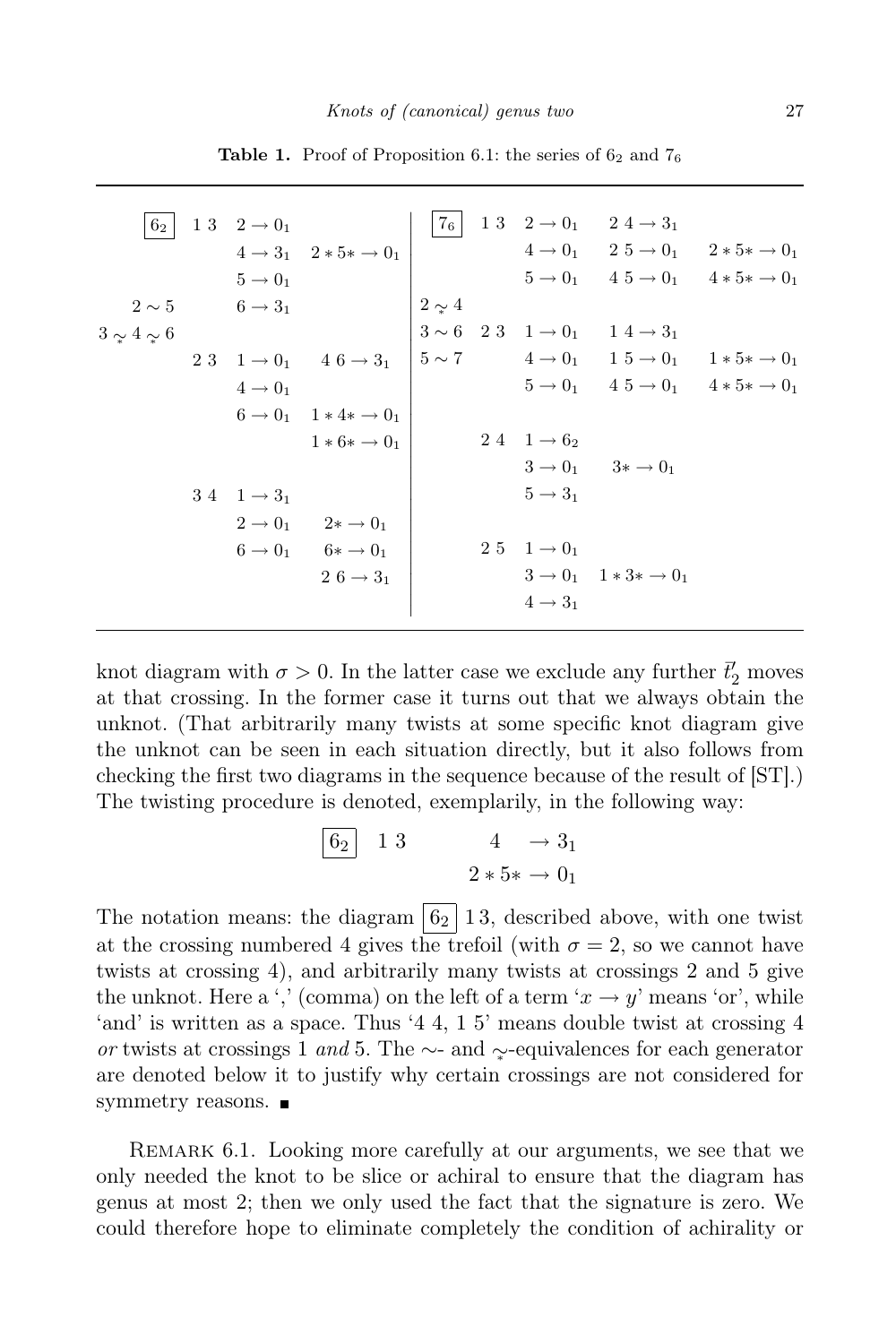|                |                            |                                                                                                 |                           | 7 <sub>7</sub> | 1 3 $2 \rightarrow 0_1$      | $2*\rightarrow 0_1$                               |
|----------------|----------------------------|-------------------------------------------------------------------------------------------------|---------------------------|----------------|------------------------------|---------------------------------------------------|
|                |                            |                                                                                                 |                           |                | $4 \rightarrow 3_1$          |                                                   |
| 6 <sub>3</sub> | $1\ 3\ \ 2\rightarrow 0_1$ | $2\ 2\rightarrow 0_1$                                                                           |                           |                | $6 \rightarrow 76$           |                                                   |
|                | $4\rightarrow 0_1$         | 2 4 $\rightarrow$ 3 <sub>1</sub> 2 $*$ 5 $*$ $\rightarrow$ 0 <sub>1</sub> 2 $\sim$ 5            |                           |                |                              |                                                   |
|                | $5 \rightarrow 0_1$        | $4\ 4\rightarrow 0_1$ $4*\rightarrow 0_1$ $4\sim 7$ 14 $2\rightarrow 0_1$ $2*6*\rightarrow 0_1$ |                           |                |                              |                                                   |
|                | $6 \rightarrow 3_1$        | $2\ 5 \rightarrow 0_1$                                                                          |                           |                | $3 \rightarrow 3_1$          |                                                   |
| $2 \sim 4$     |                            |                                                                                                 |                           |                | $6 \rightarrow 0_1$          |                                                   |
|                |                            | $3 \sim 6$ 2 3 1, $4 \rightarrow 0$ 1 4, 4 6, 5 6 $\rightarrow 3$ 4 $*$ 5 $* \rightarrow 0$     |                           |                |                              |                                                   |
|                |                            | 5, $6 \rightarrow 0_1$ 15, 16, $45 \rightarrow 0_1$ 1*5* $\rightarrow 0_1$                      |                           |                | 2 3 $1 \rightarrow 0_1$      |                                                   |
|                |                            |                                                                                                 | $1 * 6 * \rightarrow 0_1$ |                |                              | $4 \rightarrow 0_1$ $1 * 4 * \rightarrow 0_1$     |
|                |                            |                                                                                                 |                           |                | $6 \rightarrow 3_1$          |                                                   |
|                | 24 $1 \rightarrow 62$      |                                                                                                 |                           |                |                              |                                                   |
|                | $3 \rightarrow 0_1$        | $3\,6\rightarrow3_1$                                                                            | $3 \ast \rightarrow 0_1$  |                | 2 4 $1 \rightarrow 0_1$      |                                                   |
|                | $5 \rightarrow 3_1$        |                                                                                                 | $6 * \rightarrow 0_1$     |                |                              | $3 \rightarrow 0_1$ $1 * 3 * 6 * \rightarrow 0_1$ |
|                | $6 \rightarrow 0_1$        |                                                                                                 |                           |                | $6 \rightarrow 0_1$          |                                                   |
|                |                            |                                                                                                 |                           |                |                              |                                                   |
|                | 2 5 $1 \rightarrow 0_1$    |                                                                                                 |                           |                | 2 6 $1 \rightarrow 0_1$      |                                                   |
|                | $3\rightarrow 0_1$         | $3\text{ }6 \rightarrow 3_1$                                                                    | $1*3*\rightarrow 0_1$     |                |                              | $3 \rightarrow 3_1$ $1 * 4 * \rightarrow 0_1$     |
|                | $4 \rightarrow 3_1$        |                                                                                                 | $1 * 6 * \rightarrow 0_1$ |                | $4 \rightarrow 0_1$          |                                                   |
|                | $6 \rightarrow 0_1$        |                                                                                                 |                           |                |                              |                                                   |
|                |                            |                                                                                                 |                           |                | $3\;4\quad 1\rightarrow 3_1$ |                                                   |
|                | 36 $1 \rightarrow 3_1$     |                                                                                                 |                           |                |                              | $2 \rightarrow 0_1$ $2 * 6 * \rightarrow 0_1$     |
|                | $2 \rightarrow 0_1$        | $2\ 2\rightarrow 0_1$                                                                           | $4*\rightarrow 0_1$       |                | $6 \rightarrow 0_1$          |                                                   |
|                | $4 \rightarrow 0_1$        | $2\ 4 \rightarrow 3_1$                                                                          | $2*\rightarrow 0_1$       |                |                              |                                                   |
|                | $5 \rightarrow 6_2$        | $4\,4\rightarrow 0_1$                                                                           |                           |                | 36 $1 \rightarrow 7_6$       |                                                   |
|                |                            |                                                                                                 |                           |                | $2 \rightarrow 3_1$          | $4*\rightarrow 0_1$                               |
|                |                            |                                                                                                 |                           |                | $4\!\rightarrow\!0_1$        |                                                   |
|                |                            |                                                                                                 |                           |                |                              |                                                   |

Table 2. Proof of Proposition 6.1: the series of  $6<sub>3</sub>$  and  $7<sub>7</sub>$ 

sliceness by the condition of zero signature. (This would reprove the result of Przytycki and Taniyama [PT] that the only 2-almost positive zero signature knots are twist and additionally show that they have only the two obvious 2-almost positive diagrams.) For this we would basically need a version of the "slice Bennequin inequality" of [Ru] with signature replacing the slice genus. But the inequality  $\sigma(D) \ge |w(D)| - n(D) + 1$  is not true for arbitrary diagrams. Lee Rudolph disappointed my hopes in this regard, quoting the braid representation of the untwisted Whitehead double of the trefoil in Bennequin's paper [Be, Fig., p. 121 bottom]. It is a 7-string braid (so  $n(D)$  = 7) consisting of eight positive bands (so  $w(D) = 8$ ), but clearly  $\sigma = 0$ .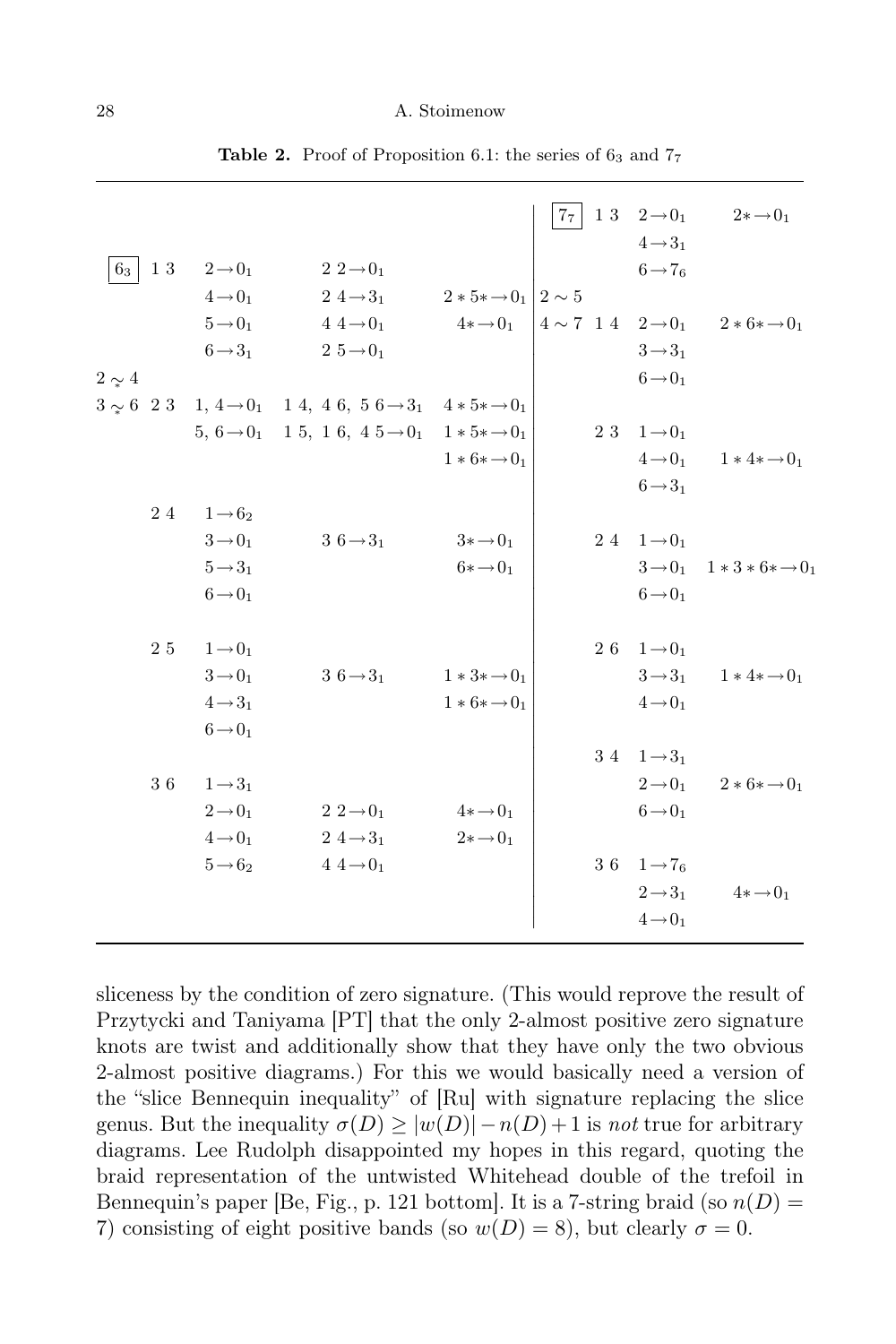| 7 <sub>5</sub>                                                                                                                                |    | 2 3 1 $\to 0_1$<br>$4 \rightarrow 0_1$                                                                                                         | $1\ 1\rightarrow 0_1$<br>$1\ 4\rightarrow 0_1$<br>$5 \rightarrow 3_1$ $4 \rightarrow 0_1$ | $1 * 4 * \rightarrow 0_1$                                                                                                                                                                                 |
|-----------------------------------------------------------------------------------------------------------------------------------------------|----|------------------------------------------------------------------------------------------------------------------------------------------------|-------------------------------------------------------------------------------------------|-----------------------------------------------------------------------------------------------------------------------------------------------------------------------------------------------------------|
| $1 \sim 6, 2 \sim 5, 3 \sim 4 \sim 7$<br>$8_{12}$<br>$1 \sim 4$ , $2 \sim 5$ , $3 \sim 7$ , $6 \sim 8$                                        | 26 | $\begin{matrix} 1 \ 3 & \phantom{-} 7 \rightarrow 5_2 & \phantom{-} 4 \rightarrow 3_1 \end{matrix}$<br>$5 \rightarrow 5_2$ $8 \rightarrow 3_1$ |                                                                                           | $2 * 6 * \rightarrow 0_1$<br>2 3 $7 \rightarrow 3_1$ $5 \rightarrow 3_1$ $1 * 6 * \rightarrow 0_1$<br>$1*3* \rightarrow 0_1$                                                                              |
|                                                                                                                                               |    |                                                                                                                                                |                                                                                           | $8_{14}$ 14 $7 \rightarrow 5_2$ $3 \rightarrow 3_1$ $2 * 6 * \rightarrow 0_1$<br>24 5, 7 $\rightarrow$ 3 <sub>1</sub> 1, 3, 6 $\rightarrow$ 0 <sub>1</sub> 1 $*$ 3 $*$ 6 $*$ $\rightarrow$ 0 <sub>1</sub> |
| $2 \sim 5, 4 \sim 7, 6 \sim 8$ $34$ $1, 7 \rightarrow 3_1$ $2, 6 \rightarrow 0_1$ $2 * 6 * \rightarrow 0_1$<br>$2 \sim 4, 3 \sim 6, 5 \sim 8$ |    |                                                                                                                                                |                                                                                           | $8_{15}$ 25 $4 \rightarrow 3_1$ $8 \rightarrow 3_1$ $1 * 3 * 7 * \rightarrow 0_1$                                                                                                                         |
| $1 \sim 6, 2 \sim 5, 4 \sim 8, 7 \sim 9$                                                                                                      |    |                                                                                                                                                |                                                                                           | $9_{23}$ 24 $5 \rightarrow 3_1$ $8 \rightarrow 3_1$ $1 * 3 * 7 * \rightarrow 0_1$                                                                                                                         |
| $2 \sim 4, 3 \sim 6, 5 \sim 8, 7 \sim 9$                                                                                                      |    |                                                                                                                                                |                                                                                           | $9_{25}\begin{array}{ l} 2\ 5 \end{array} \quad 4\rightarrow 3_1\qquad 8\rightarrow 5_2 \qquad 1*3*7* \rightarrow 0_1$                                                                                    |
| $1 \sim 4, 2 \sim 5, 3 \sim 7, 6 \sim 9, 8 \sim 10$                                                                                           |    |                                                                                                                                                |                                                                                           | $10_{58}$ 26 5 $\rightarrow$ 5 <sub>2</sub> 9 $\rightarrow$ 5 <sub>2</sub> 1 $*$ 3 $*$ 8 $*$ $\rightarrow$ 0 <sub>1</sub>                                                                                 |

**Table 3.** Proof of Proposition 6.1: the series of  $7<sub>5</sub>$  and the 8-to-10-crossing generators

7. Almost positive knots. Almost positive knots, although very intuitively defined, are rather exotic—the simplest example  $10_{145}$  has 10 crossings. Therefore, not surprisingly, several properties of such knots have been proved. For example, they have positive  $\sigma$ ,  $v_2$  and  $v_3$  (see [PT] and [St3]), so they are chiral and non-slice, and are non-alternating [St5]. Here we add the following property:

THEOREM 7.1. There is no almost positive knot of genus 1.

*Proof.* Assume K is an almost positive knot of genus 1. By the Bennequin–Vogel inequality (or "slice Bennequin inequality" of [Ru]) an almost positive diagram D of K has genus at most 2. The description of genus 1 diagrams relatively easily excludes the cases where  $\tilde{g}(D) = 1$  or D is composite. Thus again we need to consider the 24 series.

To have an almost positive diagram of an almost positive knot we need to switch (exactly) one crossing in the generator diagram to the negative, all others to the positive, and possibly apply  $\bar{t}'_2$  moves at the positive crossings.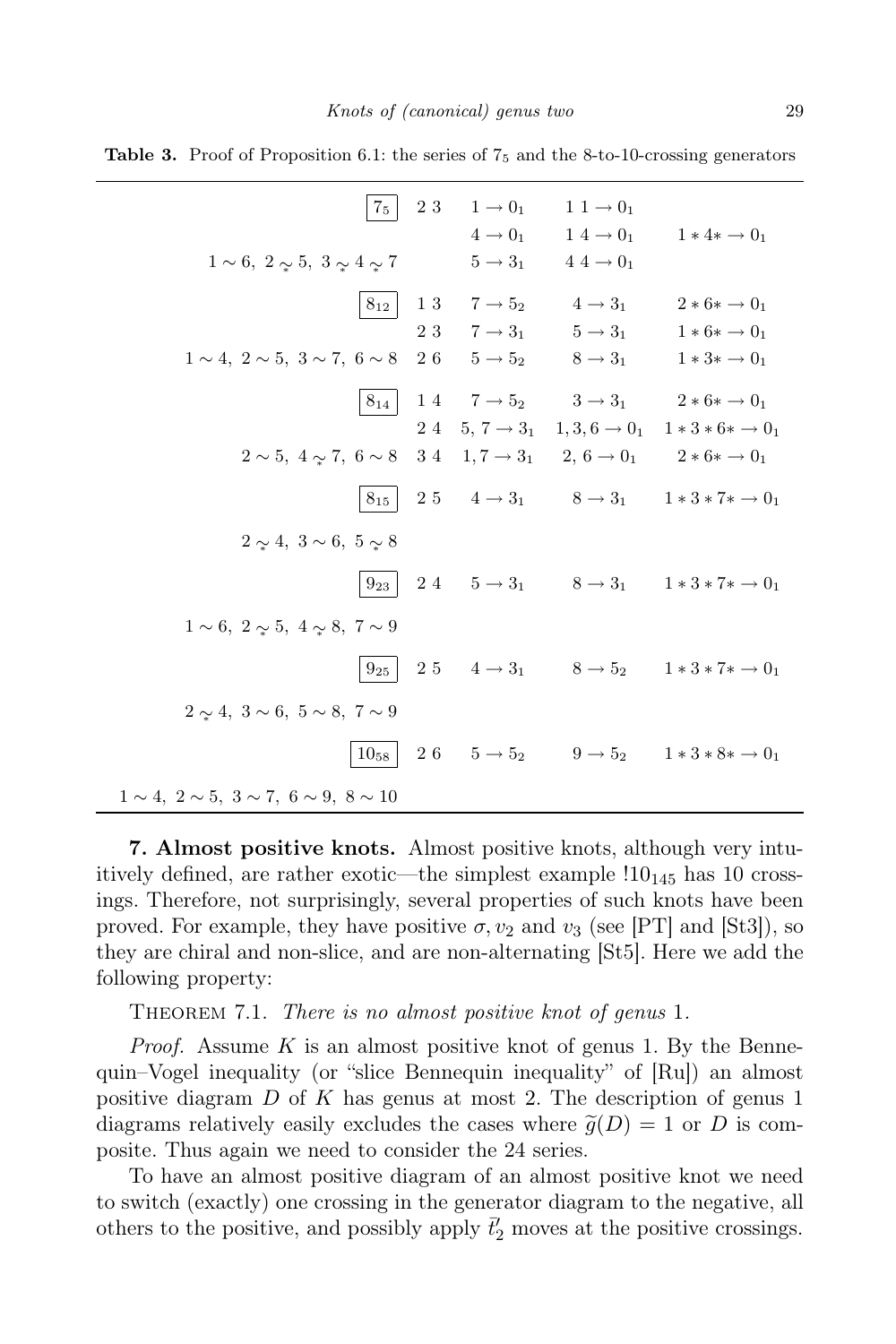First note that the negative crossing must have no ∼-equivalent or  $\sim$ equivalent crossing. Otherwise, after possible flypes, the negative crossing can be canceled by a Reidemeister II move or an easy tangle isotopy, giving a positive diagram.

Then note that the  $\bar{t}'_2$  move at a positive crossing p in an almost positive diagram D changes  $\nabla$  (the Conway polynomial) by a multiple of  $\nabla_L$ , where L is the link resulting by smoothing out the crossing  $p$  in D. Now, by [Cr1, Corollary 2.2, p. 539],  $\nabla_L$  has only non-negative coefficients, hence such a  $\bar{t}'_2$  move never reduces a coefficient in  $\nabla$ , in particular not  $[\nabla]_{z^4}$ . Hence if at some point  $[\nabla]_{z^4} > 0$ , no further  $\vec{t}'_2$  moves can produce a genus 1 knot.

In many cases  $[\nabla]_{z^4} > 0$  already after the crossing switch (without  $\vec{t}'_2$ moves) and we can exclude such cases a priori.

Finally, note that D must have at least 11 crossings, as the only almost positive knot of at most 10 crossings is  $10_{145}$ , which has genus 2.

These arguments exclude after some check all but seven of the series. We discuss these cases in more detail.

The argument we apply for these cases basically repeats itself seven times and consists mainly in drawing and looking more carefully at the corresponding pictures to see how to eliminate the negative crossing by Reidemeister moves in most of the cases, and to check that in the remaining cases max deg  $\Delta=2$ . I list the cases, leaving drawing the pictures to the reader.

- 62: We have  $3 \sim 4 \sim 6$  and  $2 \sim 5$ . The negative crossing may be chosen to be 1. Then the diagram simplifies to a positive diagram, unless it is twisted at 3. However, if we apply no twists at one of 3, 4 and 6, then by flypes this crossing can be made to be 3, hence at all these three crossings there must be  $\bar{t}'_2$  moves. The resulting 12-crossing diagram has  $\max$  deg  $\Delta = 2$ .
- 63: 2 ∼ 4 and 3 ∼ 6. Then modulo flypes and inversion the negative crossing can only be 1 or 3. In case it is crossing 1, the resulting diagram can be transformed into a positive one, unless at both crossings 2 and 4,  $\bar{t}'_2$ moves are applied, in which case max deg  $\Delta = 2$ . In case crossing 3 is changed to the negative, the transformation into a positive diagram is always possible.
- 7<sub>6</sub>:  $3 \sim 6$ ,  $5 \sim 7$ ,  $2 \sim 4$ . This reduces to checking that the negative crossing is 1. Then the diagram can be transformed into a positive one, unless it is twisted at both 2 and 4, in which case max deg  $\Delta = 2$ .
- $77: 2 \sim 5, 4 \sim 7$  and inversion symmetry leave us with the negative crossing being 1 or 3. The former case simplifies to a positive diagram unless it is twisted at crossings 3 and 6, and so does the latter case, unless it is twisted at crossings 1 and 6. In both remaining situations max deg  $\Delta = 2$ .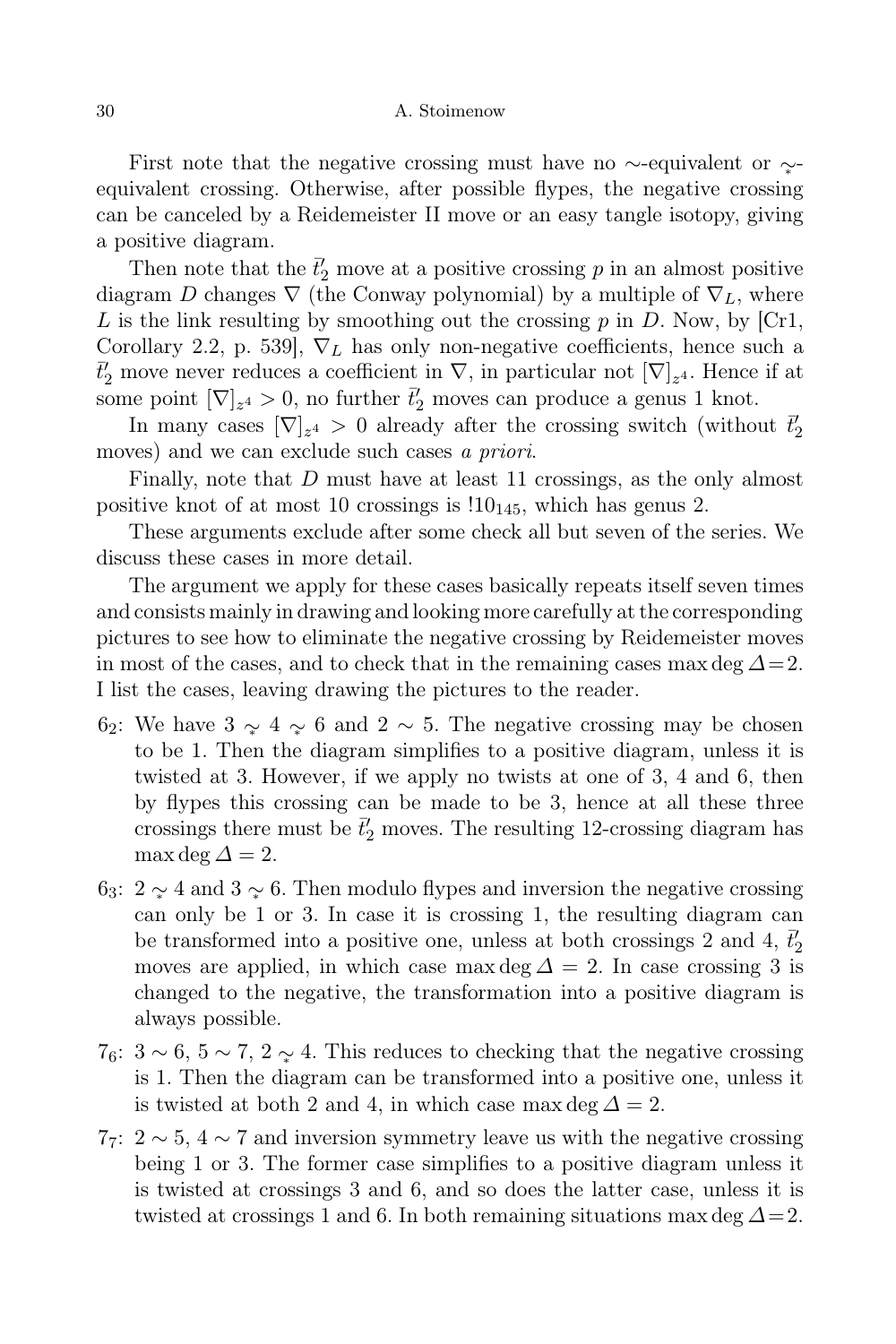- $8_{14}$ :  $2 \sim 5$ ,  $4 \sim 7$  and  $6 \sim 8$  leave us with crossing 1 or 3. 1 simplifies unless 3 is twisted, in which case max deg  $\Delta = 2$ ; 3 simplifies unless 1 is twisted, in which case again max deg  $\Delta = 2$ .
- $9_{39}$ :  $1 \sim 4$ ,  $2 \sim 6$ ,  $3 \sim 8$  leave us with crossings 5, 7 and 9 possibly negative. When 5 is negative, then already max deg  $\Delta = 2$ . When one of 7 and 9 is negative, the diagram simplifies unless at the other one there is a  $\bar t'_2$ move, in which case max deg  $\Delta = 2$ .

Finally, we have

 $9_{41}: 2 \sim 6, 3 \sim 8, 5 \sim 9$  leave 1, 4 and 7 to be negative. However, the diagram has (modulo  $S^2$  moves) a  $\mathbb{Z}_3$ -symmetry (rotation through  $2\pi/3$ ), hence we just need to deal with crossing 1 switched to the negative. This simplifies to a positive diagram unless it is twisted at both 4 and 7, in which case max deg  $\Delta = 2$ . ■

Similar properties to the one I proved remain still open.

Question 7.1. Is there an almost positive knot of 4-ball genus 1 or unknotting number 1?

The expected answer to both is negative. (Note that in this case the answer to the second part of the question is a consequence of the answer to the first part.) To give a negative answer, one could try to apply the argument excluding  $10_{145}$ —namely that it has an almost positive genus 3 diagram—to the other knots occurring in our proof whose diagrams are not straightforwardly transformable into positive ones (instead of showing max deg  $\Delta = 2$  for them), but this appears to require hard labor.

8. Unique and minimal positive diagrams. One of the achievements of the revolution initiated by the Jones polynomial was the proof of the fact that an alternating knot has an alternating diagram of minimal crossing number [Ka4, Mu, Th1]. Unfortunately, such a sharp tool is yet missing to answer the problem in the positive case. Hence the question whether there is a positive knot with no positive minimal diagram is unanswered. In [St5] I managed to give the negative answer to this question in case the positive knot is alternating, and subsequently I received a paper [N], where this result was proved independently. Moreover, it follows from [St4] that the answer is the same for (positive) knots of genus 1 (in fact, a positive genus 1 knot is an alternating pretzel knot). Here we extend this result to genus 2.

THEOREM 8.1. Any positive genus 2 knot has a positive minimal diagram.

With this theorem we also finish the proof of Corollary 2.2. The main tool we use to prove it is the Q polynomial of Brandt–Lickorish–Millett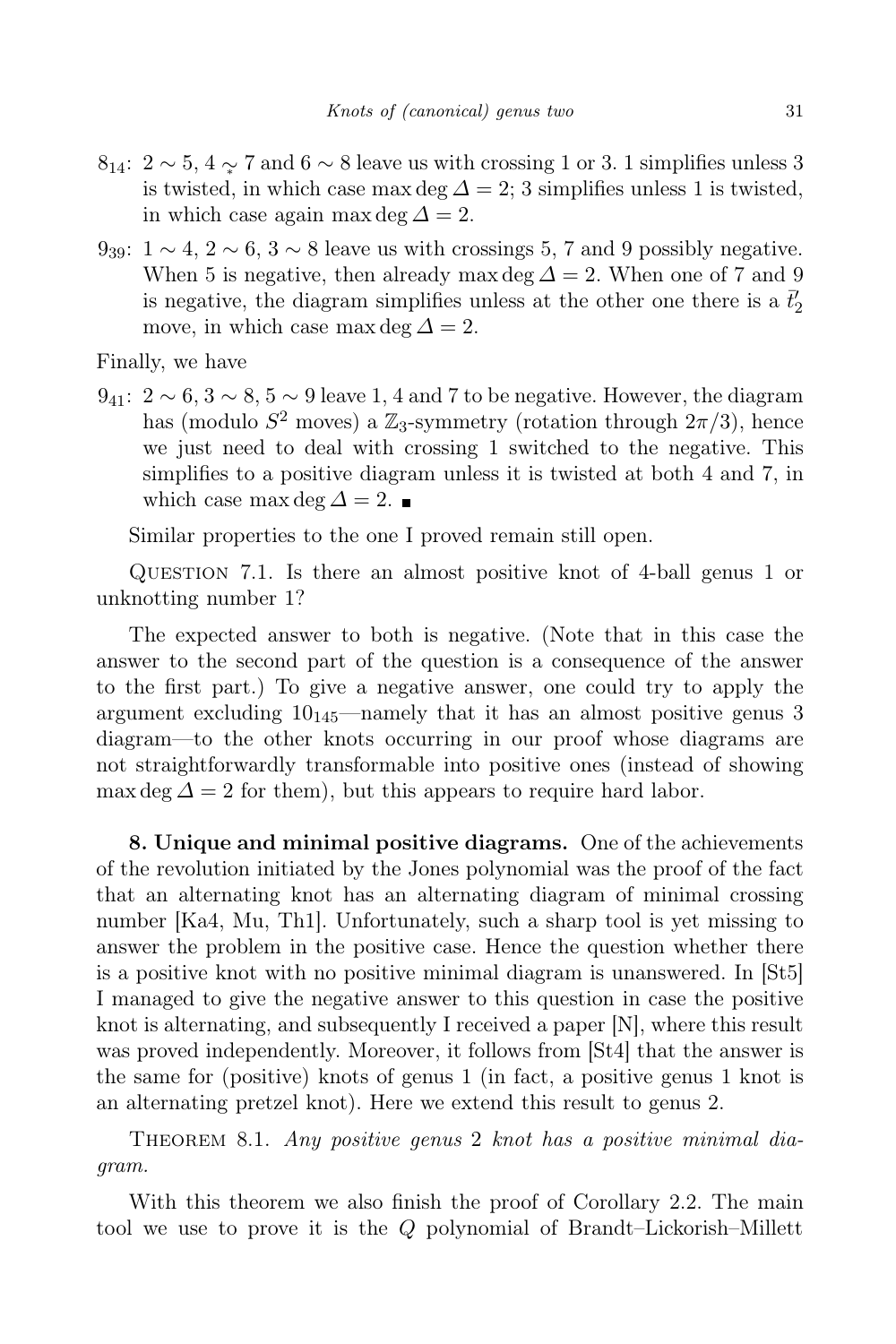[BLM] and Ho [Ho] (sometimes also called absolute polynomial) and some results about its maximal degree obtained by Kidwell [Ki]. (They were later extended by Thistlethwaite to the Kauffman polynomial.)

Recall that the Q *polynomial* is a Laurent polynomial in one variable z for links without orientation, defined by being 1 on the unknot and the relation

(2) 
$$
A_1 + A_{-1} = z(A_0 + A_{\infty}),
$$

where  $A_i$  are the Q polynomials of links  $K_i$ , and  $K_i$  (with  $i \in \mathbb{Z} \cup \{\infty\}$ ) possess diagrams equal except in one spot, where an i-tangle (in the Conway sense) is inserted (see Figure 8; orientation of any of the link components is unimportant for this polynomial).



Fig. 8. The Conway tangles

The following result on max deg Q will be applied.

THEOREM 8.2 (Kidwell [Ki]). Let K be a knot. Then max deg  $Q(K) \leq$  $c(K) - 1$  with equality if and only if K is prime alternating.

COROLLARY 8.1. Let D be a positive diagram with max deg  $Q(D)$  =  $c(D) - 2$ . Then the knot K represented by D has a positive minimal diagram.

*Proof.* By Theorem 8.2, either  $c(K) = c(D)$ , in which case the claim is trivial, or  $c(K) = c(D) - 1$  and K is alternating, in which case the claim follows from the above mentioned result of  $[St5]$ .

LEMMA 8.1. With the above notation in  $(2)$ , the Q polynomial has the following property:

(3) 
$$
A_n = (z^2 - 1)(A_{n-2} - A_{n-4}) + A_{n-6}.
$$

Proof. From (2) we have

(4) 
$$
A_n + A_{n-2} = z(A_{n-1} + A_{\infty}).
$$

Now, adding two copies of (4) for n and  $n-2$  we obtain

(5) 
$$
A_n + 2A_{n-2} + A_{n-4} = 2zA_{\infty} + z(A_{n-1} + A_{n-3}) = (z^2 + 2z)A_{\infty} + z^2A_{n-2}.
$$
  
So

$$
A_n = (z^2 + 2z)A_{\infty} + (z^2 - 2)A_{n-2} - A_{n-4}.
$$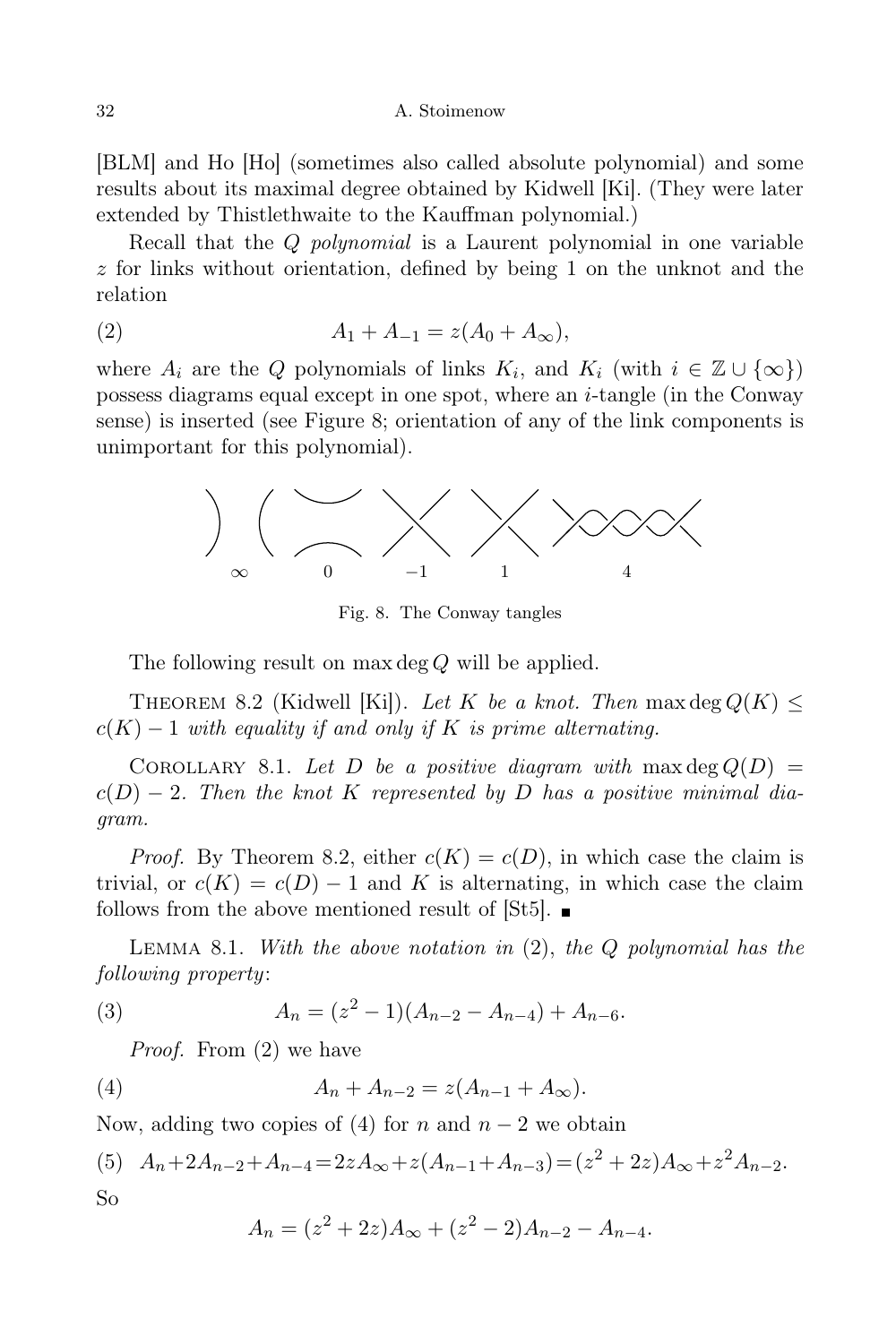Therefore

$$
A_n - (z^2 - 2)A_{n-2} + A_{n-4} = A_{n-2} - (z^2 - 2)A_{n-4} + A_{n-6},
$$

which is equivalent to the assertion.  $\blacksquare$ 

Proof of Theorem 8.1. Take a positive diagram D of a positive genus 2 knot K. If D is composite, the genus 1 case shows that K is the connected sum of two alternating pretzel knots, hence  $K$  is alternating. Thus consider the prime case. The series of  $12_{1097}$  and  $13_{4233}$  and their progeny in Figure 6 contain only positive diagrams which are alternating, so these cases are trivial. Considering  $11_{148}$ , the diagram is made positive by switching the negative clasp. But all diagrams arising by  $\bar{t}'_2$  moves from this diagram can be simplified near the switched (and possibly twisted) clasp by one crossing, so as to become alternating. The same argument excludes (the series of)  $10_{97}$ ,  $9_{25}$ ,  $8_{14}$ ,  $7_6$  and  $6_2$ . The case of  $8_{12}$  is trivial, because it contains only rational knots, which are alternating. For 10<sup>58</sup> and 7<sup>7</sup> apply the clasp argument separately to the two negative clasps.

This leaves us with  $12_{1202}$ ,  $9_{41}$ ,  $9_{39}$  and  $6_3$ . By Corollary 8.1 it suffices to check that for any positive diagram D in their series max deg  $Q(D)$  =  $c(D)-2$ . By Lemma 8.1 and Theorem 8.2 this reduces to calculating Q for at most one  $\bar{t}'_2$  move applied near a crossing and a (reverse) clasp being positive or resolved. However, when the clasp is resolved, the diagram reduces to one in the series of some specialization, for which max deg  $Q(D) = c(D) - 2$  or max deg  $Q(D) = c(D) - 3$  by the above discussion. The formula in Lemma 8.1 then shows that we need to consider just positive clasps without  $\bar{t}'_2$  moves. This leaves a small number of diagrams. E.g., the diagram of  $12_{1202}$  consists only of clasps, hence only one diagram has to be checked. Switching all crossings in the diagram of  $12_{1202}$  to the positive, we obtain a diagram of the knot  $12_{2169}$ , for which max deg  $Q = 10$  is directly verified.  $9_{39}$  and  $9_{41}$ have three non-clasp crossings, hence there are eight diagrams to check, and for  $6<sub>3</sub>$  we have 64 diagrams. Using various symmetries one can further reduce the work, but even that far I had no serious difficulty checking the  $8 + 8 + 64 = 80$  relevant diagrams by computer.

Our proof actually also shows the following:

Corollary 8.2. Any positive (reduced) diagram of a positive genus 2 knot K has at most  $c(K) + 3$  crossings.

This is, in this special case, a much better estimate than the general bound  $c(K)^2/2$  known from [St2].

The method of the proof can also be used further. In [St4] I exhibited the  $(p, q, r)$ -pretzel knots with  $p, q, r > 1$  odd as positive knots with a unique positive diagram (up to inversion and moves in  $S<sup>2</sup>$ ) and asked whether these are the only examples. The reason behind this question was that (as I already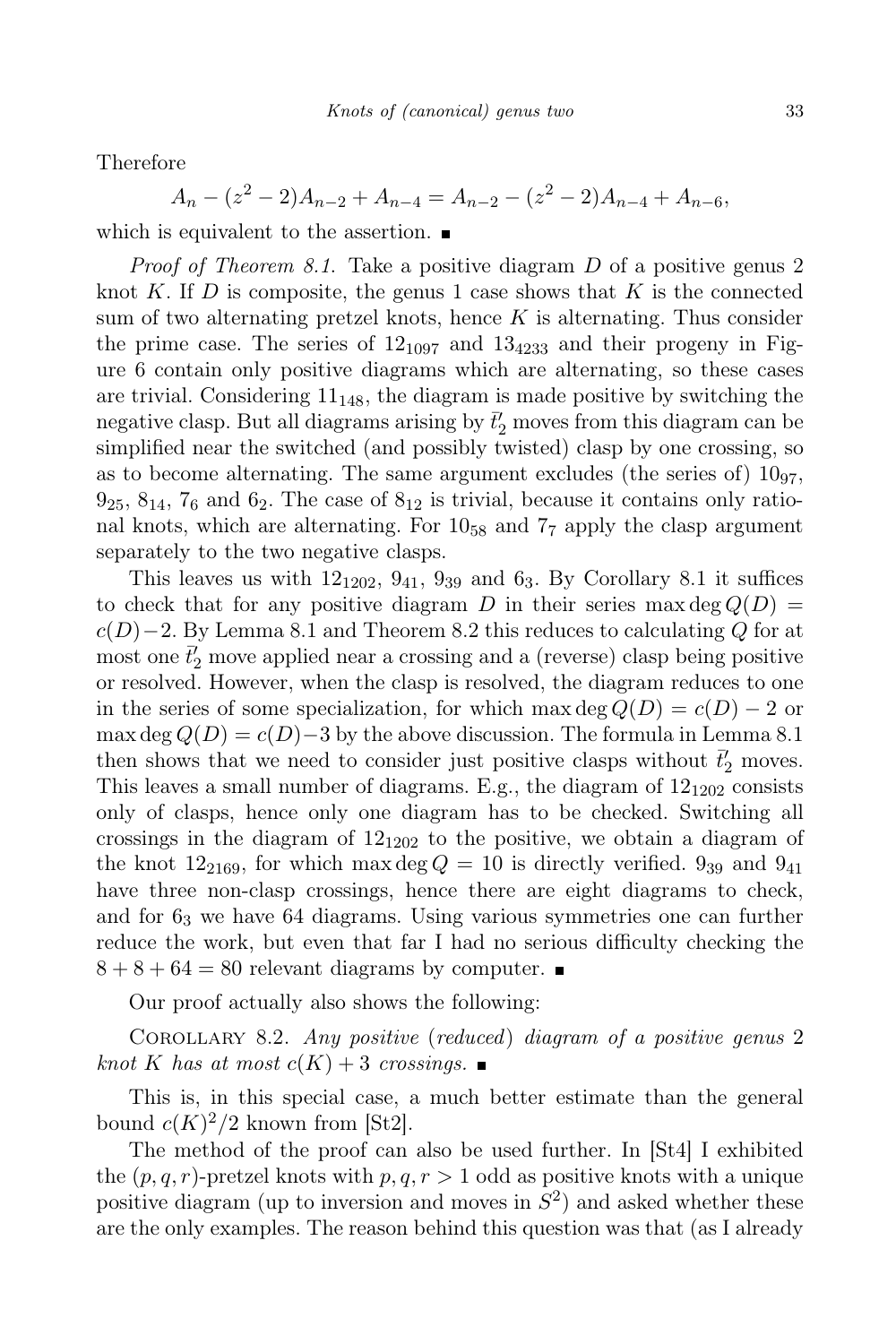expected at that point) the number of series generators grows rapidly with the genus and hence so does the number of diagram candidates for a positive knot of that genus. Here we observe that at least for genus 2 the variety on generators is not sufficiently large, so that such examples still exist. We take one of our generators.

EXAMPLE 8.1. The knot  $10_{120}$  has a unique positive diagram. To see this, first exclude the series of the knots up to  $9_{25}$ , and  $10_{58}$ . Positive diagrams in these series are, or simplify to, arborescent alternating diagrams, and  $10_{120}$  has no such diagram. The series of  $9_{38}$ ,  $10_{101}$ ,  $11_{123}$ ,  $11_{329}$ ,  $12_{1097}$ and 13<sup>4233</sup> are excluded because all positive diagrams in these series are alternating (and the only  $\vec{t}'_2$  irreducible diagrams they contain are the generators themselves, and  $\bar{t}'_2$  (ir)reducibility is preserved by flypes).  $10_{97}$  is excluded, because by the above discussion the maximal degree of Q on positive diagrams in its series is equal to the crossing number minus 2, and hence all maximal degrees are even (whereas clearly max deg  $Q(10_{120}) = 9$ ). The same argument excludes  $12_{1202}$  and reduces checking positive diagrams in the series of  $11_{148}$  only to the one with no  $\bar{t}'_2$  moves applied, which belongs to  $10_{101}$ , and the diagrams of 9<sup>39</sup> and 9<sup>41</sup> made positive by crossing changes and with exactly one  $\bar{t}'_2$  move applied. In all the latter cases max deg  $V = 11$ , whereas max deg  $V(110_{120}) = 12$ . To finish the argument, it remains to notice that the alternating diagram of  $10_{120}$  does not admit a flype itself and because of the crossing number, no  $\bar{t}'_2$  twisted diagram in its series can belong to it.

# 9. Some evaluations of the Jones and HOMFLY polynomials

**9.1.** Roots of unity. The first obstruction to particular values of  $\tilde{q}$  is an inequality of Morton [Mo]: max deg<sub>m</sub>  $P/2 \leq \tilde{g}$ , which shows that  $\tilde{g} > g$  for the untwisted Whitehead double of the trefoil [Mo, Remark 2] and also for one of the two 11-crossing knots with trivial Alexander polynomial, which according to [Ga1, Fig. 5] has genus 2 (I cannot identify which one). In this section we will discuss an alternative approach to such an obstruction, and apply it to exhibit the first examples of knots on which the weak genus inequality of Morton is not sharp.

THEOREM 9.1. There exist knots K with  $\tilde{g}(K) > 2 = \max \deg_m P(K)/2$ .

The present diagram description opens the search for alternative criteria which can be applied to exclude a knot from belonging to a given  $\bar{t}'_2$  twist sequence. (We noted that some of the  $\bar{t}'_2$  twist sequences contain others, so we need to consider only main  $\bar{t}'_2$  twist sequences.) Such a criterion is the following fact, which is a direct consequence of the skein relations for the Jones [J1] and HOMFLY [F&] polynomials and has been probably first noted by Przytycki [Pr].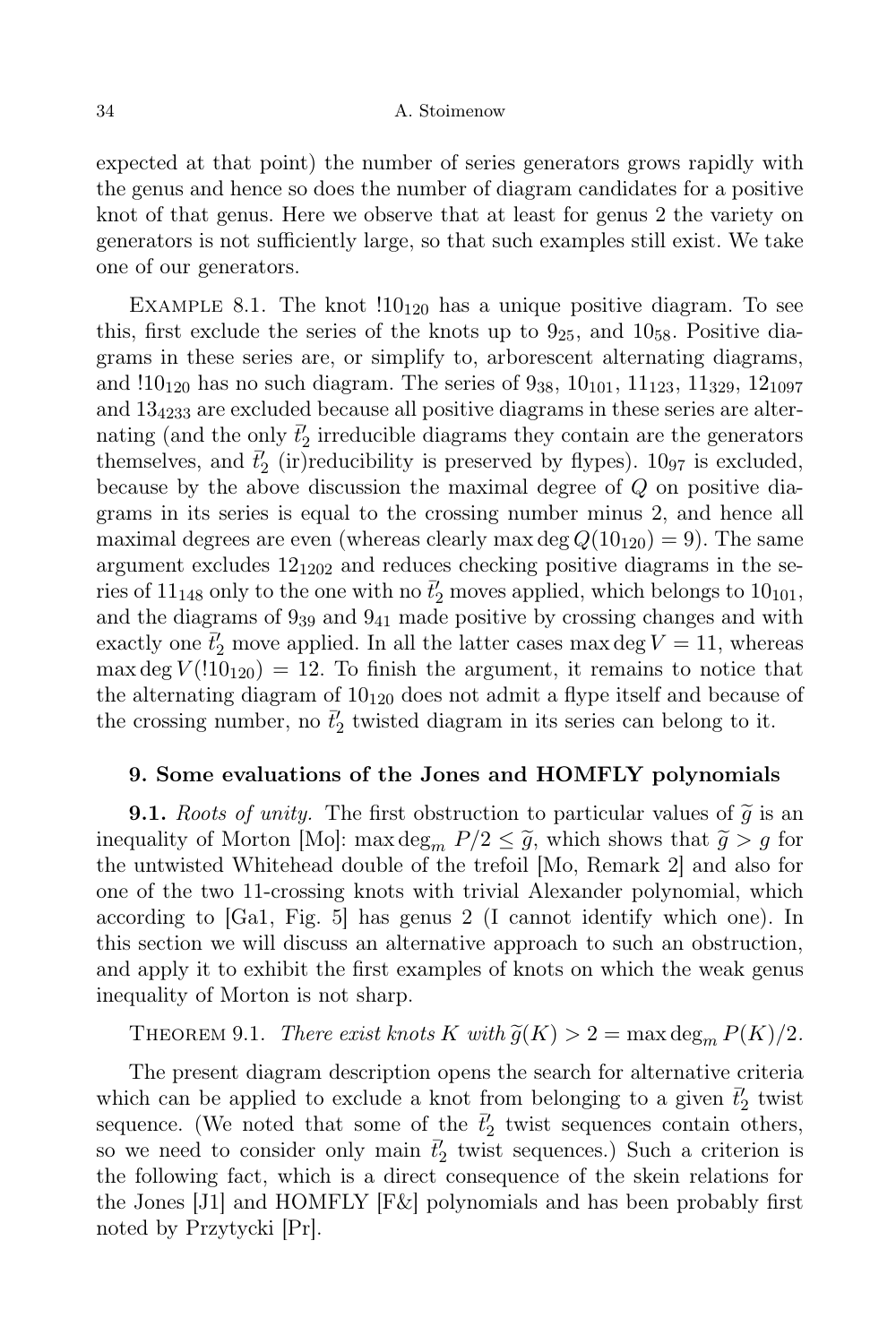THEOREM 9.2 (Przytycki). Let  $a^2^k = 1$ ,  $a \neq \pm 1$ . Then  $V(a) \in \mathbb{C}$  and  $P(ia, m) \in \mathbb{C}[m^2]$  (for  $i = \sqrt{-1}$ ) are  $\overline{t}_{2k}$ (-move) invariant.

Corollary 9.1. The sets

$$
\mathcal{P}_{k,g} := \left\{ P_K \bmod \frac{(il)^{2k} - 1}{-l^2 - 1} \middle| \widetilde{g}(K) = g \right\}
$$

and

$$
\mathcal{V}_{k,g} := \left\{ V_K \bmod \frac{t^{2k} - 1}{t^2 - 1} \middle| \widetilde{g}(K) = g \right\}
$$

are finite for any k and  $q \in \mathbb{N}$ .

*Proof.* From the theorem it is obvious that for every generator  $K$ , the sets of residues

$$
V_{k,K'} := V_{K'} \bmod \frac{t^{2k} - 1}{t^2 - 1} \quad \text{and} \quad P_{k,K'} := P_{K'} \bmod \frac{(il)^{2k} - 1}{-l^2 - 1}
$$

are finite on the series of K.  $\mathcal{P}_{k,q}$  and  $\mathcal{V}_{k,q}$  are finite unions of such sets.

Proof of Theorem 9.1. We will explain how the knots have been found. The obvious idea is to compute the sets in Corollary 9.1 for some appropriate  $k$  in all 24 series and to hope not to find the value of any knot therein for which max  $\deg_m P \leq 4$ . Note that the polynomials are preserved by mutations, so we need to consider just one diagram for any generating knot.

Table 4. The number of evaluations of  $V$  and  $P$  in the eighth and tenth roots of unity on each series, and in total. (The number of evaluations for  $V$  and  $P$  coincide for tenth roots of unity.)

| series                                                                    |         |               |                     |  | $5_1$ $6_2$ $6_3$ $7_5$ $7_6$ $7_7$ $8_{12}$ $8_{14}$ $8_{15}$ $9_{23}$ $9_{25}$ $9_{38}$ $9_{39}$             |     |      | $9_{41}$        |
|---------------------------------------------------------------------------|---------|---------------|---------------------|--|----------------------------------------------------------------------------------------------------------------|-----|------|-----------------|
| # $V_{4,K}$                                                               |         |               |                     |  | 47 121 202 226 136 119 52 302 702 418 479 1195 413                                                             |     |      | 268             |
| # $P_{4,K}$                                                               |         |               |                     |  | 47 121 202 226 136 119 52 302 710 418 487 1231 413 268                                                         |     |      |                 |
| $\#V_{5,K} = \#P_{5,K}$                                                   |         |               |                     |  | 112 408 919 988 538 456 146 1610 4281 2634 2554 8588 2271 1270                                                 |     |      |                 |
|                                                                           |         |               |                     |  |                                                                                                                |     |      |                 |
| series                                                                    |         |               |                     |  | $10_{58}$ $10_{97}$ $10_{101}$ $10_{120}$ $11_{123}$ $11_{148}$ $11_{329}$ $12_{1097}$ $12_{1202}$ $13_{4233}$ |     |      | total           |
| $\#V_{4,K}$                                                               | 157 980 | 2380          | 2587 2284 1041 2858 |  | 5791                                                                                                           | 197 | 5604 | 6645            |
| # $P_{4,K}$                                                               |         | 163 1020 2429 | 2673 2349 1073 2970 |  | 6084                                                                                                           | 209 | 5915 | 6974            |
| $\#V_{5,K} = \#P_{5,K}$ 624 8161 23,714 27,510 22,817 8489 34,905 104,620 |         |               |                     |  |                                                                                                                | 938 |      | 102,940 128,898 |

The cases  $k = 2$  and  $k = 3$  did not suggest themselves as particularly interesting at least for  $V$ , because the corresponding evaluations can be well controlled [LM2, Li]. Thus I started with  $k = 4$ . In the case of V, this is mainly the information given by its evaluations at  $e^{\pi i/4}$  and  $e^{3\pi i/4}$  (modulo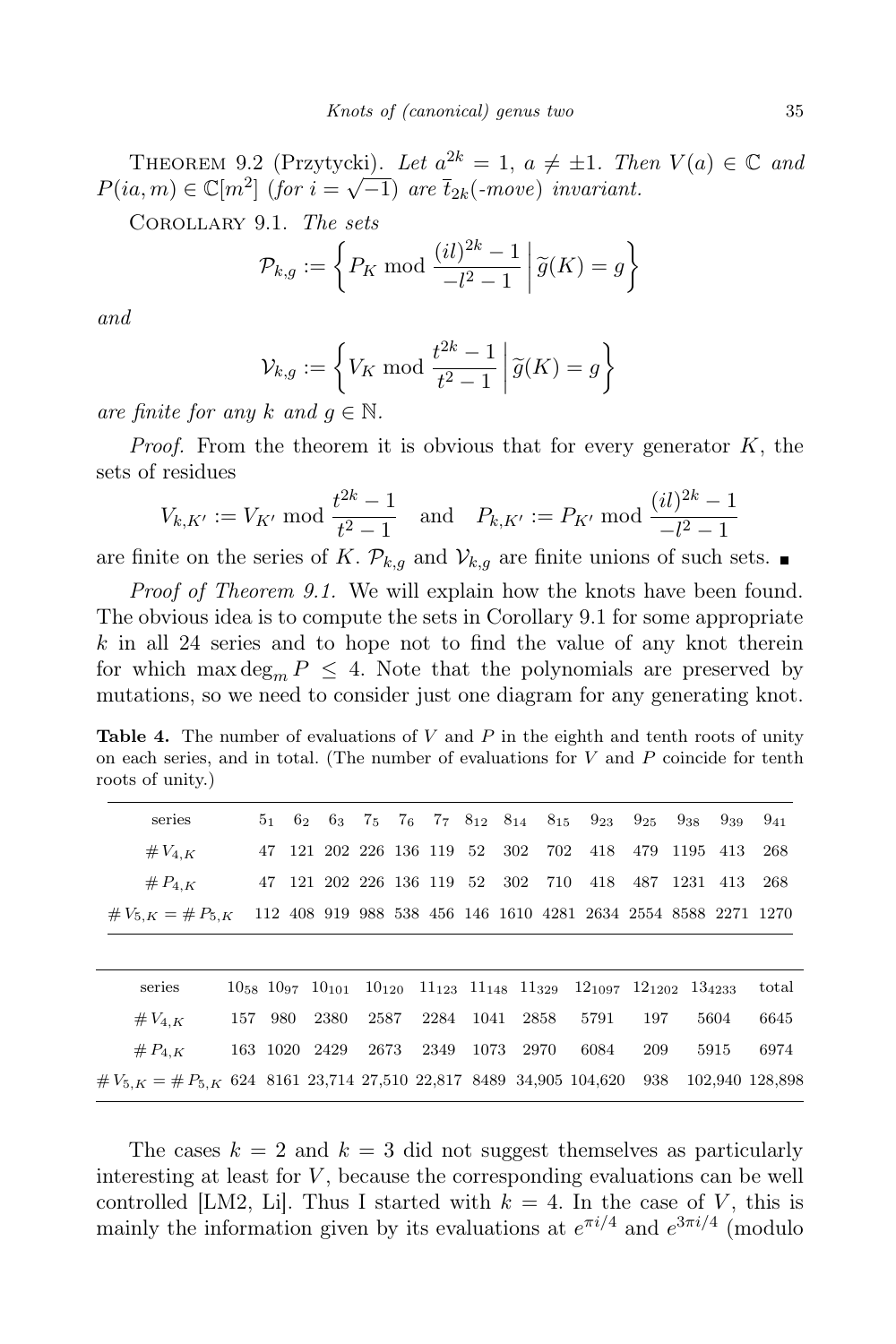conjugation and the value at  $i$ , which is equivalent to the Arf invariant  $[J2,$ §12] and hence not very informative). Table 4 summarizes the number of evaluations of each series.

As noted in Remark 2.2 (and established also in [Ga1]),  $\tilde{g}=g=\max \deg \Delta$ for ≤10-crossing knots, so we need to look at more complicated examples. Examining Thistlethwaite's tables, I found 2010 non-alternating 11-to-15 crossing knots for which max  $\deg_m P \leq 4$ . (Among these 2010 knots only the expected 12 pretzel knots had max  $\deg_m P \leq 2$ .) The unity root test for V and  $k = 4$  does not exclude any of these 2010 knots from having  $\tilde{q} = 2$ . The test for P with  $k = 4$  produced the same disappointing result. (The above table shows that it does not bring much improvement compared to  $V.$ )

However, examining V with  $k = 5$  exhibited four 15-crossing knots of the type sought. These examples are shown in Figure 9. One explanation of this outcome may be that for  $k = 5$  all four relevant evaluations (at  $e^{k\pi i/5}$  for  $k = 1, 2, 3, 4$ ) admit very little control. The only known result about them is Jones's norm bound for  $k = 1$  in terms of the braid index and bridge number  $([J2, Propositions 15.3 and 15.6])$  and the fact that this evaluation is finite on closed 3-braids (see [J2, (12.8)]). Experiments with P and  $k = 5$ , however, turned out to be significantly more time and memory consuming, and all the values on all of the 24 series reported by my  $C_{++}$  program repeated those of V, so considering P appears little rewarding.  $\blacksquare$ 



Fig. 9. The simplest examples of knots for which  $\tilde{g} > 2$  can be proved using Jones polynomial unity root evaluations, but not using Morton's inequality

Remark 9.1. M. Hirasawa was able to find a genus 2 Seifert surface for the last example in Figure 9,  $15_{221824}$ , so that the ordinary genus is not an applicable obstruction to weak genus 2 either in this case. Later Jake Rasmussen showed that the other five knots from Figures 9 and 11 all have genus 2 as well, though his argument, based on direct calculation of the knot Floer homology, is not constructive.

It would clearly be helpful to find some nice properties of the sets occurring in Corollary 9.1, but such seem unlikely to exist or at least are obscured by the electronic way of obtaining them.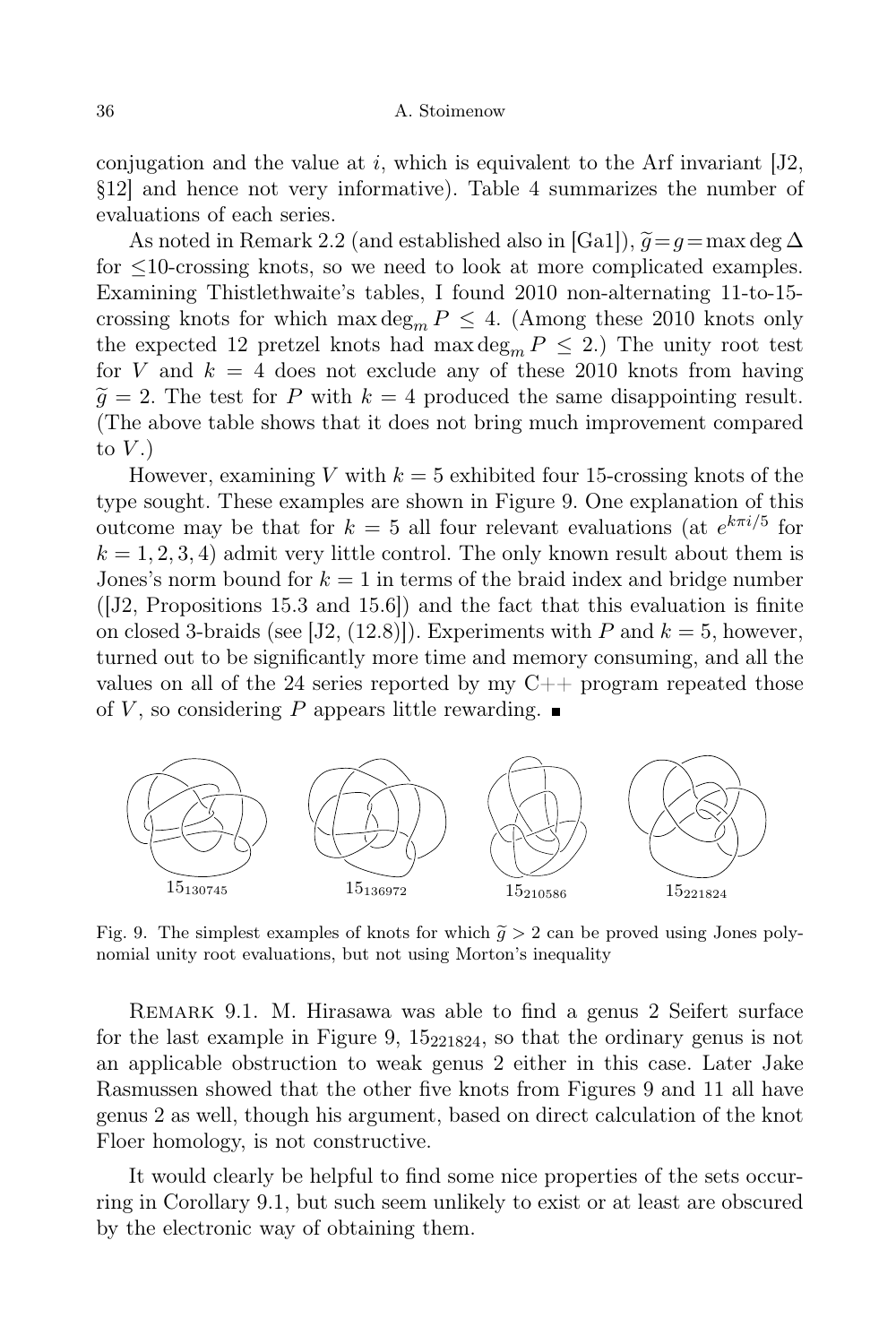Here is a more special example.



Fig. 10. The three 15-crossing pretzel knots (two of them mutants) for which we can show at least that they have no (reduced) diagram of even crossing number of genus 2, but which have max  $\deg_m P = 4$ 

EXAMPLE 9.1. Consider the knots  $15_{184486}$  and  $15_{184487}$  of Figure 10. These knots are slice (generalized) pretzel knots, which are mutants. Their (common) Jones polynomial is

$$
V(15_{184486}) = V(15_{184487})
$$
  
= (-1 3 -6 13 -16 17 -19 12 -7 [4] 4 -5 4 -3 1).

A check of the evaluation of V mod  $\frac{t^{10}-1}{t^2-1}$  $t^{\frac{10}{2}-1}$  shows that the polynomial modulus is not realized in any main series of even crossing number. Thus these knots do not have a (reduced) genus 2 diagram of even crossing number (although they clearly have some in the series of  $5<sub>1</sub>$ ). A similar situation occurs for 15197572.

**9.2.** The Jones polynomial on the unit circle. While the unity root values of  $V$  have been useful for practical purposes, we can continue the discussion of the polynomial evaluations in a more theoretical direction.

More generally, it is possible to say something about the evaluations of the polynomials on the unit circle. Here are two slightly weaker but hopefully also useful modifications of Corollary 9.1. They are also possible for  $P$ , but I restrict myself to V for simplicity.

PROPOSITION 9.1. Let  $z \in \mathbb{C}$  with  $|z| = 1$  and  $z \neq -1$ . Then the set  ${V_K(z) : \tilde{g}(K) = g} \subset \mathbb{C}$  is bounded for any  $g \in \mathbb{N}$ .

Proof. We use the Jones skein relation to expand the Jones polynomial of a knot in the  $\bar{t}'_2$  twist sequence of a diagram in terms of the Jones polynomials of the diagram and all its crossing-changed versions. We obtain a complex expression of partial sums of the Neumann series for  $z^2$  and  $z^{-2}$ . Then we use the boundedness of these partial sums if  $|z|=1$  and  $z \neq -1$ . (The value  $V(1) \equiv 1$  is of little interest.)  $\blacksquare$ 

PROPOSITION 9.2. Let  $z \in \mathbb{C}$  with  $|z| \leq 1$  and  $z \neq -1$ . Then the set  ${V_K(z) : K \text{ is positive and } g(K) = q} \subset \mathbb{C}$  is bounded for any  $q \in \mathbb{N}$ .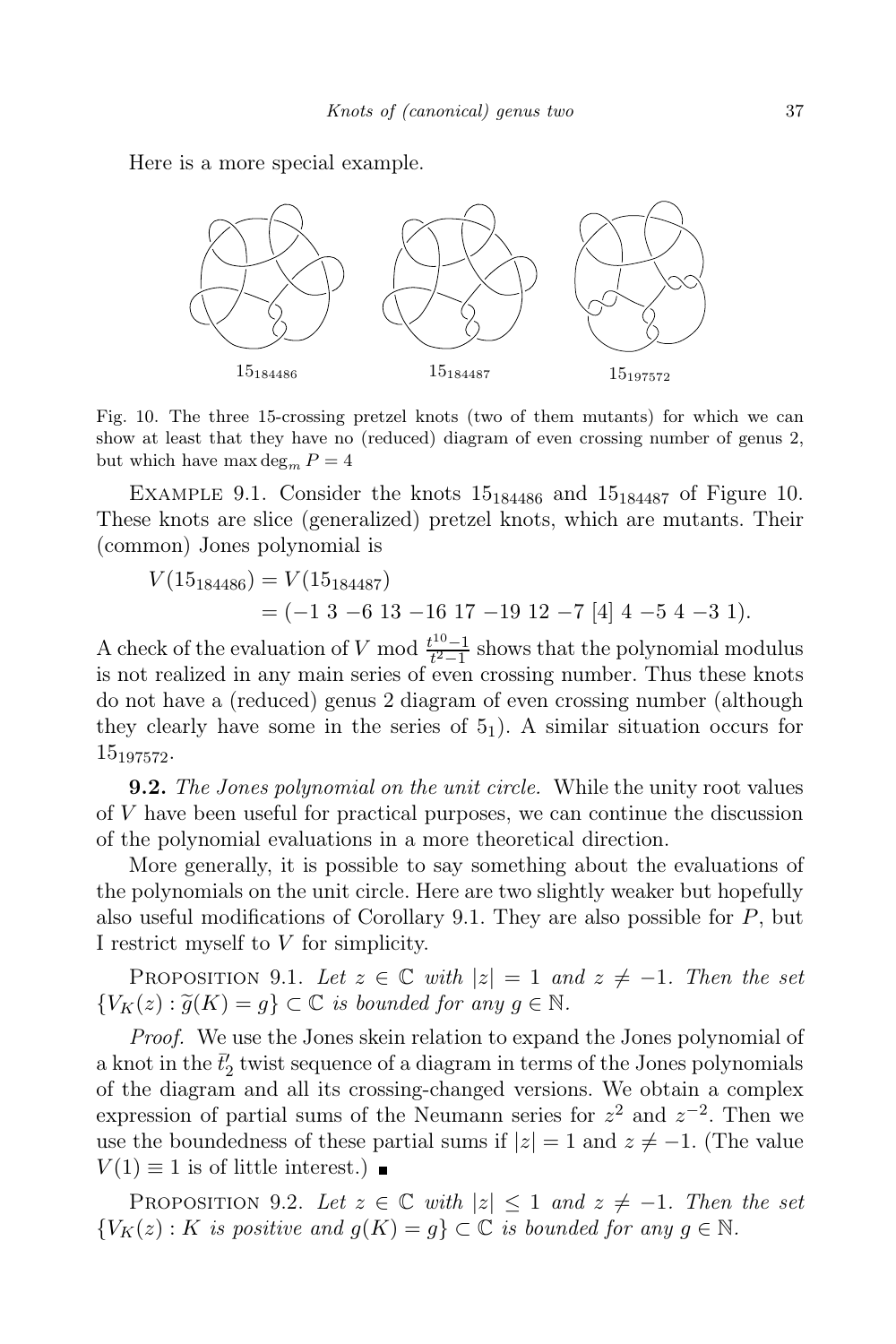*Proof.* In the case of positive  $\vec{t}'_2$  twists only, the Neumann series for  $z^{-2}$ do not occur, and we are done as before.

This result seems similar to the boundedness of some other sets of evaluations of V on closed braids of given strand number considered by Jones [J2, §14]. The nature of our sets is quite different, though. Note, for example, that their closures are countable (so in particular their sets of norms have empty interior) for  $|z| < 1$ , while Jones showed that for the evaluations he considered, the closure is an interval.

THEOREM 9.3. The map  $f = f_g : S^1 \to \mathbb{R}$  defined for  $g \in \mathbb{N}_+$  by  $f_q(q) := \sup\{|V_K(q)| : \widetilde{g}(K) = q\}$ 

has the following properties:

- (i)  $f(\overline{q}) = f(q)$ , where the bar denotes complex conjugation;
- (ii)  $f(1) = 1, f(-1) = \infty;$
- (iii) f is upper semicontinuous on  $S^1 \setminus \{-1\}$ , that is, for  $q \in S^1$  and  $q \neq -1$  we have

$$
\limsup_{q_n \neq q, q_n \to q} f_g(q_n) \geq f_g(q).
$$

(iv)  $f_q$  satisfies the bound

$$
f_g(q) \le \max_{L} |V_L(q)| \cdot \left(\frac{2}{|1+q|} + 1\right)^{d_g},
$$

where the maximum is taken over L being  $a(n$  alternating) link diagram obtained by smoothing out some sets of crossings in an alternating  $\bar{t}'_2$  irreducible diagram of genus g. In particular, the order of the singularity of  $f_q$  at  $-1$  is at most  $d_q$ .

The same properties hold if we modify the definition of  $f<sub>g</sub>$  by taking the supremum only over positive or alternating knots.

Proof. The explicit estimate follows from the same argument as in the proof of Proposition 9.1. If  $V_n$  denote the Jones polynomials of  $L_n$ , where  $L_n$  are links with diagrams equal except in one room, where n antiparallel half-twist crossings are inserted, then from the skein relation for the Jones polynomial we have

$$
V_{2n+1}(q) = q^{2n}V_1(q) + \frac{q^{2n} - 1}{q^2 - 1} (q^{1/2} - q^{-1/2})V_{\infty}(q),
$$

with  $V_{\infty}$  denoting the Jones polynomial of  $L_{\infty}$ , and  $L_{\infty}$  being the link obtained by smoothing out  $a(ny)$  crossing in the room.

Expand this relation with respect to any of the  $d_k$  crossings at which  $\bar{t}'_2$ moves can be applied, obtaining  $2^{d_k}$  terms on the right, and take the norm, applying the triangle inequality and using  $|q| = 1$ .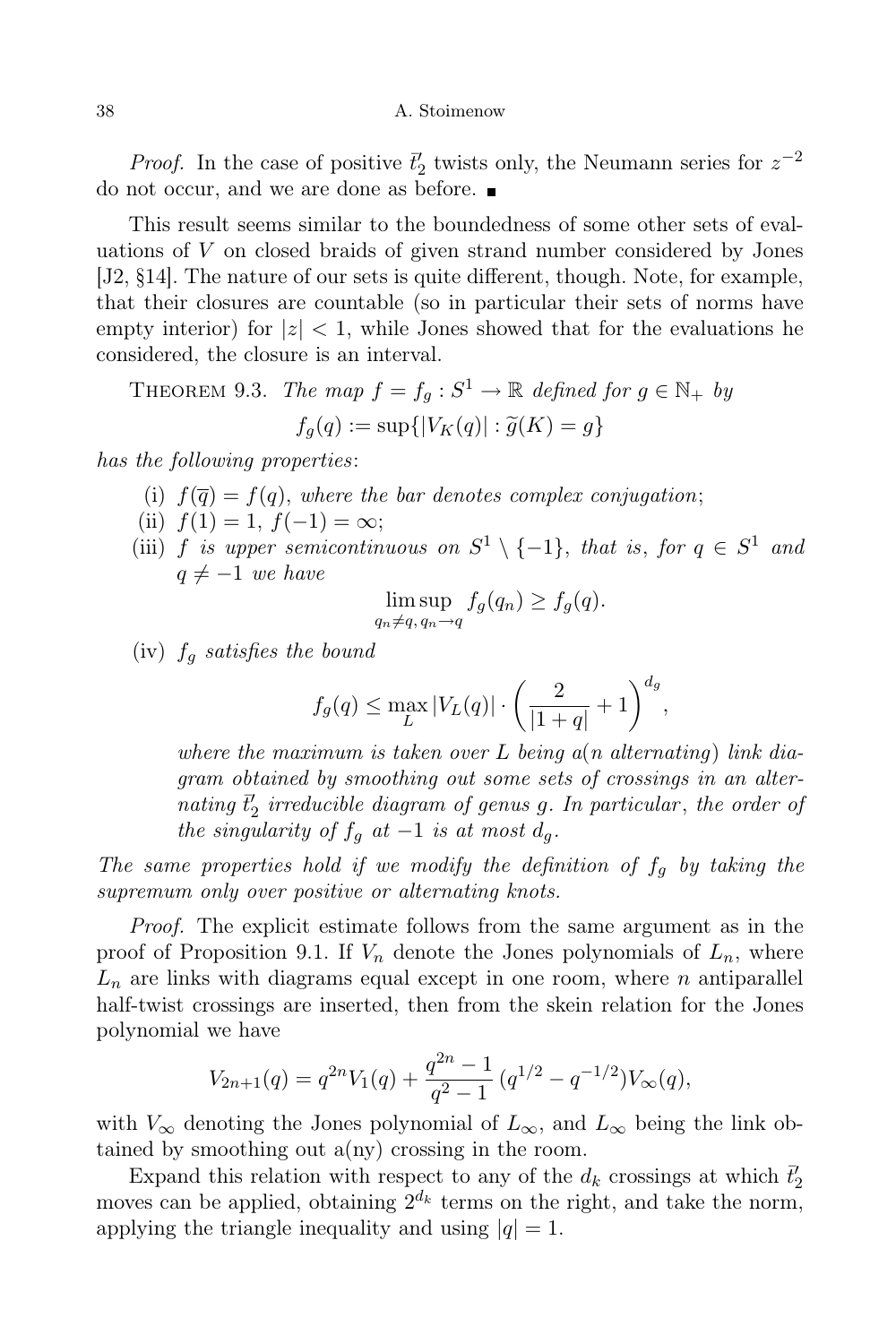The upper semicontinuity of  $f_q$  is straightforward from its definition and the continuity of V. Thus the only fact remaining to prove is  $f_q(-1) = \infty$ . For this, one first easily observes that the determinant (even the whole Alexander polynomial) depends linearly on the number of  $\vec{t}'_2$  twists. Thus we could achieve arbitrarily high and low determinants in the  $\bar{t}'_2$  twist sequence (and at least one of both types in alternating or positive diagrams), unless all linear coefficients in this dependence are zero. But the fact that the determinant never changes sign under a  $\bar{t}'_2$  twist implies that all knots in the series have the same signature, and as any diagram can be unknotted by crossing changes, it must be 0. This is clearly not the case, and so we have a contradiction.

**9.3.** Jones's denseness result for knots. This subsection is unrelated to our discussion as far as weak genus 2 knots are considered. However, it is interesting in connection with (or rather in contrast to) the properties of their Jones polynomial unity root evaluations.

In [J2, Proposition 14.6], Jones proved the denseness of the norms of  $V(e^{2\pi i/k})$  on closed 3-braids in  $[0, 4\cos^2 \pi / k]$  if  $k \in \mathbb{N} \setminus \{1, 2, 3, 4, 6, 10\}.$ 

Here we modify this result restricting our attention to knots, which are closed 3-braids.

PROPOSITION 9.3. If  $k \in \mathbb{N} \setminus \{1, 2, 3, 4, 6, 10\}$ , then

(6)  
\n
$$
\left[0, 4\cos^2 \pi/5 - 1\right], \quad k = 5
$$
\n
$$
\left[4\cos^2 \pi/k - 3, 4\cos^2 \pi/k - 1\right], \quad k \ge 7
$$
\n
$$
\subset \overline{\{|V_K(e^{2\pi i/k})| : K \text{ is a closed 3-braid knot}\}} \subset [0, 4\cos^2 \pi/k].
$$

Proof. We closely follow Jones's proof. The second inclusion is due to him. The essential point is the first inclusion.

In the following we denote by  $\psi$  the (reduced) Burau representation. If  $\beta$  is a braid, then  $\psi_{\beta} = \psi(\beta)$  is its Burau matrix. We also write  $\psi_n$ for the n-strand Burau representation, when dealing with different strand numbers. (Since numbers and braids are disjoint, the subscripts of  $\psi$  cannot be interpreted ambiguously.)

By Jones's proof, for  $\beta \in B_3$  with even exponent sum  $[\beta]$  (in particular when  $\beta$ 's closure  $\widehat{\beta}$  is a knot) we have

(7) 
$$
\frac{1}{4\cos^2 \pi/k} V_{\hat{\beta}}(e^{2\pi i/k}) = f(\text{tr}(\psi_{\beta})) := 1 - \frac{1}{2\cos^2 \pi/k} + \frac{1}{4\cos^2 \pi/k} \text{tr}(\psi_{\beta}),
$$

with  $\psi$  being the reduced Burau representation of  $B_3$ .

Now by [Sq], up to conjugation (not affecting the trace),  $\psi(\beta) \in U(2)$ , and hence, if additionally k divides  $[\beta]$ , then

$$
\psi_{\beta}(e^{2\pi i/k})\big|_{\{\beta\in B_3:k\,|\,[\beta]\}}\subset SU(2),
$$

in particular  $tr(\psi(\beta))$  is real.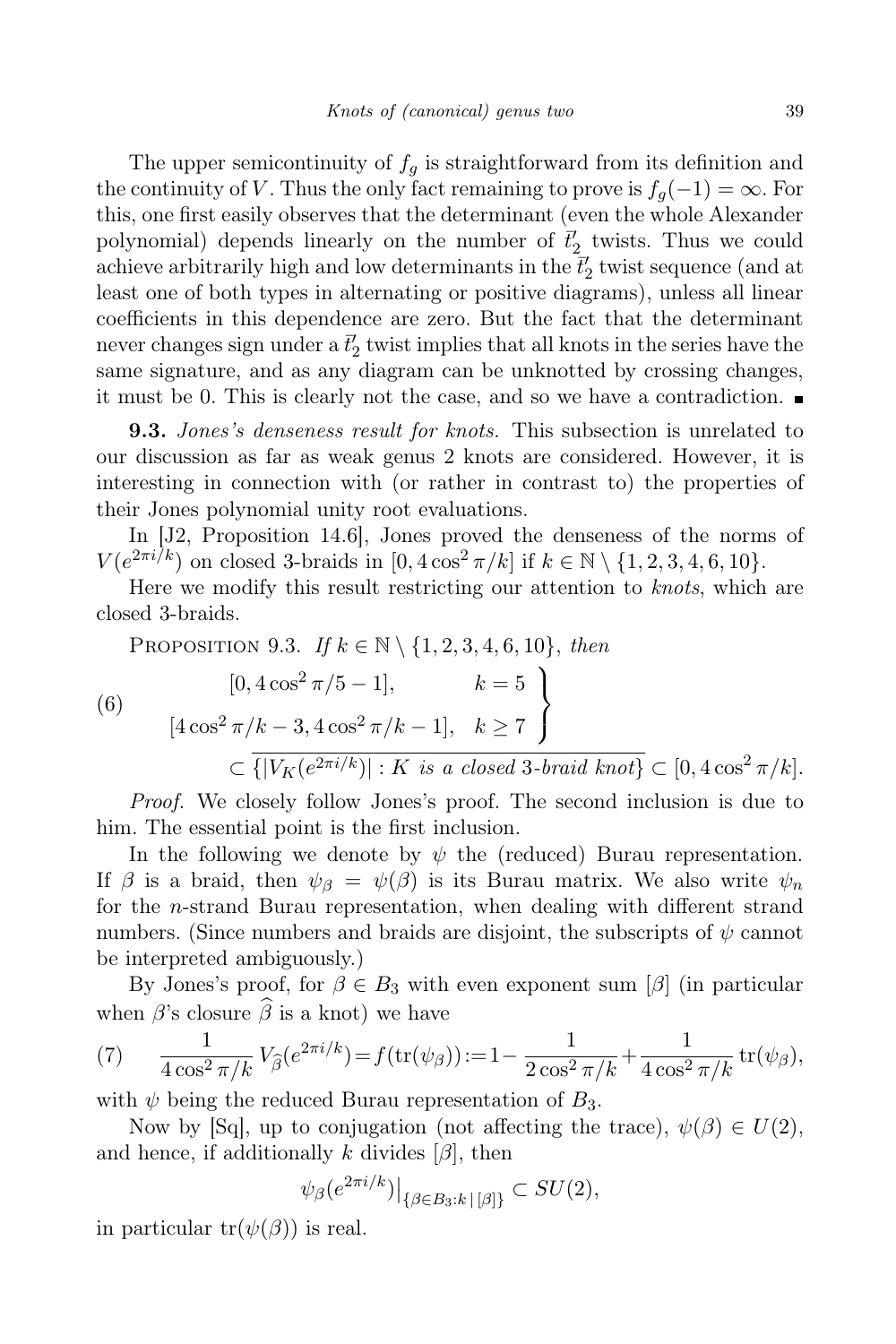Now

$$
\Gamma' := \{ \beta \in B_3 : \widehat{\beta} \text{ is a knot and } k \mid [\beta] \}
$$

is a coset in  $B_3/\Gamma$ , where  $\Gamma$  is the kernel of  $\beta \mapsto (\sigma(\beta), e^{2\pi i[\beta]/k}) \in S_3 \times \mathbb{Z}_k$ . (Here  $\sigma$  is not the signature, but the induced permutation homomorphism  $B_3 \rightarrow S_3$ .) Again  $\Gamma \subset B_3$  is normal and of finite index, hence the closure of  $\psi(\Gamma) \subset SU(2)$  has non-trivial connected sets. In particular the connected component of 1 contains an  $S^1 \ni -1$ . Therefore,  $\overline{\psi(\Gamma')}$  with each  $\psi'$  also contains a coset of  $S^1$  we call  $G_{\psi'}$  (not necessarily a subgroup), with  $G_{\psi'}$  $\Rightarrow -\psi'.$ 

If now for some  $\psi' \in \psi(\Gamma')$  we had  $\text{tr}(\psi') = \tau$  (where  $\tau \in \mathbb{R}$ ), then  $|f|\left|_{G_{\psi'}}\right|$  would be a continuous function on  $G_{\psi'}$  admitting the values  $f(-\tau)$ and  $f(\tau)$ , and for  $\tau \neq 0$  we would apply Jones's argument.

Therefore, we are interested in some  $\psi'$  where  $|\tau|$  is maximal. Now if  $\xi_{1,2}$ are the eigenvalues of  $\psi'$  (with  $|\xi_{1,2}| = 1$ ), then because of  $\Gamma'^k := {\gamma^k : \mathbb{R}^n \atop \gamma \to 0}$  $\gamma \in \Gamma'$   $\subset \Gamma'$  for any  $3 \nmid k$ , we consider the maximal trace of  $\psi'^k$  with  $3 \nmid k$ , which is

$$
\mu(\xi):=\sup_{3\nmid k}|1+\xi^k|
$$

with  $\xi := \xi_1/\xi_2$ . One sees that  $\mu$  is minimized by  $\xi = e^{\pm 2\pi i/3}$ , where it is 1. Therefore, f ranges at least between  $f(-1)$  and  $f(1)$  on one of the  $G_{\psi'k}$ , which implies the assertion.

While this is likely not the maximum we can get in our restricted situation for 3-braids, Jones's corollary holds in full strength restricting the evaluations to knots.

COROLLARY 9.2. If  $k \in \mathbb{N} \setminus \{1, 2, 3, 4, 6, 10\}$ , then  $\{|V_K(e^{2\pi i/k})| : K \text{ is a knot}\}= [0, \infty).$ 

Proof. Use the fact that 1 is always in the interior of the interval on the left of  $(6)$  and apply connected sums.

Now we attempt to generalize Corollary 9.2 to the case  $k = 10$ . According to Jones [J3, p. 263 top], by the work of Coxeter and Moser [CMo], the image of  $B_3$  in the Hecke algebra is finite, so we need to start with 4-braids, which makes the situation somewhat more subtle.

PROPOSITION 9.4.  $\{ |V_K(e^{\pi i/5})| : K \text{ is a knot} \} = [0, \infty).$ 

*Proof.* First we show that  $\{ |V_K(e^{\pi i/5})| : K \text{ is a 4-braid knot} \}$  contains an interval. This argument starts along similar lines as the proof of Proposition 9.3.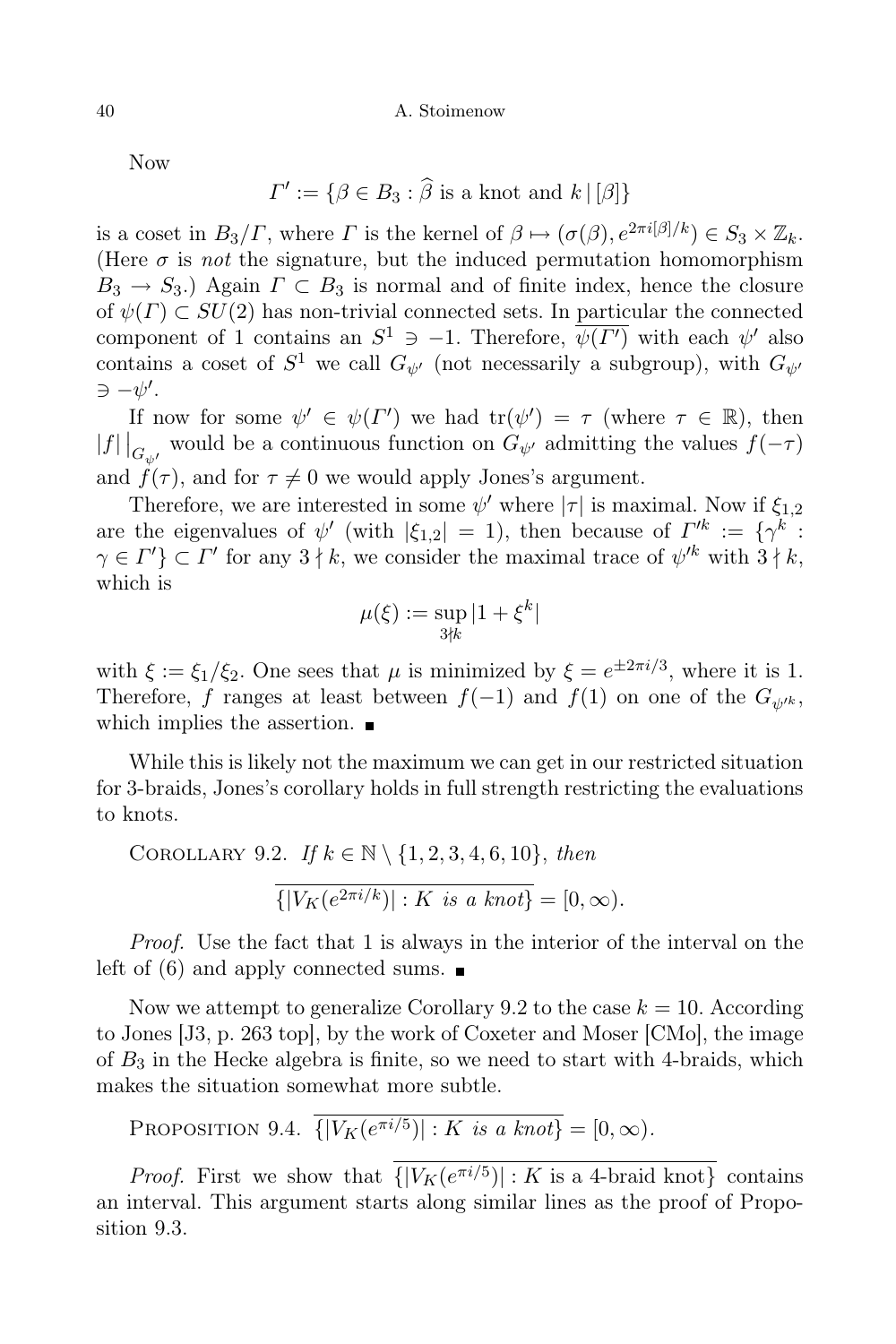Consider  $\Gamma \subset B_4$ , which is the kernel of

 $B_4 \ni \beta \mapsto ([\beta] \text{ mod } 10, \sigma(\beta), \psi_3(\overline{\beta})) \in \mathbb{Z}_{10} \times S_4 \times H(e^{\pi i/5}, 3),$ 

where  $H(e^{\pi i/5}, 3)$  denotes the 3-strand Hecke algebra of parameter  $e^{\pi i/5}$ ,  $\overline{\cdot}$  is the homomorphism  $B_4 \to B_3$  with  $\overline{\sigma}_{1,3} = \sigma_1, \overline{\sigma}_2 = \sigma_2$ , and all other notations are as before. ( $\psi_3 = \psi$  is the reduced 3-strand Burau representation.) Again  $\Gamma \subset B_3$  is normal and of finite index, hence the closure of  $\psi_4(\Gamma) \subset SU(3)$ is non-discrete.

All subgroups  $S^1$  of  $SU(3)$  are conjugate to subgroups of the standard maximal toral subgroup, which are of the form

$$
u \in [0, 1] \mapsto \begin{pmatrix} e^{2k\pi i u} & 0 & 0 \\ 0 & e^{2l\pi i u} & 0 \\ 0 & 0 & e^{-2(k+l)\pi i u} \end{pmatrix}
$$

for some  $k, l \in \mathbb{Z}$  with  $(k, l) = 1$ . We will refer to these  $S^1$ 's as standard  $S^1$ 's and denote them by  $S^1_{k,l}$ . (The case of  $(k, l) > 1$  gives no new subgroups, at least as *subsets* of  $SU(3)$ .) Therefore,  $\overline{\psi_4(\Gamma)}$  contains some  $AS_{k,l}^1A^{-1}$  for some  $A \in SU(3)$ .

Now, consider some  $\beta \in B_4$  with  $\sigma(\beta)$  a 4-cycle, and write down the weighted trace sum for 4-braids. The result is

(8) 
$$
V_{\hat{\beta}}(e^{\pi i/5}) = \pi_0(\beta) := 8c^3 - 6c + \frac{1}{2c} + \frac{1}{c}\operatorname{tr}(\psi_3(\bar{\beta})) + (6c - \frac{3}{2c})\operatorname{tr}(\psi_4(\beta))
$$

with  $c := \cos \pi/10$ . (Keep in mind that  $\psi_{3,4}$  denote Burau representations of different braid groups.)

If  $|\pi_0|$   $|_{\beta}$  is not constant, we obtain the desired interval. Therefore, assume that in particular  $|\pi_0| \big|_{\phi}$  is constant for the set

$$
\Phi = \beta \cdot [\psi_4^{-1}(AS_{k,l}^1 A^{-1}) \cap \Gamma].
$$

Now,  $\psi_3(\overline{\beta})$  is constant on any coset of  $B_4/\Gamma$ , and  $S^1_{k,l}$  acts on  $A^{-1}\psi_4(\beta)A$ by multiplying by unit norm complex numbers its columns, so in particular the diagonal entries  $\xi_i$   $(i = 1, 2, 3)$ . Therefore, for these  $\xi_i$ ,

$$
f(u) = f_{\xi_1, \xi_2, \xi_3}(u) = e^{2\pi i k u} \xi_1 + e^{2\pi i l u} \xi_2 + e^{-2\pi i (k+l) u} \xi_3
$$

must lie for all  $u \in [0,1]$  in a sphere (boundary of some ball) in  $\mathbb{C}$ , which is specified from (8).

That this happens only in exceptional cases follows by holomorphy arguments. Namely, with (8),

$$
\gamma = -\bigg(8c^3 - 6c + \frac{1}{2c} + \frac{1}{c}\operatorname{tr}(\psi_3(\overline{\beta}))\bigg) \bigg/ \bigg(6c - \frac{3}{2c}\bigg)
$$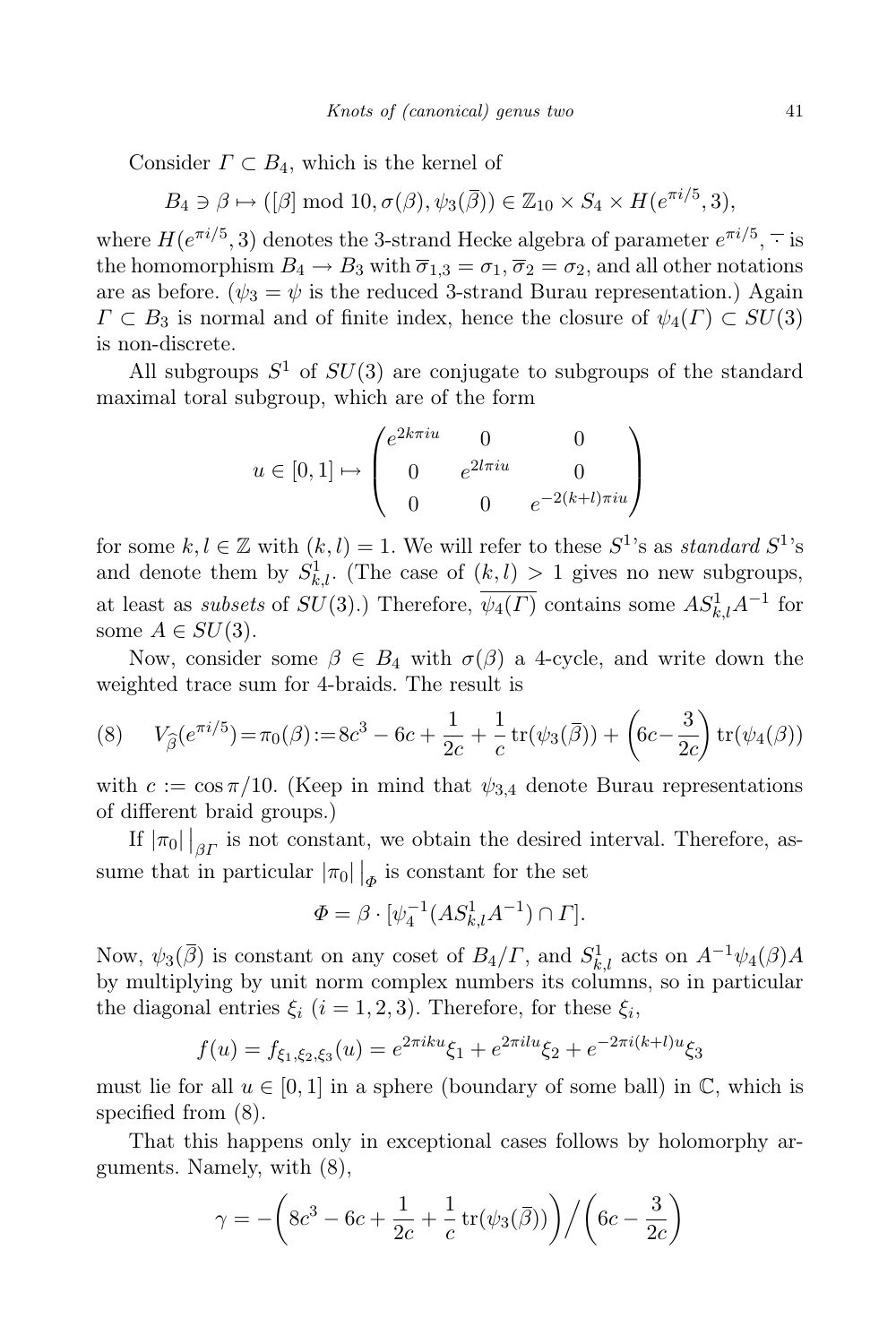must be the center of this sphere, i.e.

$$
u \mapsto f_{\xi_1,\xi_2,\xi_3}(u) - \gamma
$$

must be of constant norm on  $[0, 1]$ . Then so is

$$
|f(u) - \gamma|^2 = (f(u) - \gamma)(\overline{f(u)} - \overline{\gamma}),
$$

which is holomorphic, since  $f(u) = f_{\overline{\xi}_1, \overline{\xi}_2, \overline{\xi}_3}(-u)$ . Thus  $|f(u) - \gamma|^2$  is constant for any  $u \in \mathbb{C}$ .

Assume now that  $tr(\psi_4(\beta)) = \xi_1 + \xi_2 + \xi_3 \neq 0$ . We claim that  $\xi_i \lambda_i = 0$ for  $i = 1, 2, 3$ , with  $\lambda_1 := k$ ,  $\lambda_2 := l$ ,  $\lambda_3 := -(k+l)$ . In particular, since (at least) two of the  $\lambda_i$ 's are non-zero, (at least) two of the  $\xi_i$ 's are zero.

Assume the contrary, that is, some  $\xi_i \lambda_i \neq 0$ . Then, since  $(\lambda_1, \lambda_2, \lambda_3)$ is completely characterized by being a triple of relatively prime integers summing up to 0, we can by symmetry assume that  $\xi_1 \neq 0 \neq k$ . Since any  $\alpha \in \mathbb{C} \setminus \{0\}$  is of the form  $e^{2\pi i u}$  for  $u \in \mathbb{C}$ , we find that

$$
P(\alpha) = \alpha^k \xi_1 + \alpha^l \xi_2 + \alpha^{-k-l} \xi_3 - \gamma
$$

has constant norm for any  $\alpha \in \mathbb{C} \setminus \{0\}$ . Letting  $\alpha \to 0$  or  $\alpha \to \infty$ , we see that this is possible only if  $P(\alpha) \equiv C \in \mathbb{C}[\alpha, \alpha^{-1}]$  is a constant as Laurent polynomial in  $\alpha$ . This in turn is possible (up to interchanging  $\lambda_{2,3}$  and  $\xi_{2,3}$ ) only if (i)  $\xi_1 = \xi_2 = 0$  and  $k = -l = 1$  or (ii)  $\xi_1 = -\xi_2$ ,  $\xi_3 = 0$  and  $k = l = \pm 1$ . These cases contradict the assumptions  $\xi_1 \neq 0$  or  $tr(\psi_4(\beta)) \neq 0$ resp.

Thus we have shown that if  $|\pi_0| \big|_{\Phi}$  is constant, then  $A^{-1}\psi_4(\beta)A \in \mathcal{M}$ , where M is the (closed) subset of  $U(3)$  consisting of the matrices with zero trace or at least two zero diagonal entries.

But if  $\sigma(\beta)$  is a 4-cycle, so is  $\sigma(\beta^{2k+1})$  for any  $k \in \mathbb{Z}$ , so that in particular by the same argument any odd power of  $A^{-1}\psi_4(\beta)A$  must lie in M. Taking  $\beta = \sigma_1 \sigma_2 \sigma_3^{-1}$  and setting  $U := e^{-\pi i/5} A^{-1} \psi_4(\beta) A$  we obtain an element of infinite order in  $SU(3)$ , with all odd powers in M. But now,  $\overline{U^{\mathbb{Z}}}\subset SU(3)$ is an Abelian closed non-discrete subgroup, and hence  $\overline{U^{\mathbb{Z}}}$  contains some  $S^1$ . But  $U^{\mathbb{Z}}$  contains the dense subset  $U^{2\mathbb{Z}+1}$ , which is also a subset of  $\mathcal{M}$ , and hence  $\overline{U^{\mathbb{Z}}}$  is contained itself in M. Therefore,  $\mathcal{M} \cap SU(3)$  contains an  $S^1 = A'S_{m,n}^1 A'^{-1}.$ 

To show that this is impossible, consider again the trace. If  $tr \neq 0$ , we see, from the two zero entries and Cauchy–Schwarz for the third, that  $|tr| \leq 1$  on the whole  $M$ . But integrating the (conjugacy invariant) squared trace norm on the standard  $S^1$ , and using the equality, for any  $X \in \mathbb{Z}[t, t^{-1}]$ ,

$$
[X(t)X(1/t)]_{t^0} = \int_0^1 |X(e^{2\pi iu})|^2 du,
$$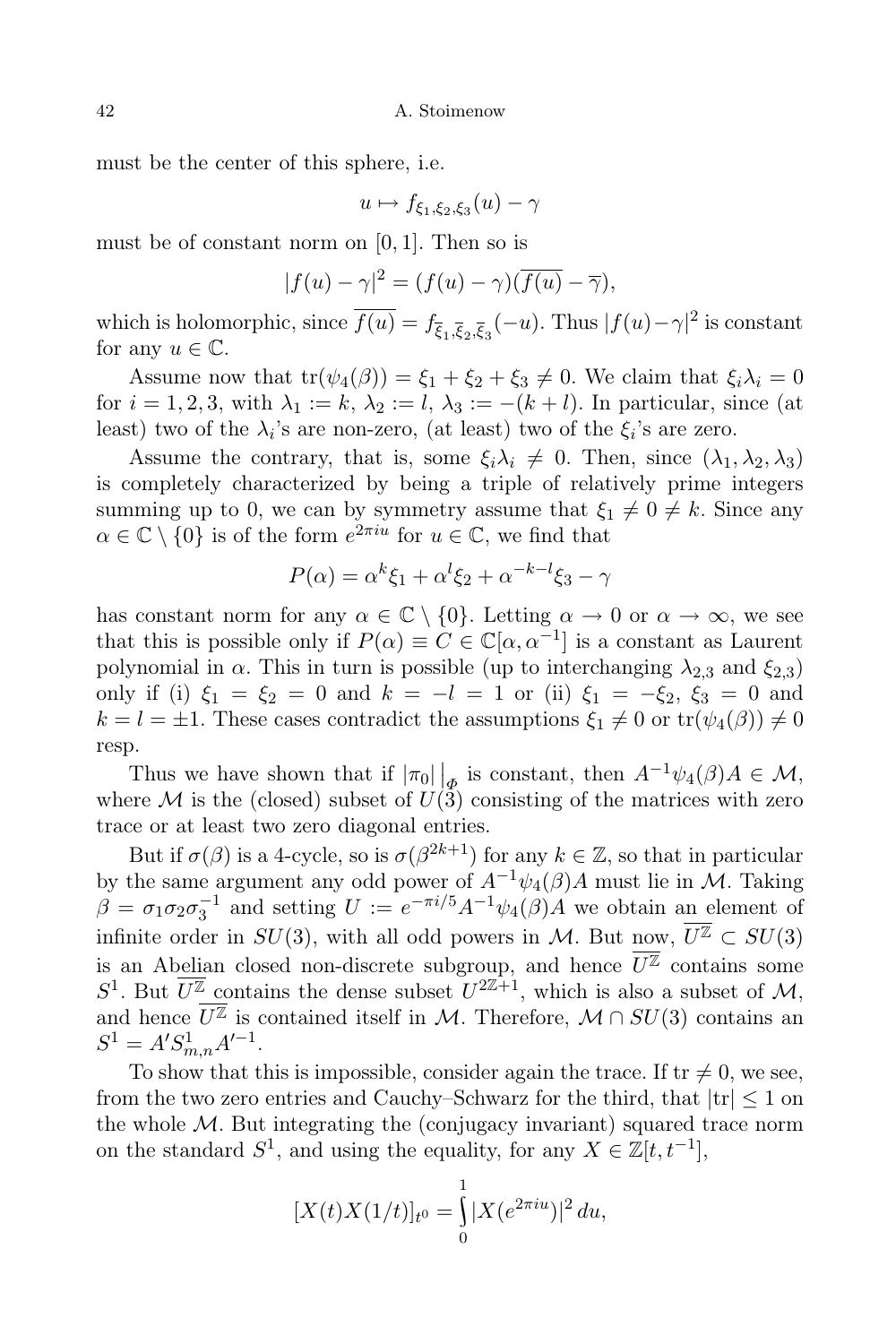we obtain

$$
\int_{0}^{1} |e^{2\pi imu} + e^{2\pi inu} + e^{-2(m+n)\pi inu}|^{2} du = \begin{cases} 3 & \text{for } |\{m, n, -m-n\}| = 3, \\ 5 & \text{for } |\{m, n, -m-n\}| = 2. \end{cases}
$$

Thus we must have  $|\text{tr}| > 1$  somewhere on the standard  $S^1$ , and hence on any other  $S^1 \subset SU(3)$ , providing us with the desired contradiction.

In summary, we showed that  $|V_K(e^{\pi i/5})|$  is dense in some interval when taking knots  $K$  ranging over closed 4-braids. From this the proposition follows by taking connected sums once we can show that there are knots  $K_{1,2}$ with  $|V_{K_1}(e^{\pi i/5})| > 1$  and  $0 \neq |V_{K_2}(e^{\pi i/5})| < 1$ . Luckily, already  $K_1 = 3_1$ (trefoil) and  $K_2 = 5_1$  ((2,5)-torus knot) do the job, and we are done.

REMARK 9.2. V. Jones pointed out that for  $l = 0, \ldots, n-1, |V(e^{l\pi i/n})|$ is invariant under an *n*-move (adding or deleting subwords  $\sigma_i^{\pm n}$ ). Thus for  $4 \nmid k$  our result follows directly from his, in particular for  $k = 10$ . However, since no proof was given in this case in [J2], it is worth including one here anyway.

There is another way to prove the last two statements on norm denseness in  $[0, \infty)$ , avoiding any braid group theory, and just applying connected sums. It would go via showing for every k the existence of knots  $K_{1,2}$  such that  $\ln |V_{K_1}(e^{2\pi i/k})|/\ln |V_{K_2}(e^{2\pi i/k})|$  is irrational. It is unclear how to find such knots for general  $k$ , but for specific values this is a matter of some calculation. The following example deals with  $k = 10$ , and thus indicates an alternative (but much less insightful) proof of Proposition 9.4.

EXAMPLE 9.2. Consider the knots  $6_3$ ,  $9_{42}$ ,  $11_{391}$  and  $15_{134298}$ . Writing

$$
V_{[n]}(t) := \frac{t^{n+1/2} + t^{-n-1/2}}{t^{1/2} + t^{-1/2}},
$$

note that  $V(4_1) = V_{[2]}$  is (up to units) the minimal polynomial of  $e^{\pi i/5}$ . The polynomials of our four knots are given by:

$$
V(9_{42}) = V_{[3]}, \quad V(6_3) = -V_{[3]} + V_{[2]} + 1, \quad V(11_{391}) = 2 - V_{[2]}^2,
$$

$$
V(15_{134298}) = 3 - 2V_{[2]}^2.
$$

Their evaluations at  $e^{\pi i/5}$  are  $(1 \pm \sqrt{5})/2$ , 2 and 3 resp. Then we use the fact that the first two numbers are inverses of each other up to sign, and  $\ln 3/\ln 2$ is irrational. (Except for  $6<sub>3</sub>$ , the knots are not amphicheiral, although they were chosen to have self-conjugate V to make its evaluation at  $e^{\pi i/5}$  as simple as possible.)

To apply our results in this subsection to the weak genus, we obtain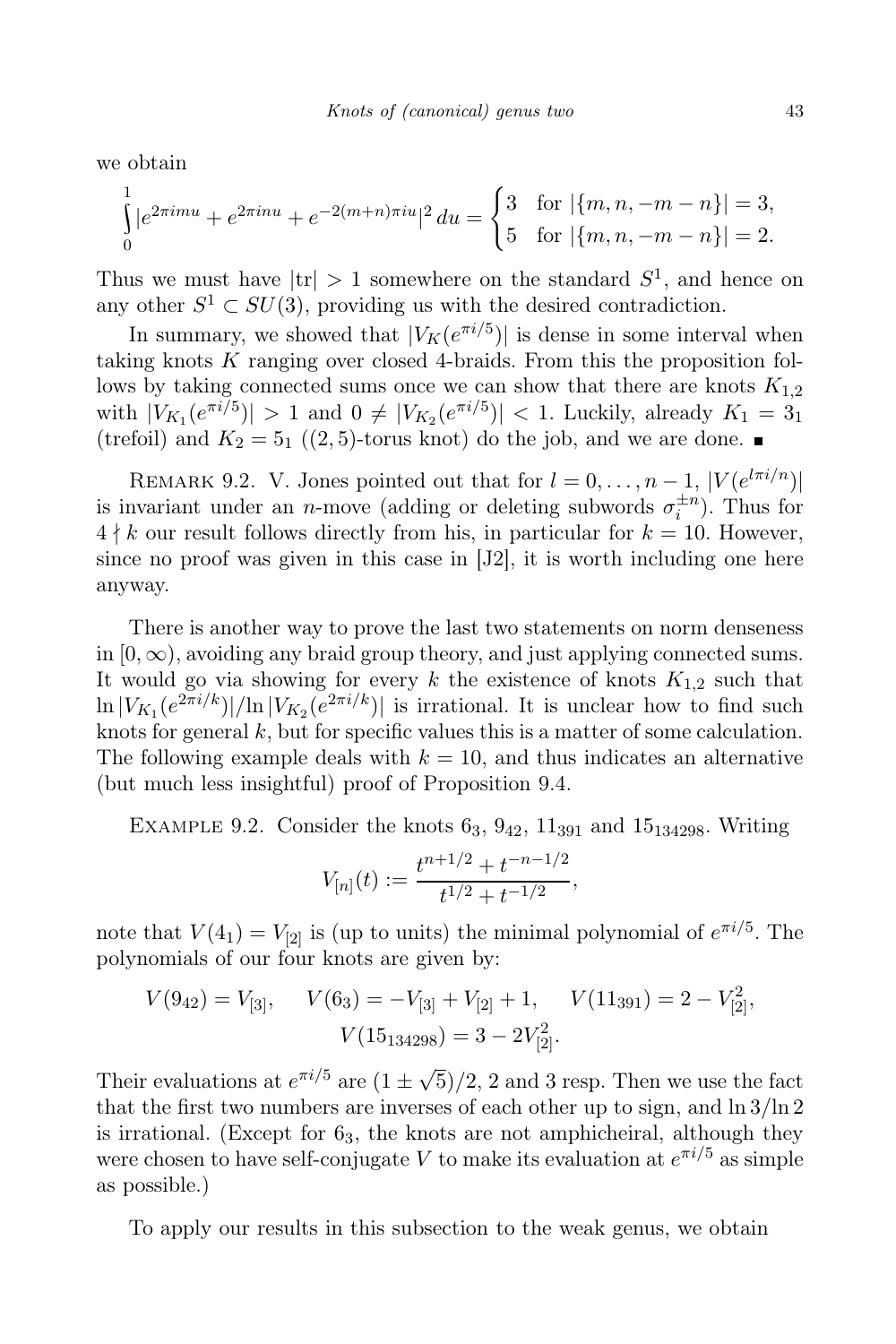COROLLARY 9.3. For any even  $k > 6$  and any  $g \in \mathbb{N}_+$  there are infinitely many knots K with braid index

$$
b(K) \le \begin{cases} 3, & k \ne 10, \\ 4, & k = 10, \end{cases}
$$

which are not k-equivalent to a knot of canonical genus  $\leq q$ .

Note that, when replacing  $k$ -equivalence just by isotopy, this is wellknown, because of the result of Birman and Menasco [BM, Theorem 2] that there exist only finitely many knots of given (Seifert) genus and given braid index. We will consider the k-moves in more detail later.

## 10. k-moves and the Brandt–Lickorish–Millett–Ho polynomial

**10.1.** The minimal coefficients of Q. It becomes clear from the previous discussion that the Jones polynomial evaluations for themselves will unlikely give some significantly more powerful and applicable criteria for showing  $\tilde{q} > 2$  than Morton's inequality, so it is interesting to find additional methods that sometimes provide an efficient amplification. Here we study the Q polynomial in this regard. This is where the effort in examining the 8th roots of unity of V can be used in practice.

First, we have the following (not maximally sharp, but easy to apply) criterion on the low degree coefficients of Q.

PROPOSITION 10.1. Let k be a prime. Then Q mod  $(k, z^k)$  is  $\overline{t}_{4k}$  invariant.

*Proof.* As in the proof of Lemma 8.1, adding two copies of  $(4)$  for n and  $n-2$ , we get (5). Now we iterate this procedure to obtain

(9) 
$$
\sum_{i=0}^{k} {k \choose i} A_{n-2i} = z^{k} A_{n-k} + z \frac{z^{k} - 2^{k}}{z - 2} A_{\infty}.
$$

Now, when we orient  $K_n$ , the twists are antiparallel, and thus  $K_{n-k}$  is a knot, even if k is odd (so that min deg  $A_{n-k} = 0$ ). From the primality of k, so that modulo  $k$  the left hand side collapses to two terms, we get, modulo  $k$  and  $z^k$ ,

$$
A_n + A_{n-2k} = \left(z\,\frac{z^k - 2^k}{z - 2}\right) \cdot A_{\infty}.
$$

Subtracting two copies of this equality for n and  $n - 2k$  instead of n gives the assertion.  $\blacksquare$ 

REMARK 10.1. The proof also shows that  $Q \mod (k, z^{k-1})$  is invariant under a  $t_{4k}$  move (because always min deg  $A_{n-k} \geq -1$ ).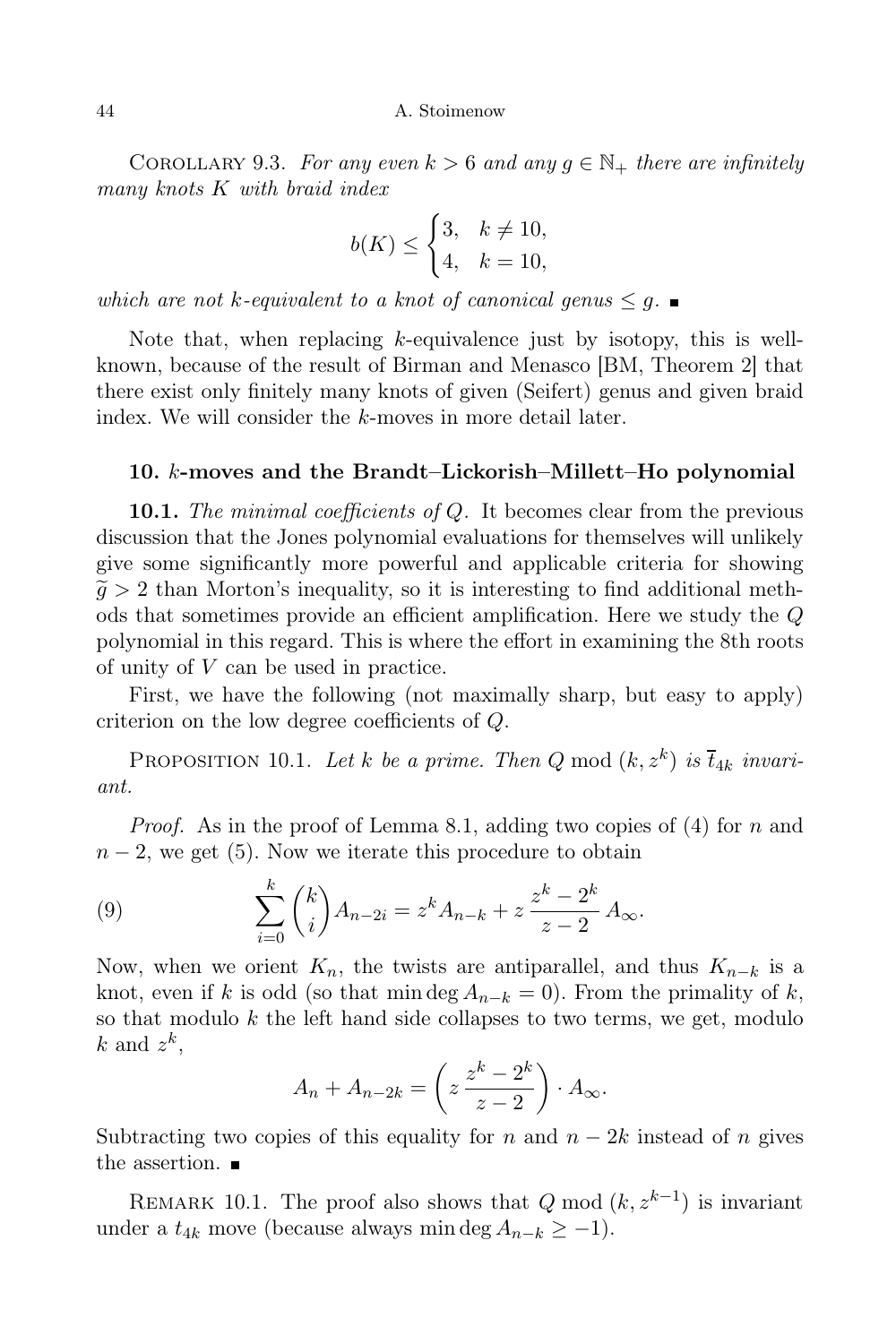Since in the study of  $V$  we came to treat unity roots of order  $8$  and  $10$ , it turns out useful to consider the criterion for  $k = 5$ . This criterion has some chance to give partial information as long as the number of cases left over by the unity root evaluations is sufficiently less than the total number of values of Q mod  $(5, z^5)$ , which is very likely  $5^5 = 3125$ .

Another criterion for the Kauffman polynomial  $F(a, z + 1/z)$  follows again from Przytycki's work (see [Pr, Corollary 1.17, p. 629]). The Kauffman polynomial is a powerful invariant, but, especially when dealing with many and/or high crossing number diagrams, too complex for practical computations. Hence, to make this result more computationally manageable, we set again  $a = 1$  and use the Q polynomial. Then from Corollary 1.17(b) of [Pr] it follows that  $Q(z + 1/z)$  is invariant under a  $\bar{t}_{2k}$  move for kth roots of unity z. However, we need to prove this condition in a slightly sharper form, replacing the order k by  $2k$ . Our proof is somewhat different from (and less technical than) Przytycki's, since it uses generating series.

PROPOSITION 10.2.  $Q(z + 1/z) \mod \frac{z^{2k-1}}{z^{3+(-1)k}}$  $\frac{z^{2m}-1}{z^{3+(-1)^k}-1}$  is  $t_{2k}$  invariant, and in particular  $Q(z+1/z) \mod \frac{z^{4k}-1}{z^4-1}$  $\frac{z^{m}-1}{z^{4}-1}$  is  $t_{4k}$  invariant.

Proof. We use the formula in the proof of Theorem 3.2 of [St8]. We observed there that the formula (4) and Lemma 8.1 imply that the generating series

$$
f(z,x) := \sum_{n=0}^{\infty} A_{2n}(z)x^n
$$

is of the form

$$
f = \frac{P(z, x)}{(1 - x)(1 + (2 - z^2)x + x^2)}
$$

for some  $P \in \mathbb{Z}[z, x]$ . The invariance of  $Q(z)$  under a 2k-move is equivalent to the denominator dividing  $x^k - 1$ . Thus we need to choose z so that the zeros of  $1+(2-z^2)x+x^2$  are distinct kth roots of unity, different from 1. Now if  $x_0$  and  $x_1$  are these zeros, then  $x_0x_1 = 1$ . Thus  $x_{0,1} = e^{\pm 2l\pi i/k}$  for some  $0 \leq l \leq k-1$ . We must assume that  $l \neq k/2$  (for even k) and  $l \neq 0$ , since otherwise  $x_0 = x_1$  is a double zero. Then  $2 - z^2 = -x_0 - x_1 = 2\cos(2l\pi/k)$ , hence

$$
z^{2} = 2 + 2\cos\left(\frac{2\pi}{k} \cdot l\right) = 4\cos^{2}\left(\frac{\pi}{k} \cdot l\right),
$$

and  $z = \pm 2 \cos(\pi l / k)$ . (Since l can be replaced by  $k - l$ , the sign freedom is fictitious.)

Thus  $Q(z + 1/z)$  is invariant if  $z + 1/z = 2\cos(\pi l/k)$ , with  $1 \leq l \leq k - 1$ and  $l \neq k/2$  for even k, which means  $z = e^{\pm l\pi i/k}$  for such l, and these are exactly the zeros of the modulo-polynomials stated above.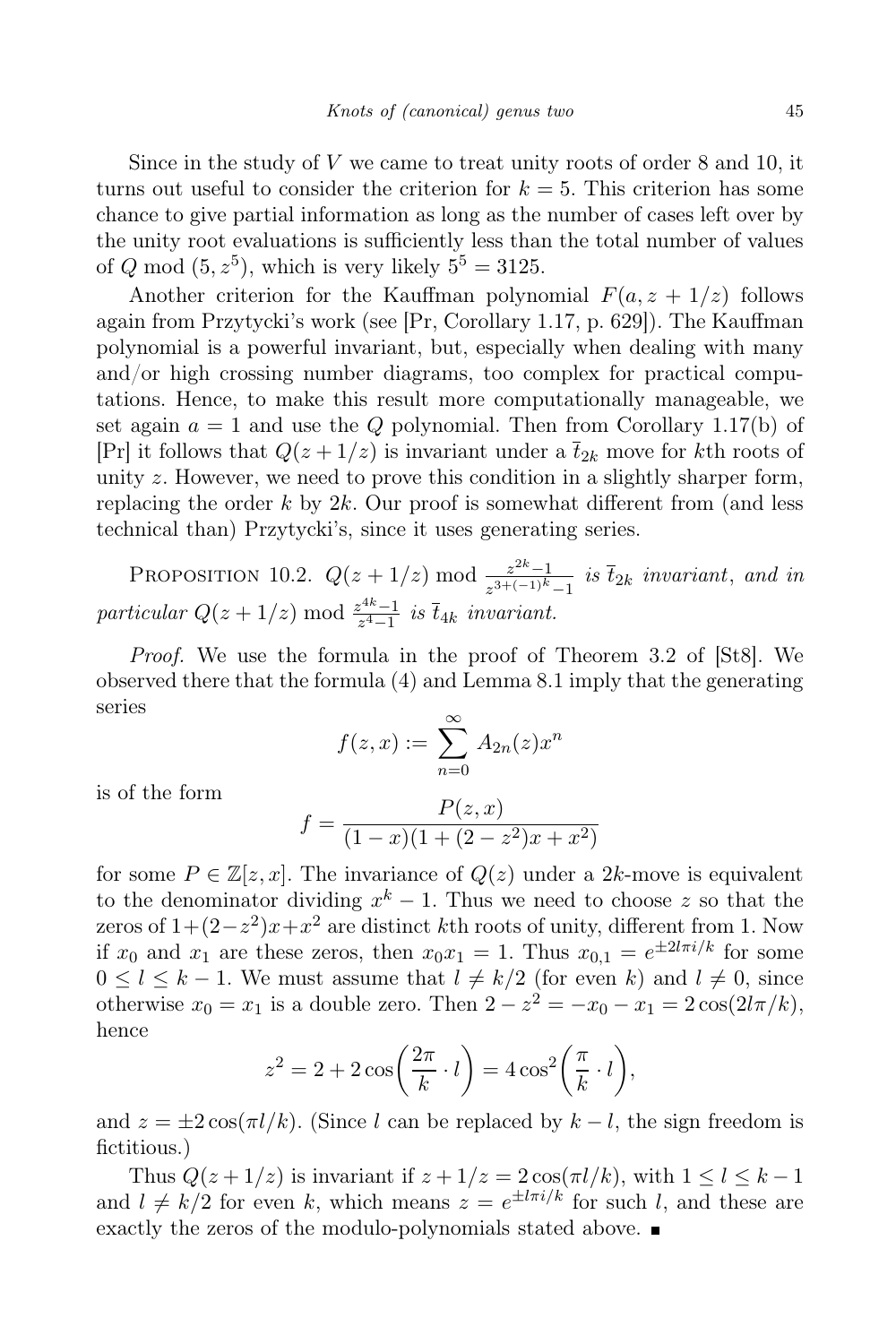In the following we decide to use the second property in Proposition 10.2 for  $k = 5$ . (One could also take  $k = 10$  for the first property.)

Clearly, the (Przytycki type) criterion in Proposition 10.2 is more efficient than the one in Proposition 10.1, already because the number of values of the invariant is infinite. But our first criterion is easier to compute, and at least it is not a consequence of the second one, as is shown by the following

EXAMPLE 10.1. Consider  $k = 5$ . The knots  $11_{367}$  and  $9_1$  have Q polynomials that leave the same rest modulo  $(z^{20} - 1)/(z^4 - 1)$ . But modulo 5 they differ in the  $z^4$ -term, so  $11_{367}$  and  $9_1$  are not  $\bar{t}_{20}$  equivalent.

In this example, the difference of  $Q(z) \mod (k, z^k)$  comes out in the highest coefficient covered (that of  $z^{k-1}$ ). Surprisingly, this turns out to be the case for all other examples I found, that is, Proposition 10.2 was suggested to imply the weaker version of Proposition 10.1 for  $t_{4k}$  moves noted in Remark 10.1. Later I indeed deduced this implication rigorously, but the argument (using properties of Bernoulli polynomials) requires some space, and I would rather omit it here.

I tested all prime and composite knots of at most 16 crossings for  $k =$ 3, 5, 7; for  $k = 3$  there were about a million coincidences of  $Q(z + 1/z)$  mod  $z^{4k}-1$  $z^{4k-1}$  with different  $Q(z) \mod (k, z^k)$ , for  $k = 5$  they were about 3200, and for  $k = 7$  only one, so in this range of knots for higher k there are too few coincidences of  $Q(z+1/z) \mod \frac{z^{4k}-1}{z^4-1}$  $\frac{z^{n}-1}{z^{4}-1}$  to have an interesting picture.

**10.2.** Excluding weak genus 2 with the Q polynomial. The original intention for the Q polynomial criteria was to exclude further knots in the set of 2010 from having  $\tilde{q} = 2$ . Then I was fairly surprised that the most promising candidates (that is, the knots whose  $V$  moduli appeared the least number of times in the series) showed up in (at least one of) the series of  $12_{1097}$  and 134233. Thus in practice the above criteria have been useful to reduce the number of diagrams in the series to be considered to identify these knots. The identification was done using KnotScape.

First, I considered diagrams in the series of  $13<sub>4233</sub>$  and  $12<sub>1097</sub>$  obtained by switching crossings and performing at most one  $\bar{t}'_2$  move at each crossing/clasp, that is, with ≤ 4 crossings in each ∼-equivalence class. (Resolving clasps gives diagrams in the subseries of  $13<sub>4233</sub>$  and  $12<sub>1097</sub>$  in Figure 6.) Then I added all the (other) diagrams in these series of at most 17, resp. 18, crossings. From the set of diagrams thus obtained, I selected diagram candidates for any knot with  $\max \deg_m P \leq 4$  by calculating the Jones polynomial, and tracking down coincidences. Finally, on the diagrams with matching polynomials, Thistlethwaite's diagram transformation tool knotfind was applied to identify the knot. By this procedure I managed to identify all the  $\leq 15$ crossing knots with  $\max \deg_m P \leq 4$  in genus 2 diagrams except six. We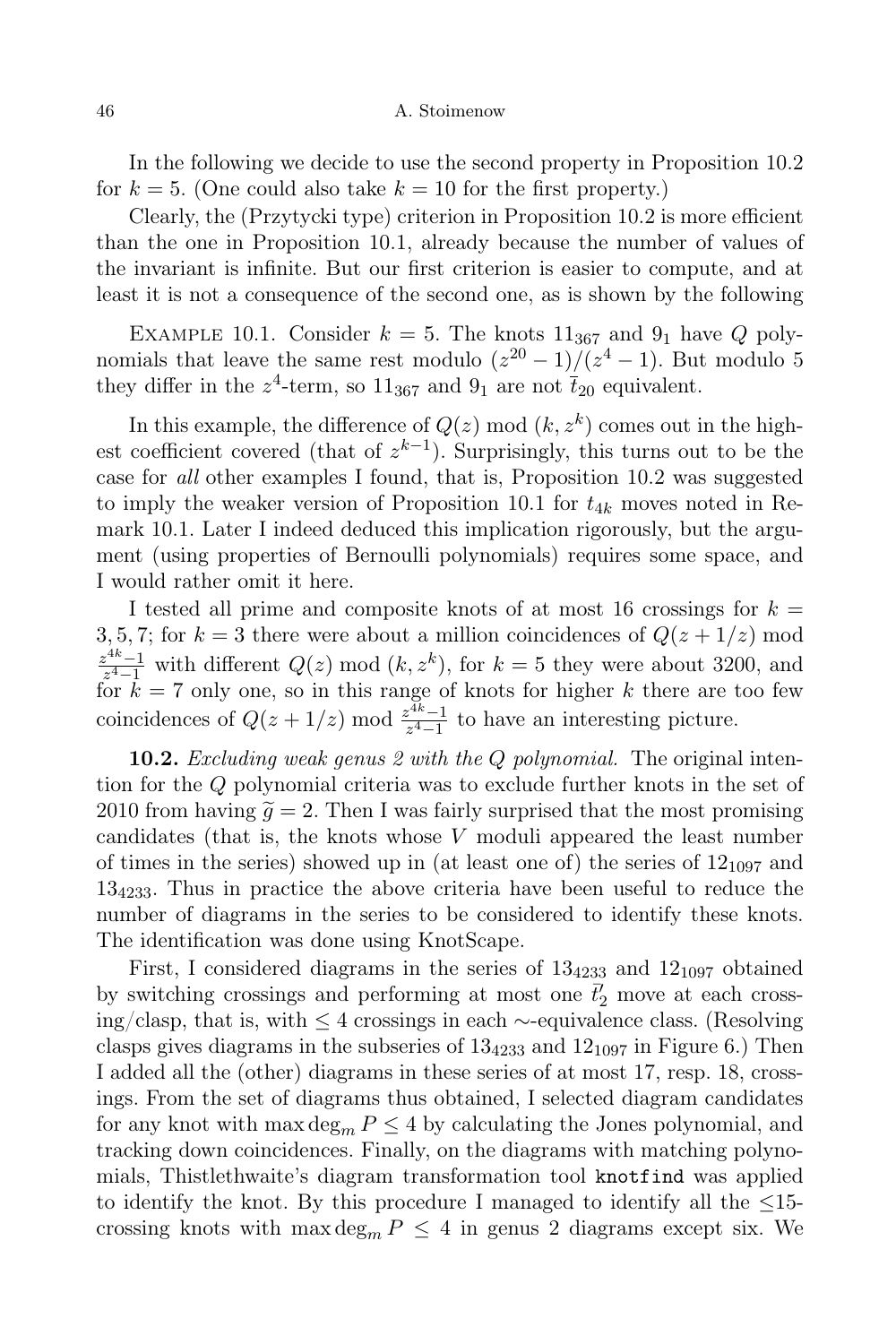already know four of them—they were given in Figure 9, and the other two are shown in Figure 11.

Thus these two knots deserved closer consideration under the Q polynomial criteria. These criteria proved that the two knots share the status of those in Figure 9. We give some details just for the first knot, the other one is examined in the same way.

EXAMPLE 10.2. Consider  $15_{216607}$  (Figure 11). We have

$$
V(15_{216607}) \bmod \frac{t^{10}-1}{t^2-1} = ([-3] \ 0 \ -2 \ -3 \ 1 \ -5 \ 2 \ -4).
$$



Fig. 11. The two prime knots of at most 15 crossings, for which one can use the Q polynomial to show that the lower bound 2 for  $\tilde{g}$ , coming from Morton's inequality, is not sharp. In all remaining (including composite) cases it is sharp (if it is 2), except for the four knots in Figure 9.

It turns out that in the series of  $13<sub>4233</sub>$  the modulus of V for  $k = 5$  appears 28 times. They can be encoded by the *twist vectors*:

| $\{2,-1, 1, 1, 1,-2,-1, 0,-1\}$ ,     | $\{1, 0, -1, 1, 1, 1, 1, -2, -2\},\$ |
|---------------------------------------|--------------------------------------|
| $\{1, 1, 1, 2, -1, 1, -1, 2, -1\},$   | $\{1, -1, 1, 1, 1, -1, -1, 1, -2\},$ |
| $\{1, 1, 1, 0, 1, 1, -2, -2, -1\},$   | $\{1,-1, 1,-1, 1, 1,-1, 0,-1\},$     |
| $\{1, 1, 1, 0, 1, -1, -2, -2, 1\},$   | $\{0, 1, 0, 1, -2, 1, 0, -2, 0\},$   |
| $\{1, 1, 1, 0, 0, 0, -2, -2, 0\},$    | $\{0, 1, -2, 1, 0, -2, 0, 1, 0\},\$  |
| $\{1, 1, 1, -1, -1, 1, -1, 2, 2\},$   | $\{0, 0, 0, 1, 1, 1, 0, -2, -2\},\$  |
| $\{1, 1, 1, -1, -1, 1, -1, -2, 1\},$  | $\{0,-2, 0, 1, 1,-2, 0, 1, 0\}.$     |
| $\{1, 1, -1, 2, -2, 1, 1, -2, -1\},\$ | $\{-1, 2, 1, 1, 1, 1, -1, 2, -1\},$  |
| $\{1, 1, -1, -1, 1, 1, -2, 1, -1\},$  | $\{-1,-1, 1, 1, 1, 1, 2, 2,-1\},$    |
| $\{1, 1, -1, -1, -2, 1, 1, -1, 1\},\$ | $\{-1,-1, 1, 1, 1, 1, 1,-2,-1\}$     |
| $\{1, 1, -1, -1, -2, 1, 1, -2, 2\},$  | $\{-2, 2, 1, 1, 1, -1, -1, -2, 1\},$ |
| $\{1, 1, -2, -1, 2, 1, -1, 0, -1\},$  | $\{-2, 1, 1, 1, 0, 0, 0, -2, 0\},$   |
| $\{1, 1, -2, -2, 0, 0, 0, 1, 0\},\$   | $\{-2,-1, 1, 1, 1,-1, 2,-2, 1\},$    |
| $\{1, 0, 1, 1, 1, 1, -1, -2, -2\},\$  | $\{-2,-1, 1, 1, 1,-1, 1,-1, 1\}.$    |
|                                       |                                      |

We explain this notation. First, the crossings are numbered as specified above in the order of the Dowker notation of  $13<sub>4233</sub>$  given by

6 12 22 26 16 4 20 24 8 14 2 10 18.

In this notation one skips an entry of a crossing appearing in a clasp with some crossing (entry) on its left. For example, crossings denoted by '6' and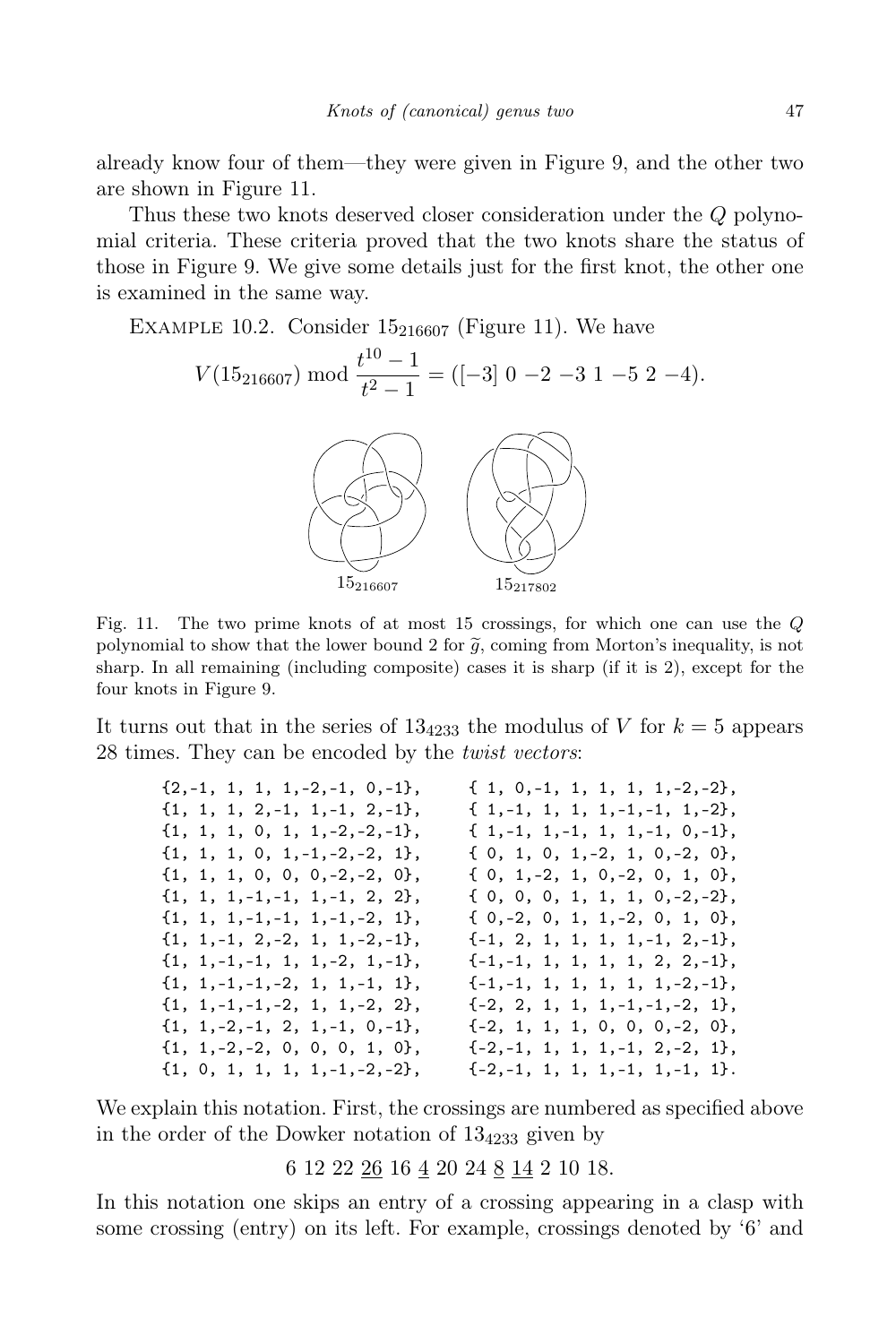'26' in the notation form a clasp, so the fourth entry '26' is skipped, and crossing number 4 in the list refers to the crossing represented by the fifth integer '16' in the above Dowker notation. To facilitate this renumbering, the integers of the crossings to be skipped are underlined. An entry  $x_i$  at position  $i$  (1 ≤  $i$  ≤ 9) in some list denotes the switching and number of  $\bar{t}'_2$ moves applied to the crossing at number *i*. There are two possibilities.

If the crossing numbered *i* is a single element in its  $\sim$ -equivalence class, then  $x_i = -1$  means a switched crossing in the alternating diagram,  $x_i = 0$ the crossing in the alternating diagram as it is, and for  $x_i \geq 1$  (resp.  $x_i < -1$ ) the crossing in the alternating diagram (resp. the switched one) with  $x_i$  (resp.  $-1 - x_i$ )  $\bar{t}_2$  moves applied to it.

If the crossing  $i$  builds (up to flype) a reverse clasp with another crossing (that is, there are two elements in its ∼-equivalence class), ' $x_i > 0$ ' means the clasp unswitched with  $\bar{t}'_2$  moves applied  $x_i-1$  times, ' $x_i = 0$ ' means the clasp resolved, and ' $x_i < 0$ ' means the clasp switched with  $-1-x_i$  twists applied.

Note that all the values of  $x_i$  have to be considered, and hence are meant, only modulo  $5<sup>(1)</sup>$ .

Similarly for the other main series (clearly only such have to be considered) the modulus of V appears 22 times for the series of  $12_{1097}$  and once for  $10_{97}$ .

Checking the 51 diagrams resulting from these vectors modulo 5, we obtain the following values for  $Q(z+1/z) \mod \frac{z^{10}-1}{z^2-1}$  $\frac{z^{18}-1}{z^2-1}$ :

$$
([-13] 0 0 30 28 42 28 30), \quad ([-23] 0 0 40 38 62 38 40),([-25] 0 0 54 54 84 54 54).
$$

But

$$
Q(15_{216607}) \text{ mod } \frac{z^{10} - 1}{z^2 - 1} = ([-17] \ 0 \ 0 \ 38 \ 40 \ 56 \ 40 \ 38)
$$

does not occur among them. Thus the Q polynomial criterion in Proposition 10.2 excludes all remaining possibilities, and so  $\tilde{q}(15_{216607}) > 2$ . (In Remark 9.1 we mentioned that  $g(15_{216607}) = 2$ .

REMARK 10.2. It is striking that if we take, as above, the rest  $Q(z+1/z)$ mod  $\frac{z^{10}-1}{z^2-1}$  $\frac{z^{10}-1}{z^2-1}$  to be an honest polynomial P in z of degree  $\leq 7$ , then always  $[P]_1 = [P]_2 = [P]_4 - [P]_6 = [P]_3 - [P]_7 = 0$  (with  $[P]_i = [P]_{z_i}$ ). This is in fact true whatever  $Q \in \mathbb{Z}[z]$  may be, because the subalgebra of  $\mathbb{Z}[z,1/z]/\frac{z^{10}-1}{z^2-1}$  $z^2-1$ 

 $(1)$  To avoid confusion, let us remark that in a previous(ly cited) version of the paper a different convention for the twist vectors was used. There, for every crossing an entry  $x_i = 0$  meant the crossing in the alternating diagram switched,  $x_i = 1$  the crossing in the alternating diagram as it is, and  $x_i \geq 2$  (resp.  $x_i < 0$ ) the crossing in the alternating diagram (resp. the switched one) with  $x_i - 1$  (resp.  $-x_i$ )  $\tilde{t}'_2$  moves applied to it. Thus if a crossing builds a (reversely oriented) clasp with another one, as before '1' means the clasp as it is, '0' means the clasp resolved, and '−1' the clasp switched.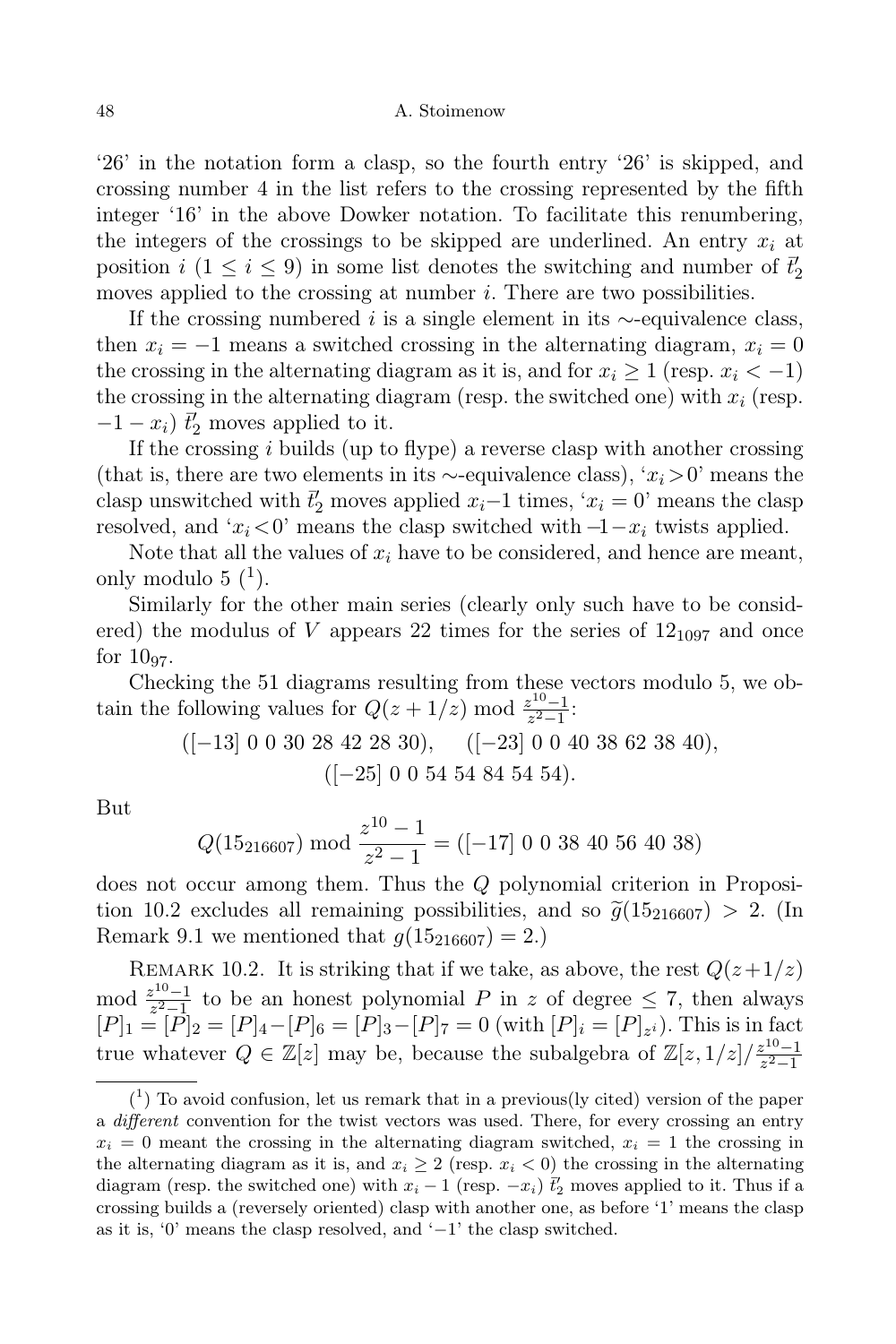generated by  $z + 1/z = -z^3 - z^5 - z^7$  is a Z-module with basis  $1, z^5, z^4 + z^6$ and  $z^3 + z^7$ , and hence is a rank 4 subalgebra of an algebra of rank 8 over  $\mathbb{Z}$ . Therefore, Proposition 10.2 becomes less efficient whenever this subalgebra (considered also with 10 replaced by other values of  $n$ ) is small.

For n divisible by 5 an additional restriction comes from the Jones–Rong result [J4, Rn], showing that (depending on the parity of  $\dim_{\mathbb{Z}_5} H_1(D_K, \mathbb{Z}_5)$ )  $Q(z + 1/z) \bmod \frac{z^5 - 1}{z - 1}$  $\frac{z^{5}-1}{z-1}$  is always of the form  $\pm 5^{k}$  or  $\pm 5^{k}(2z^{3}+2z^{2}+1)$  for some natural number  $k$ .

REMARK 10.3. For both knots in Figure 11 not only the modulus of the Jones polynomial, but the whole polynomial itself, and even the HOMFLY polynomial, are realized by weak genus 2 knots  $(14<sub>27627</sub>, 14<sub>34335</sub>$  and  $15<sub>123857</sub>$ for  $15_{217802}$ , and  $14_{35025}$  for  $15_{216607}$ , so that the HOMFLY polynomial cannot give complete information on the weak genus 2 property.

We find in summary that the six knots in Figures 9 and 11 are indeed the only examples up to 15 crossings where Morton's weak genus estimate  $\tilde{g} \geq 2$  is not exact. This reveals Morton's inequality as extremely effective, at least for  $\tilde{q} = 2$ , even at that "high" (in comparison to Rolfsen's classical tables) crossing numbers.

Besides the ones given above, this quest produced some further interesting examples with no minimal crossing number diagram of weak genus 2. In contrast, using a similar argument to that in the proof of Theorem 8.1 for the maximal degree of the Q polynomial on the non-alternating pretzel knots, one can show that for  $\tilde{g} = 1$  any (weak genus 1) knot has a genus 1 minimal diagram.

10.3. 16-crossing knots. After the verification of 15-crossing knots, the 16-crossing knot tables were released by Thistlethwaite. A check therein shows that there are 2249 non-alternating 16-crossing prime knots with max deg<sub>m</sub>  $P \leq 4$ . (There were no knots with max deg<sub>m</sub>  $P \leq 2$ .) Most of these knots again have weak genus 2. There are 19 knots that can be excluded using V mod  $\frac{t^{10}-1}{t^2-1}$  $t^{10}-1$ , and three using additionally  $Q(z+1/z)$  mod  $\frac{z^{10}-1}{z^2-1}$  $\frac{z^{10}-1}{z^2-1}$ . As a counterpart to the knots in Figure 10, there is one knot,  $16_{1265905}$ , whose V modulus occurs only in (main) series of even crossing number, so this knot can have no reduced genus 2 diagram of odd crossing number.

As another novelty, there is one knot,  $16_{686716}$ , which cannot be decided upon. It has the same V and Q moduli (in fact the same V and  $P$ , but not  $Q$ polynomial) as two weak genus 2 knots,  $16_{619178}$  and  $16_{733071}$ . Thus our criteria cannot exclude weak genus 2. (Apparently Przytycki's Kauffman polynomial criteria do not apply either.) But, after testing all (still potentially relevant) diagrams in the series of  $12_{1097}$  and  $13_{4233}$  of  $\leq 49$  crossings corresponding to twist vectors with all  $|x_i| \leq 9$ , I was unable to find a diagram of this knot.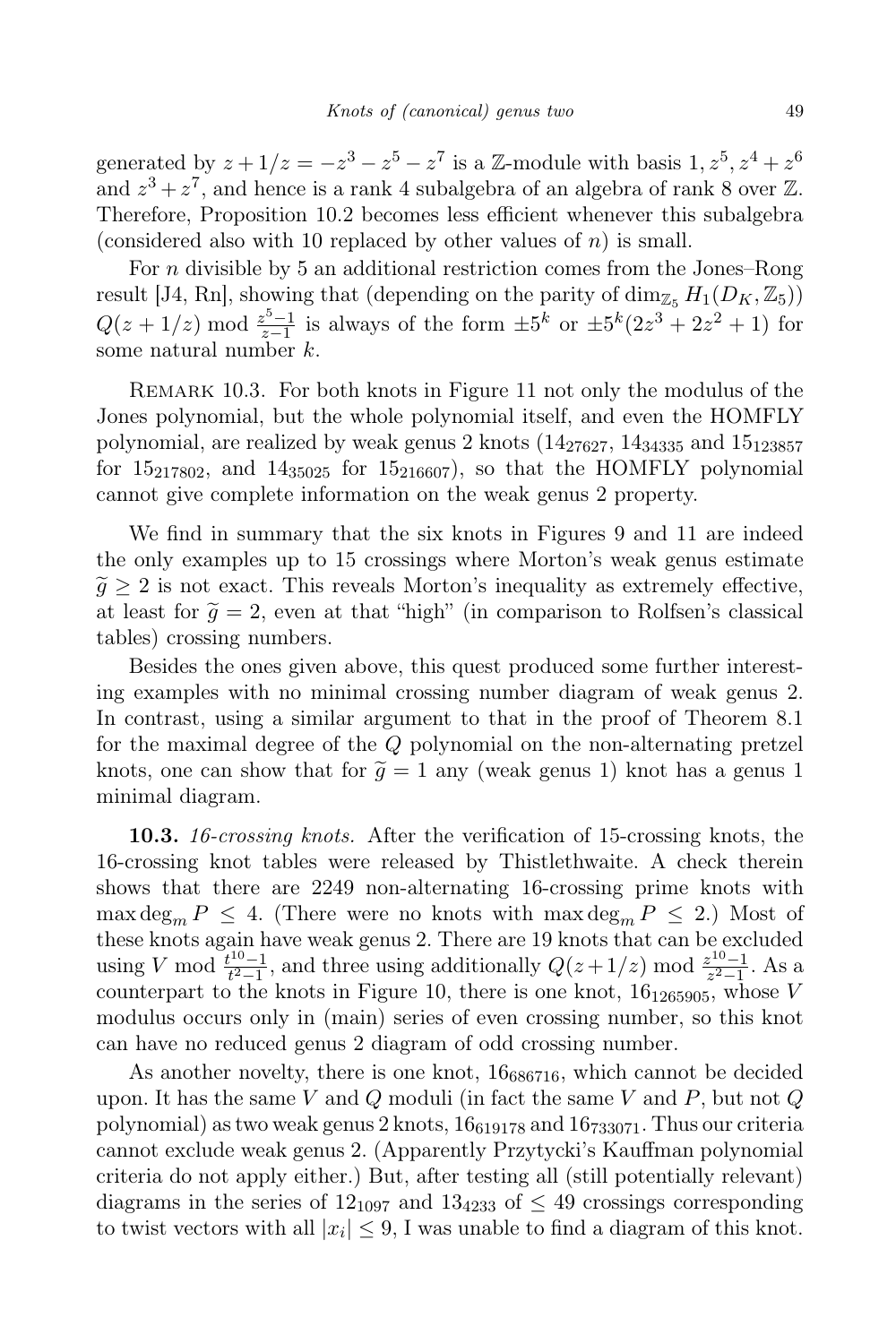



Fig. 12. A weak genus 2 knot with no reduced weak genus 2 diagram of odd crossing number.

Fig. 13. Does this knot have weak genus 2?

Remark 10.4. It is interesting to remark that unusually many of the above examples are slice, *inter alia*  $15_{184486}$ ,  $15_{184487}$  and  $15_{221824}$  from Figures 9 and 10, and the knots in Figures 11, 12 and 13. It is quite unclear so far what relation (if any) exists between sliceness and exceptional behavior regarding Morton's inequality.

**10.4.** Unknotting numbers and the 3-move conjecture. Among the family of k-moves defined above, 3-moves are of particular interest because of their relation to unknotting numbers. An important conjecture of Nakanishi [Na] is

Conjecture 10.1 (Nakanishi's 3-move conjecture). Any link is 3-unlinked, that is, 3-equivalent to some (unique) unlink.

By trivial arguments, this conjecture is true for rational and arborescent links, and by non-trivial work of Coxeter it has been made checkable for closures of braids of at most five strands, as he showed in [Cx] that  $B_n/\langle \sigma_i^3 \rangle$ is finite for  $n \leq 5$ , so proving the conjecture reduces to verifying (a representative of) a finite number of classes. Qi Chen in his thesis settled all of them except (the class of) the 5-braid  $(\sigma_1 \sigma_2 \sigma_3 \sigma_4)^{10}$ .

As for our context, we get a finite case simplification for the conjecture for knots of any given weak genus. The weak genus 1 case is arborescent and hence trivial, and we can now do by hand the proof of the 3-move conjecture for weak genus 2 knots.

PROPOSITION 10.3. Any weak genus 2 knot is 3-unlinked.

*Proof.* Applying 3-moves near the  $\bar{t}'_2$  twisted crossings in the 24 generators, we can simplify any genus 2 knot diagram to one of the generators with possibly a crossing eliminated or switched, and a clasp resolved or reduced to one crossing. We obtain this way a link diagram of at most nine crossings. These links are easy to check directly, but this has also been done previously by Qi Chen [Ch].

REMARK 10.5. A few years after our work was originally done, Dabkowski and Przytycki disproved the 3-move conjecture [DP].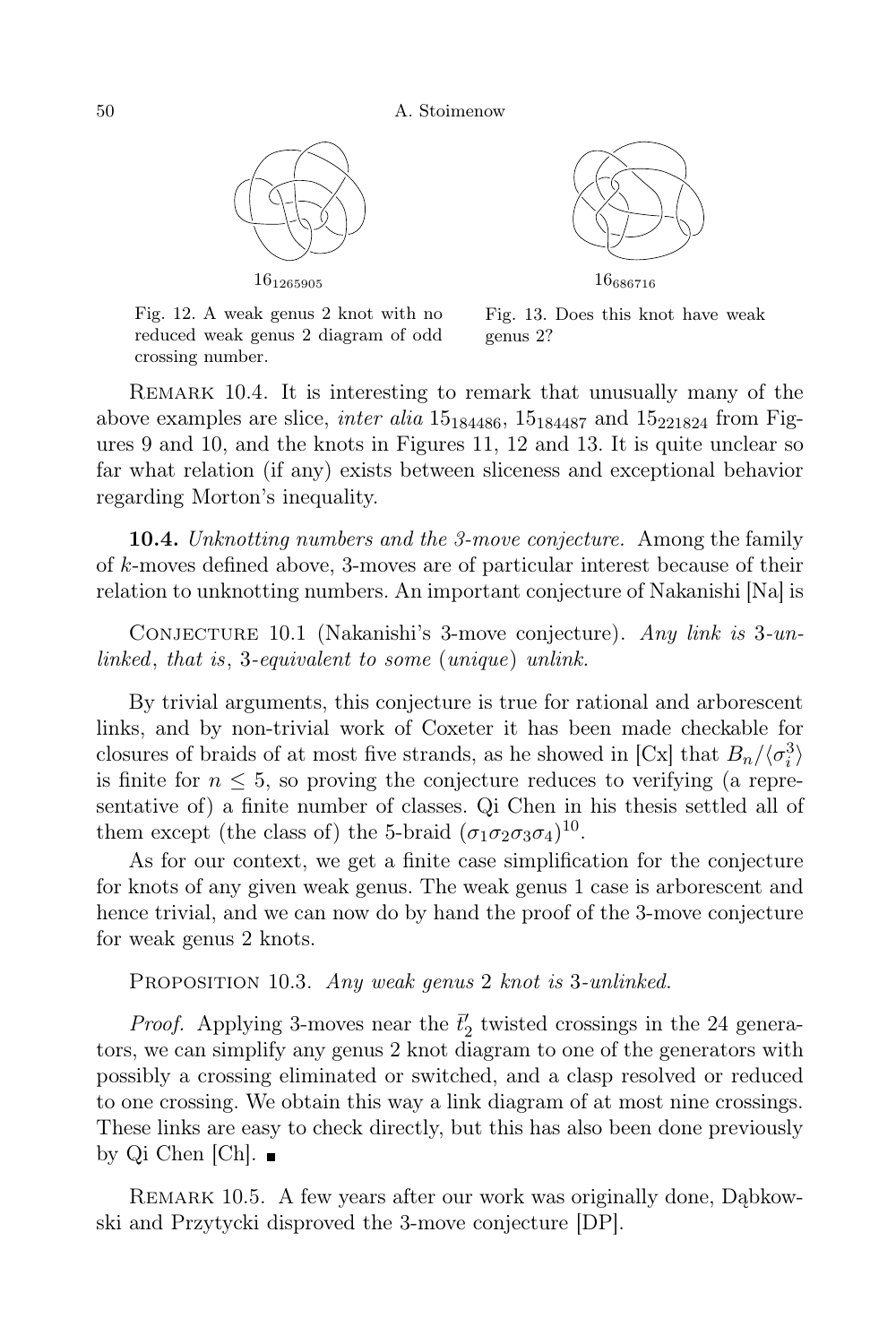**10.5.** On the 4-move conjecture. Similar arguments to those for the 3move conjecture allow us to give a proof of Przytycki's 4-move conjecture for weak genus 2 knots.

CONJECTURE 10.2 (Przytycki [Pr]). Any knot is 4-equivalent to the unknot.

Thus we have

PROPOSITION 10.4. Any weak genus 2 knot is 4-equivalent to the unknot.

Proof. By 4-moves we can simplify any genus 2 knot diagram to one of the generators of the 24 series with possibly crossings switched. As the conjecture is verified by Nakanishi for knots of up to 10 crossings, we need to consider just the diagrams of the six last generators (with possibly crossings switched). In their diagrams we still have the freedom to change clasps.

The 11-crossing generators and  $13<sub>4233</sub>$  have one of the tangles



It is easily observed that, whichever way the non-clasp crossings are changed, the clasps can be adjusted so as to simplify the diagram by eliminating one crossing (and then it still has genus  $\leq$  2). Then for the 11-crossing generators we are done, while for  $13<sub>4233</sub>$  we work inductively on the crossing number.

 $12_{1097}$  has the tangle



and the same argument as for  $T_1$  applies, unless none (or all) of crossings  $a, b$ and  $c$  are switched. In this case, by switching the lower clasp in the diagram of  $12_{1097}$ , one simplifies the diagram by two crossings independently of how the remaining crossings are switched:

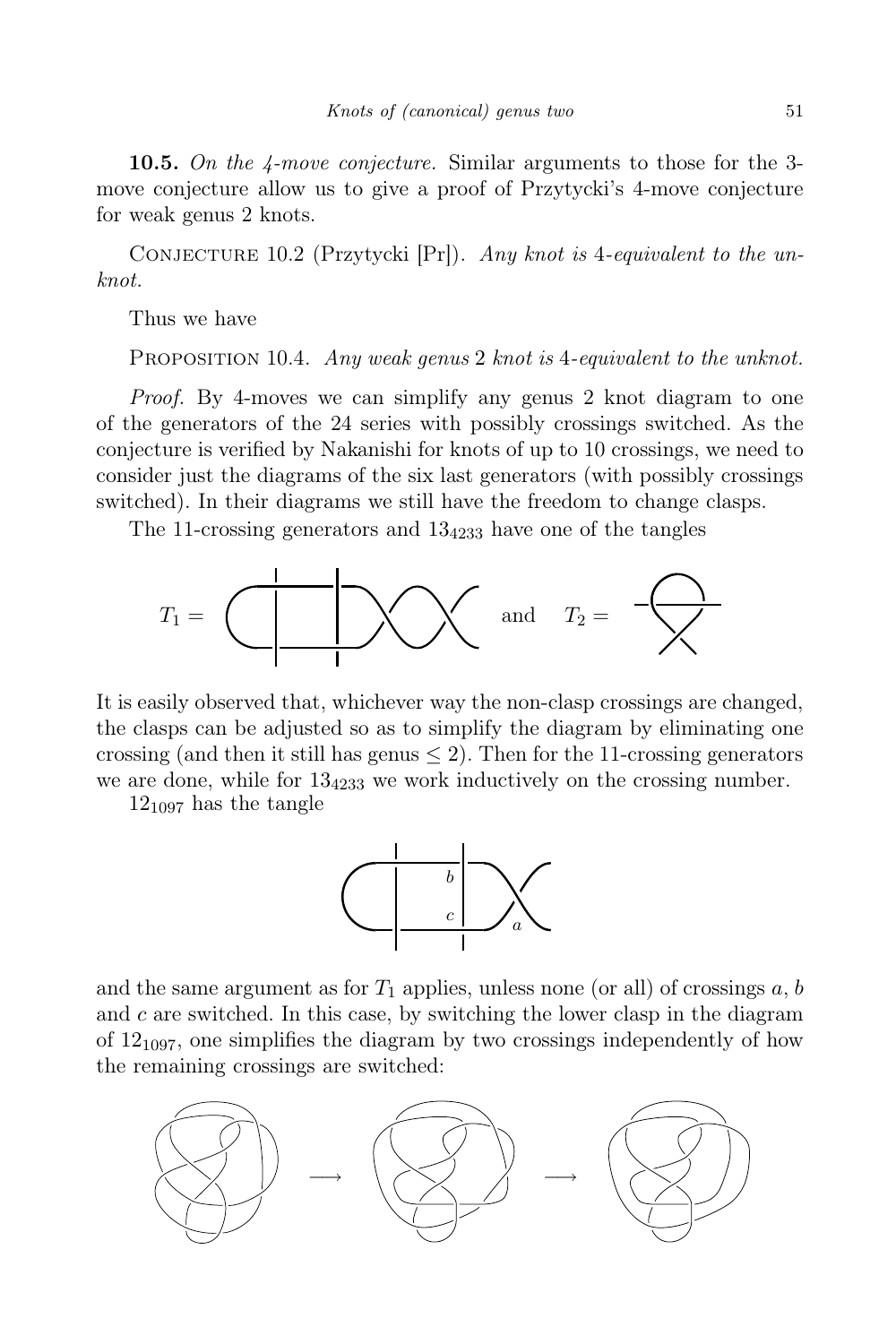Finally, the procedure for  $12_{1202}$  (and it clasp-switched variants) is shown below:



11. An asymptotical estimate for the Seifert algorithm. The Seifert algorithm gives us the possibility to construct a lot of Seifert surfaces for a knot, and although there is not always a minimal one, we may hope that these cases are rather exceptional. Theorem 3.1 of [St4] together with a property of the Alexander polynomial gives us the tools to confirm this in a way we make precise below.

THEOREM 11.1. Fix 
$$
g \in \mathbb{N}_+
$$
. Then

(10) 
$$
\frac{\# \{D : \max \deg \Delta(D) = g([D]) = g(D) = g, c(D) \le n\}}{\# \{D : g(D) = g, c(D) \le n\}} \xrightarrow[n \to \infty]{} 1,
$$

where D is a knot diagram,  $g(D)$  denotes its genus, and  $[D]$  the knot it represents.

This theorem says that for an arbitrary genus  $q$  diagram with many crossings, the probability for the canonical Seifert surface to be of minimal genus is very high. For the proof we use the Alexander polynomial.

REMARK 11.1. There is a purely topological result due to Gabai, which can also be applied (see corollary 2.4 of [Ga2]), as a  $\bar{t}'_2$  move corresponds to change of the Dehn filling of a torus in the complement of the Seifert surface. (Gabai needs the manifold obtained from the knot complement by cutting out this torus to be Haken, but this is true for any 3-manifold whose boundary is a collection of tori.) This leads to a slightly weaker version of the theorem, in which the property of the degree of the Alexander polynomial does not appear.

The proof of our theorem bases on the following lemma.

LEMMA 11.1. Let S be a subset of  $\mathbb{Z}^n$  with the following property: if  $(x_1, \ldots, x_{k-1}, a, x_{k+1}, \ldots, x_n) \in S$  and  $(x_1, \ldots, x_{k-1}, b, x_{k+1}, \ldots, x_n) \in S$ for some  $a \neq b$ , then  $(x_1, \ldots, x_{k-1}, x_k, x_{k+1}, \ldots, x_n) \in S$  for all  $x_k \in \mathbb{Z}$ .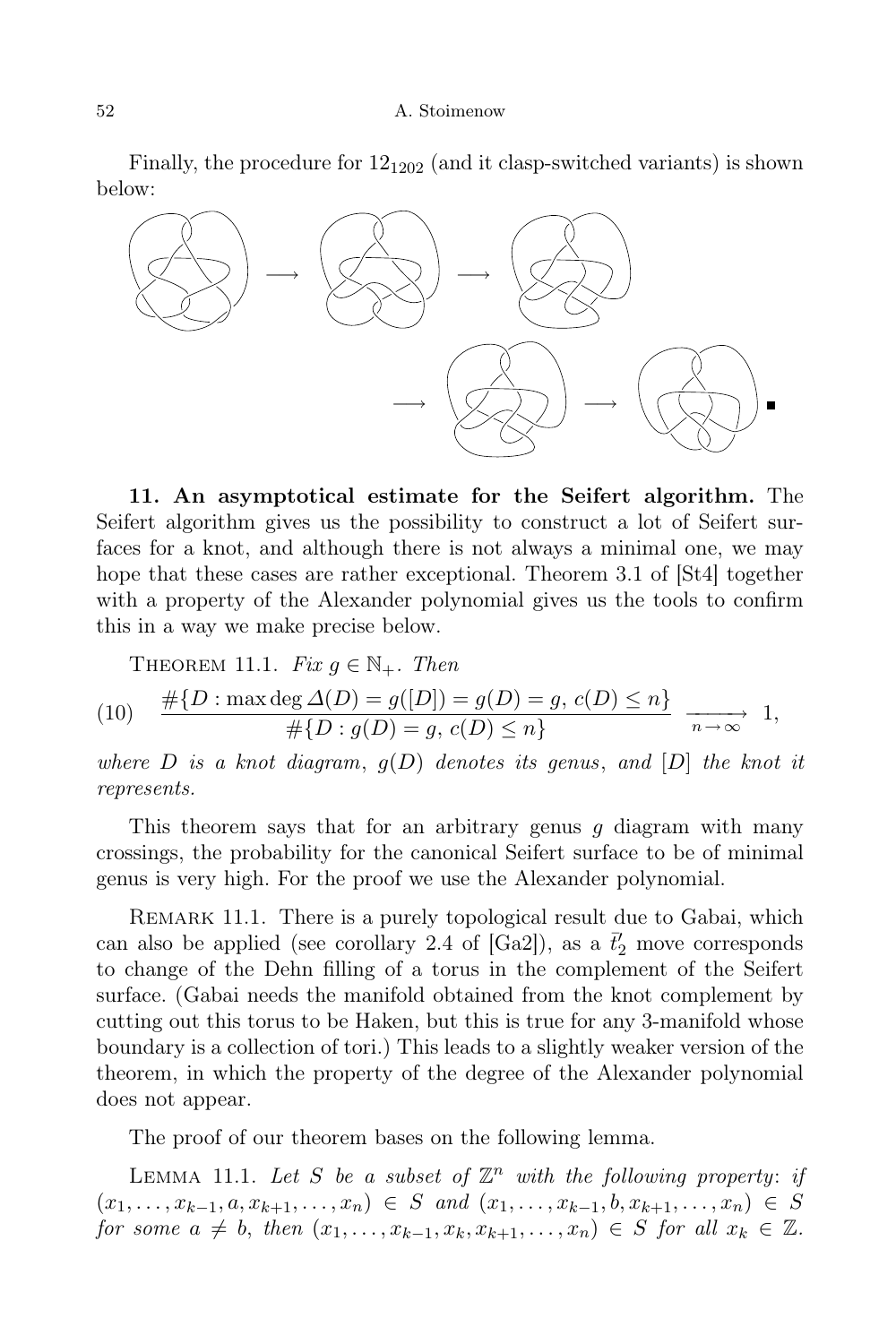Then

(11) 
$$
\forall n \ \exists \varepsilon_n, k_n \ \forall k \geq k_n : \quad \frac{|S \cap [-k, k]^n|}{(2k+1)^n} \geq \varepsilon_n \ \Rightarrow \ S \supset [-k, k]^n.
$$

*Proof.* Fix some parameter  $p \in \mathbb{N}$  and use induction on n. For  $n = 1$  the claim is evident: set  $\varepsilon_1 = 1/2p$  and  $k_1 = p$ . Assume now the assertion holds for  $n-1$ . Let  $S \subset \mathbb{Z}^n$  and set

$$
n_{i,k} := \#(S \cap ([-k,k]^{n-1} \times \{i\})), \quad |i| \leq k.
$$

Set  $\varepsilon_n := 1 - (1 - \varepsilon_{n-1})^2$ . If there is  $k'_0$  such that for all  $k \geq k'_0$  there is at most one  $i_0$  such that

$$
\frac{n_{i_0,k}}{(2k+1)^{n-1}} \ge \varepsilon_{n-1},
$$

then for each such  $k$ ,

$$
\sum_{i=-k}^{k} \frac{n_{i,k}}{(2k+1)^n} < \frac{1}{2k+1} + \varepsilon_{n-1} \xrightarrow[k \to \infty]{} \varepsilon_{n-1} < \varepsilon_n.
$$

Therefore, there exists  $k_0''$  such that for all  $k \geq k_0'',$ 

$$
\frac{|S \cap [-k,k]^n|}{(2k+1)^n} < \varepsilon_n,
$$

and, choosing  $k_n$  large enough, there is nothing to prove, as the premise of (11) does not hold. Therefore, assume that for every  $k'_0$  there exist  $k \geq k'_0$ and  $i_0 \neq i_1$  such that

$$
\frac{n_{i_0,k}}{(2k+1)^{n-1}} \ge \varepsilon_{n-1}, \qquad \frac{n_{i_1,k}}{(2k+1)^{n-1}} \ge \varepsilon_{n-1}.
$$

Set  $k_n := k_{n-1}$ . Then for  $k \geq k_n$  there exists  $k' \geq k$  for which  $S \supset$  $[-k', k']^{n-1} \times \{i_0, i_1\}$ . Then  $S \supset [-k', k']^n \supset [-k, k]^n$ .

Note that yet we have the freedom to vary the parameter  $p$ . We need this now.

LEMMA 11.2. Lemma 11.1 can be modified by replacing " $\forall n \exists \varepsilon_n, k_n$ " by " ∀n ∀ε ∃kn,ε".

*Proof.* Let  $p \to \infty$  in the proof of Lemma 11.1.

Proof of Theorem 11.1. Clearly (even taking care of possible flypes) it suffices to prove the assertion for the  $\bar{t}'_2$  twist sequence of one fixed diagram D, which we parametrize using the twist vectors  $(x_1, \ldots, x_n)$  introduced in §10.2 by  $\{D(x_1, \ldots, x_n)\}_{x_i=-\infty}^{\infty}$ , so that a positive parameter corresponds to a  $\bar{t}'_2$  twisted positive crossing.

Then we apply the previous lemma to

$$
S := \{ (x_1, \ldots, x_n) : \widetilde{g}(D(x_1, \ldots, x_n)) > \max \deg \Delta(D(x_1, \ldots, x_n)) \}.
$$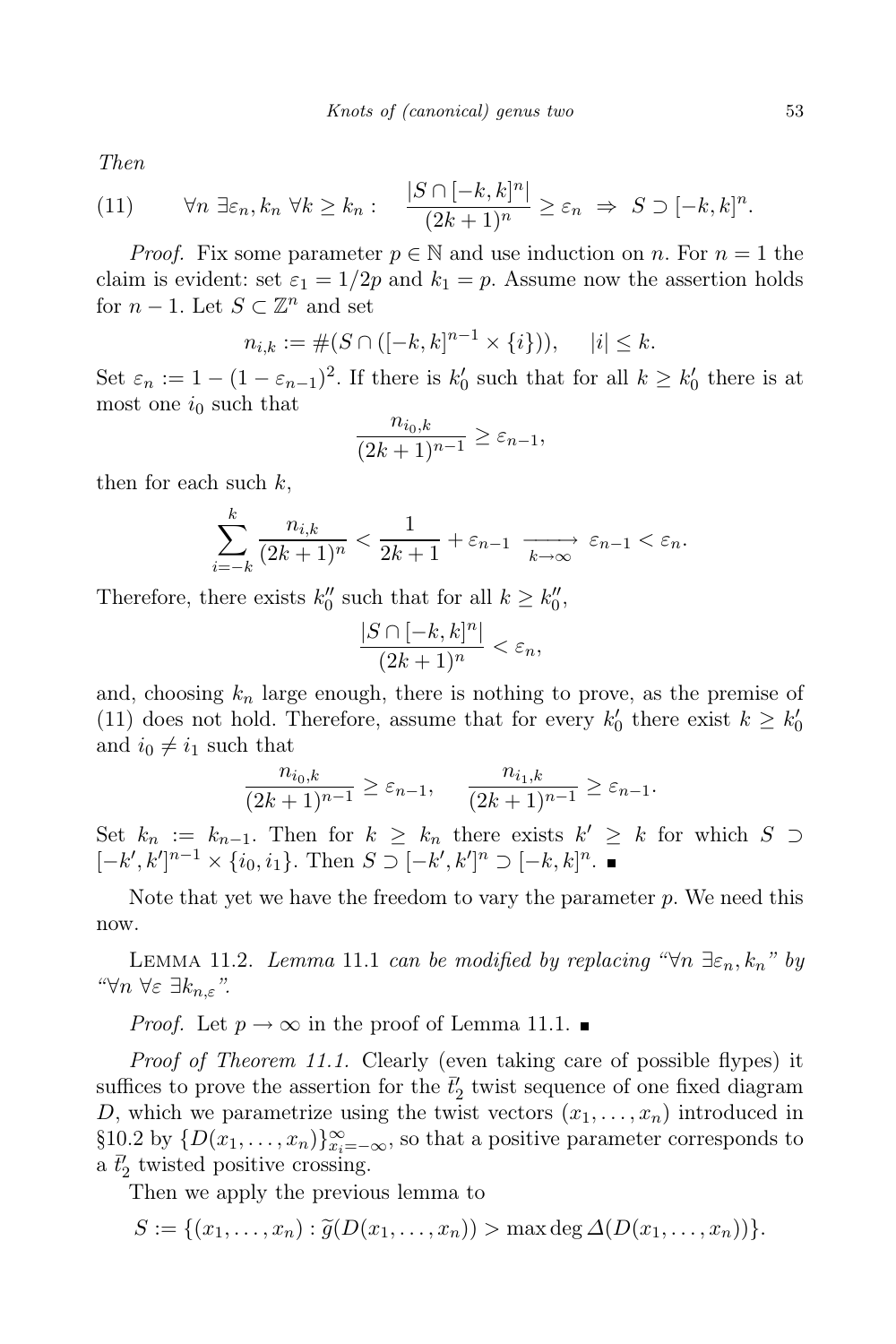The property needed for S in the preceding lemma is established by the simple fact that the Alexander polynomials of knots in a 1-parameter  $\bar{t}'_2$ twist sequence form an arithmetic progression.

Denoting by  $c_{q,n}$  the fraction on the left of (10), assume lim inf $_{n\to\infty} c_{q,n}$  < 1. It is equivalent to use the k-ball around 0 in the  $\|\cdot\|_1$  or  $\|\cdot\|_{\infty}$  norm, so this means to assume

$$
\exists \varepsilon > 0 \ \forall k_0 \ \exists k \geq k_0 : \quad |S \cap [-k, k]^n| > \varepsilon (2k + 1)^n.
$$

Then by Lemma 11.2 we have  $S \supset [-k, k]^n$  for  $k \ge k_{n,\varepsilon}$ , hence  $S = \mathbb{Z}^n$ . But this is clearly impossible, since for example the property of positive diagrams to have minimal genus canonical Seifert surfaces implies that  $S \cap \mathbb{N}_{+}^{n} = \emptyset$ . Hence  $\liminf_{n\to\infty}c_{q,n}=1$ . Therefore  $\lim_{n\to\infty}c_{q,n}$  exists, and it is 1.

12. Estimates and applications of the hyperbolic volume. We conclude the discussion of the weak genus in general, and weak genus 2 in particular, by some remarks concerning the hyperbolic volume. Surprisingly, it turned out that with regard to the hyperbolic volume, the setting of [St4] had been previously considered in a preprint of Brittenham [Br2], of which I learned only with great delay. Parts of the material in this section (for example, the reference to [Ad2]) have been completed using Brittenham's work.

DEFINITION 12.1. For an alternating knot K define a link K by adding a circle with linking number  $lk = 0$  (i.e. disjoint from the canonical Seifert surface) around a crossing in each ∼-equivalence class of an alternating diagram of K.



(The orientation of the circles is not important.)

In this language one can obtain all weak genus g knots by  $1/n_i$ -Dehn surgery along the unknotted components of  $K$  for the genus g generators  $K$ . (In fact, the main generators suffice, and the cases of composite generators can be discarded.)

In this situation we can apply a result of Thurston (see [NZ]). To state it, here and below  $vol(K)$  denotes the hyperbolic volume of (the complement of) K, or 0 if K is not hyperbolic.  $K(n_1, \ldots, n_l)$  denotes, as in [St6], the knot in the series of K with twist vector  $(n_1, \ldots, n_l)$ , as explained in §10.2.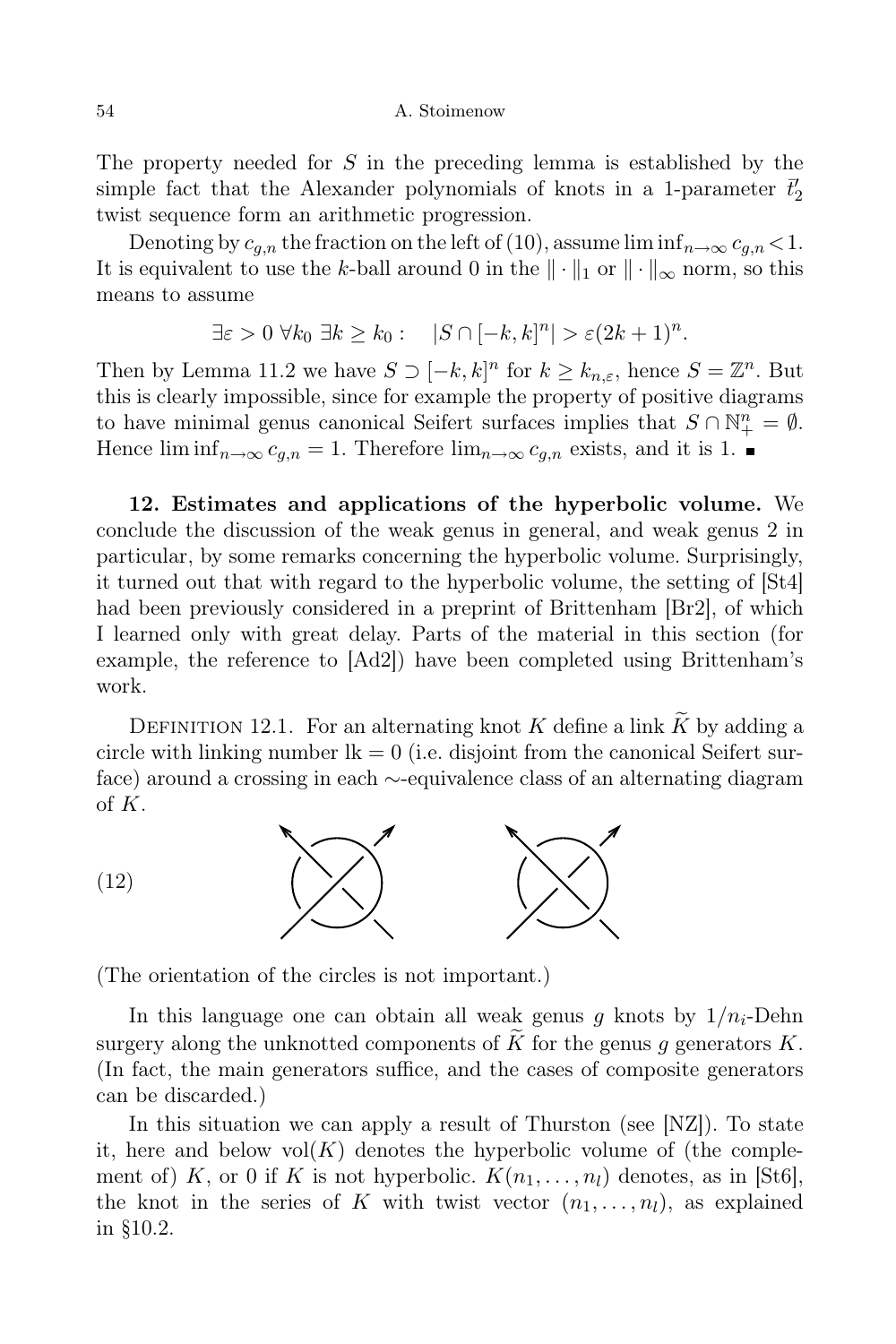THEOREM 12.1 (Thurston). If vol $(\widetilde{K})>0$ , then for all vectors  $(n_1, \ldots, n_l)$  $\in \mathbb{Z}^l,$ 

$$
\text{vol}(K(n_1,\ldots,n_l)) < \text{vol}(K),
$$

and

$$
\text{vol}(K(n_1,\ldots,n_l))\to\text{vol}(\widetilde{K})\quad \text{ as }\min_{i=1}^l|n_i|\to\infty.
$$

As a consequence, we obtain the following theorem.

THEOREM 12.2. Let

$$
S_g := \{ \text{vol}(\widetilde{K}) : K \text{ main generator of genus } g \}.
$$

Then

 $\sup\{\text{vol}(K): \tilde{g}(K) = g\} = \max S_g.$ 

*Proof.* The  $\widetilde{K}$  are augmented alternating links in the sense of Adams [Ad2], and hence by his result are hyperbolic, if  $K$  is a prime alternating knot different from a torus knot. Applying Thurston's result, it remains to prove that the alternating torus knot is never a main generator. This is an easy exercise.

This theorem shows in particular that the hyperbolic volume of knots of bounded weak genus is bounded, with an explicitly computable exact upper estimate.

In particular, we obtain from Theorem 12.2 by explicit calculation:

Corollary 12.1.

$$
\sup\{\text{vol}(K) : \tilde{g}(K) = 1\} = \text{vol}(3_1) \approx 14.6554495068355,
$$
  

$$
\sup\{\text{vol}(K) : \tilde{g}(K) = 2\} = \text{vol}(\tilde{13}_{4233}) \approx 58.6217980273420.
$$

The (approximate) volumes of  $\widetilde{K}$  for the main generating knots K of genus 2 are as follows:

| K           | $vol(\widetilde{K})$ |
|-------------|----------------------|
| $6_{3}$     | 36.6386237671        |
| $9_{41}$    | 38.7476335870        |
| $10_{97}$   | 43.9663485205        |
| $11_{148}$  | 43.9663485205        |
| $12_{1097}$ | 58.6217980273        |
| $12_{1202}$ | 38.7476335870        |
| 134233      | 58.6217980273        |

There is a further application of the hyperbolic volume.

PROPOSITION 12.1. If  $vol(K) > vol(K')$  for two generators K and K', then a generic alternating knot in the series of  $K$  has no diagram in the series of K′ .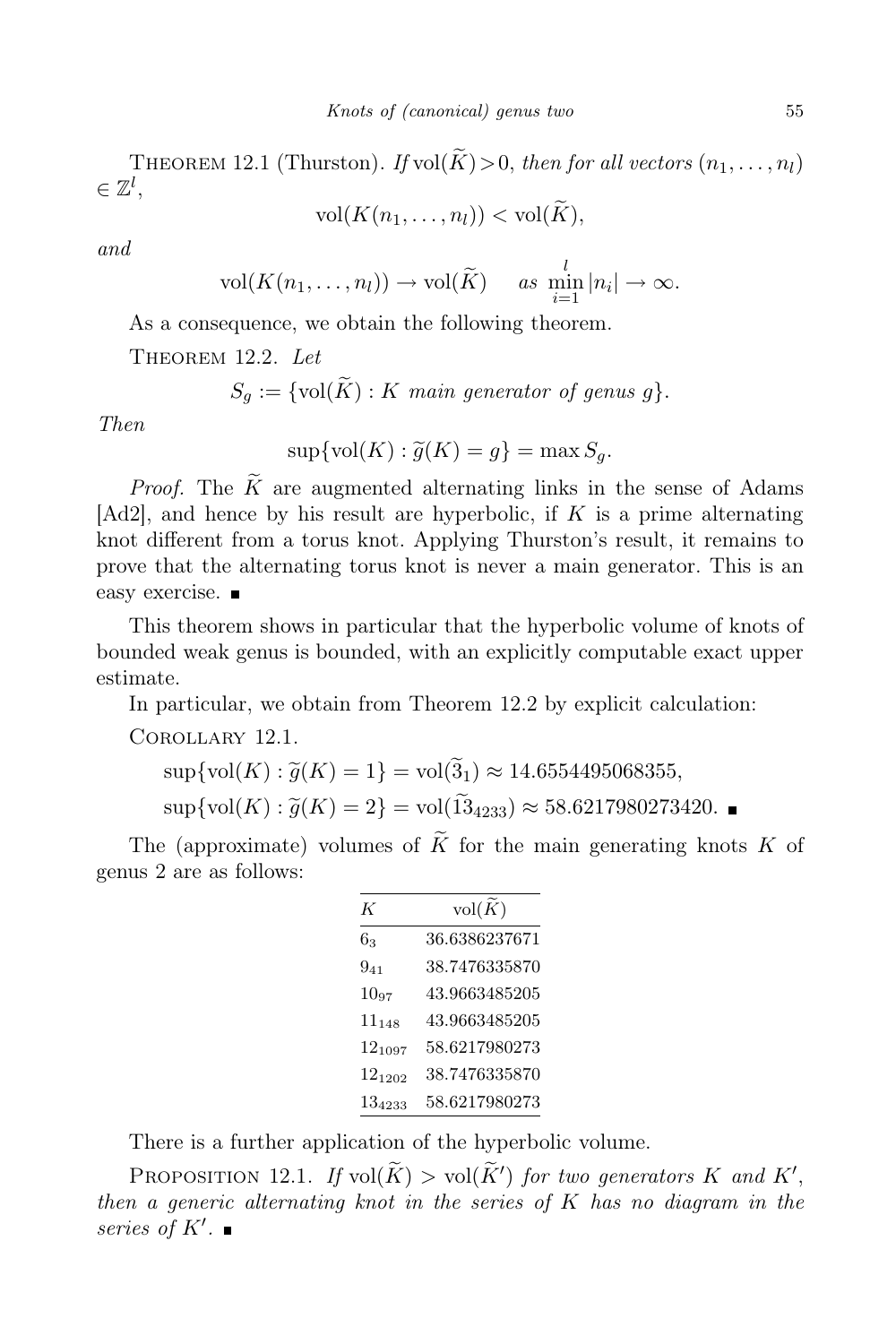To make precise what 'generic' means we make a definition:

DEFINITION 12.2. A subclass  $\mathcal{B} \subset \mathcal{C}$  in a class  $\mathcal{C}$  of links is called *asymp*totically dense or generic if

$$
\lim_{n \to \infty} \frac{|\{K \in \mathcal{B} : c(K) = n\}|}{|\{K \in \mathcal{C} : c(K) = n\}|} = 1.
$$

For example, in [Th2] Thistlethwaite showed that the non-alternating links are generic in the class of all links. Similarly, a result of [St9] is that any generic subclass of the class of alternating links contains mutants.

The proof of Proposition 12.1 is similar to the arguments in §11, but simpler, and is hence omitted. (Again avoiding  $K'$  to be a torus knot is easy.)

Example 12.1. We have

$$
\text{vol}(9_{38}) \approx 47.2069898171 > \text{vol}(10_{97}) \approx 43.9663485205,
$$

so that a generic alternating knot in the series of  $9_{38}$  will not have a diagram in the series of  $10_{97}$ . (Note that both series have seven ∼-equivalence classes and thus the number of diagrams in them grows comparably.)

The fact that vol $(\tilde{13}_{4233})$  and vol $(\tilde{12}_{1097})$  are equal is unfortunate, as otherwise we would be able to conclude that a generic genus 2 alternating knot of one of the crossing number parities has no genus 2 diagrams of the other crossing number parity (as we did for specific examples before using the values of the Jones polynomial at roots of unity). Also, this value is much higher than the volume of any non-alternating  $\leq 16$ -crossing knot. (The maximal volume of such a knot is about 32.9, and the maximal volume among those knots with max  $\deg_m P \leq 4$  is about 22.9.) Thus the volume does not seem to have much practical significance as an obstruction to  $\tilde{g} = 2$ . On the other hand, we can use the fact that  $vol(13_{4233}) = vol(12_{1097})$  is higher than vol(K) for the other main generators K. From this, and Proposition 12.1, we obtain

Corollary 12.2. A generic alternating genus 2 knot has no non-special genus 2 diagrams (i.e. such diagrams with a separating Seifert circle).  $\blacksquare$ 

This is not true for weak genus 1, because of the alternating knots of even crossing number. For odd crossing number genus 1 alternating knots it is, in contrast, trivial. However, being such a narrow class, genus 1 diagrams are not interesting anyway.

To estimate max  $S_q$ , Brittenham uses a remark of W. Thurston that any link L satisfies  $vol(L) \leq 4V_0c(L)$ , with  $V_0$  being the volume of the ideal tetrahedron. (In [GL, §1.5], Garoufalidis and Le quote private communication with I. Agol and D. Thurston, stating vol $(L) \leq v_8(c(L)-2)$  for a knot L,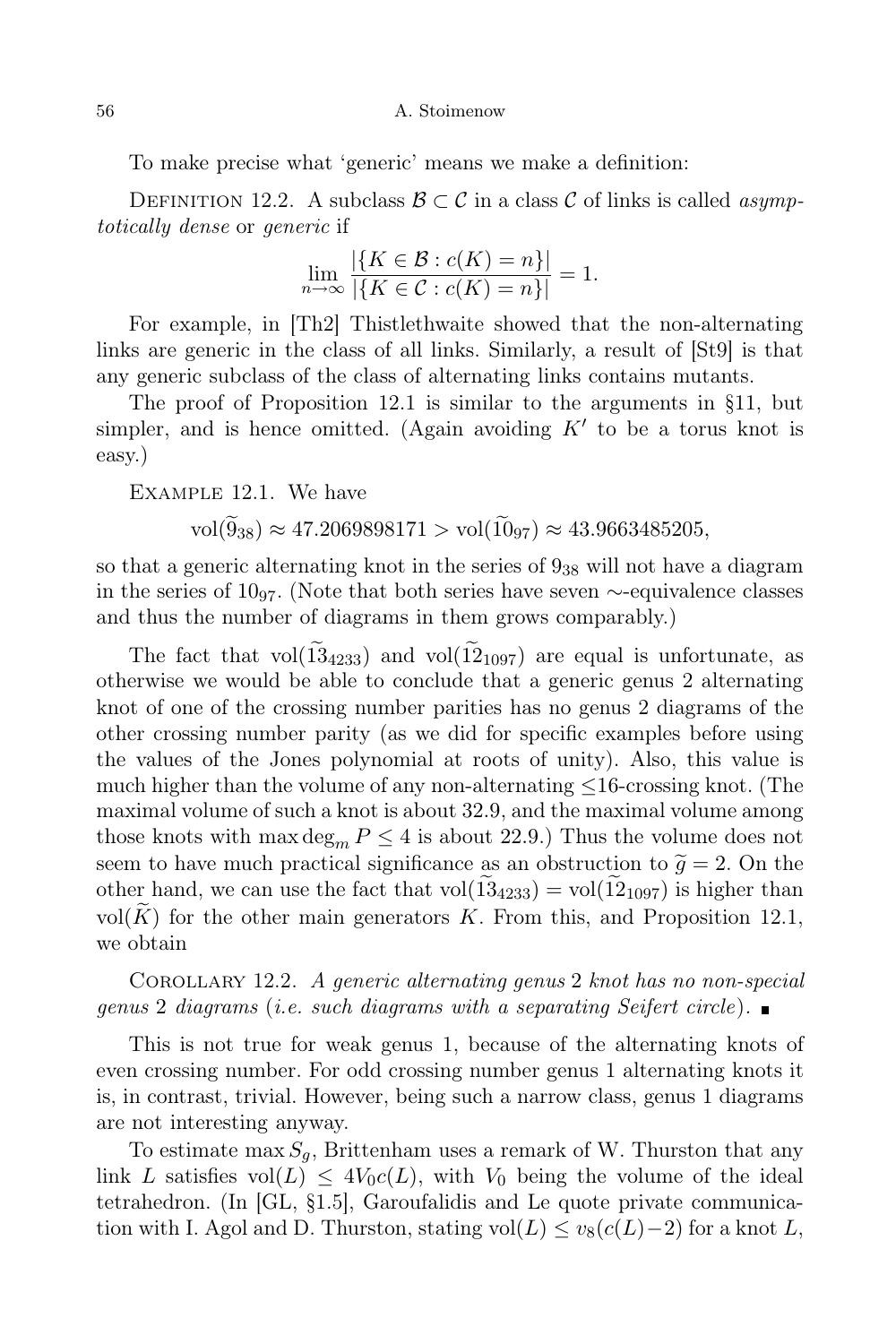where  $v_8 \approx 3.66386$  is the volume of the ideal octahedron.) Then Brittenham studies

 $C_g := \{c(\widetilde{K}') : K \text{ main generator of genus } g\},\$ 

where  $\tilde{K}'$  is obtained from  $\tilde{K}$  by resolving in K clasps of ∼-equivalence classes with two crossings. (This move preserves the link complement.) Brittenham shows that max  $C_g \leq 30g - 3$ .

We conclude this section by giving an estimate for  $\max C_q$ , best possible for  $q > 6$ .

PROPOSITION 12.2. max  $C_q \leq 30q - 15$ , and this inequality is sharp for  $q > 6$ .

In particular, we have a slight improvement of Brittenham's volume estimate:

COROLLARY 12.3.  $\sup\{\text{vol}(K): \tilde{g}(K) = g\} \leq (120g - 60)V_0$ .

However, we also know now that a significant further improvement of Brittenham's volume estimate is possible only by studying the volume of the  $K$  directly, and not via their crossing number.

*Proof of Proposition 12.2.* We know from [STV] that  $d_q \leq 6g - 3$ , and in each ∼-equivalence class we need four crossings for the trivial loop, and at most one crossing for the generating knot. (Recall that  $d_q$  are the numbers introduced at the end of §2.) If some ∼-equivalence class of the generating diagram has two ∼-equivalent crossings, their clasp can be resolved, since this preserves the link complement. Thus each ∼-equivalence class contributes at most five crossings to  $c(K')$ , showing the estimate claimed.

To show that the estimate is sharp, we need to construct a prime alternating knot  $K = K_q$  of genus  $g \geq 6$  with  $6g - 3 \sim$ -equivalence classes, all consisting of a single crossing.

Once this is done, it is easy to show that  $c(K') = c(K) = 30g - 15$ . Let  $L_1, \ldots, L_n$  be the trivial components of K. Then  $K \sqcup L_i$  is non-split for any i, since  $1/n_i$ -surgery on  $L_i$  changes K, as it may give an alternating knot of higher crossing number. Also, as this knot is prime (by [Me] and the primality of the diagram),  $L_i$  cannot be enclosed in a sphere intersecting K in an unknotted arc (otherwise the result from K after  $1/n_i$ -surgery on  $L_i$  will always have K as prime factor). Thus  $L_i$  and K have at least four mixed crossings in any diagram of  $\tilde{K}$ . Since K appears in a reduced alternating diagram in the diagram of  $\tilde{K}$  obtained by the replacements (12), it is also of minimal crossing number.

We give the  $K_q$  in terms of their Seifert graphs; since all  $K_q$  are special alternating, these graphs determine uniquely a special alternating diagram of  $K_q$  (see e.g. [Cr1]; these graphs are trivalent and bipartite). We include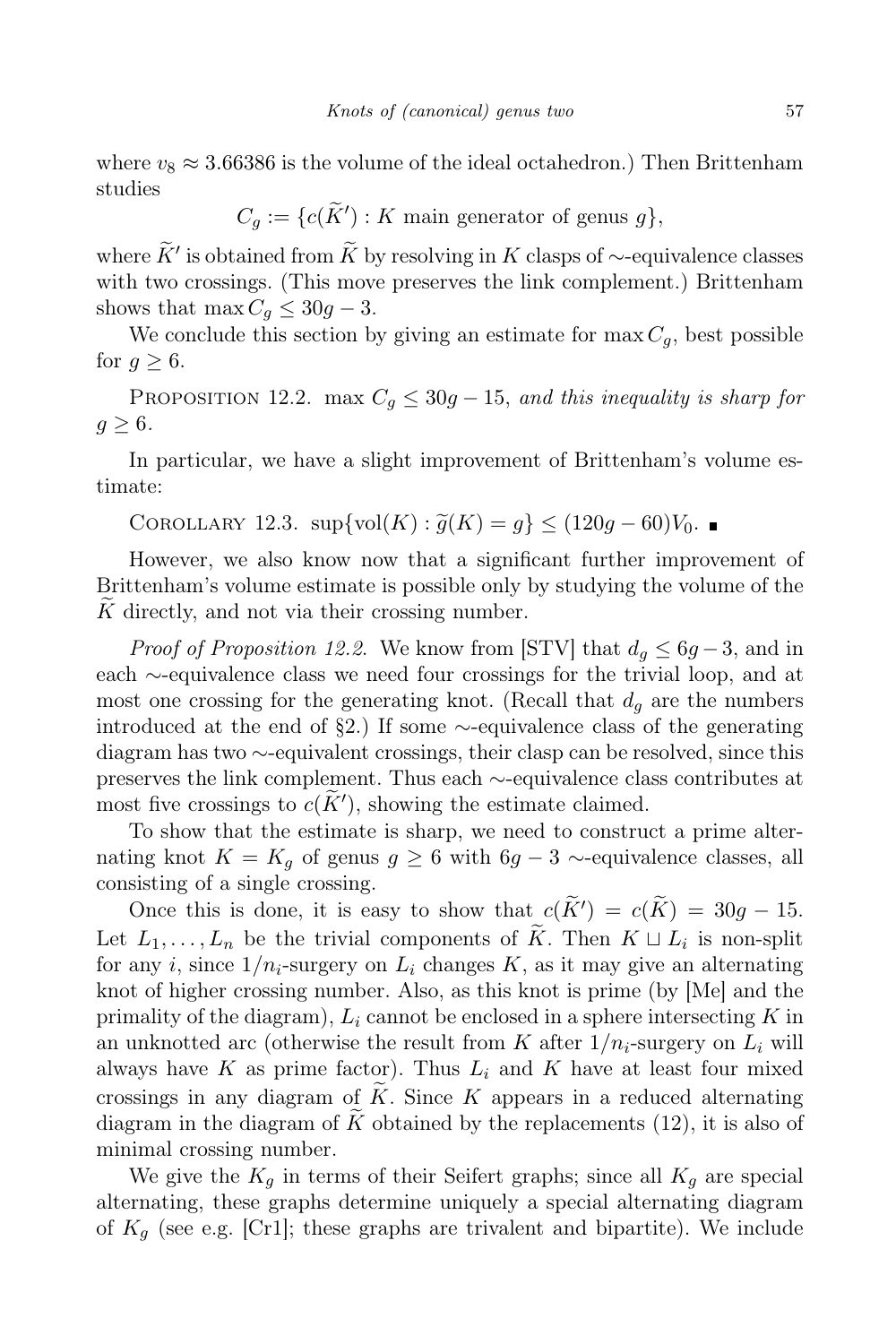the graphs only for  $g = 6$  and  $g = 7$ . (The genus can be determined easily, since the number of regions of the graph is  $2q+1$ .) Given a graph of a knot of genus q, one can obtain a graph of a knot of genus  $q + 2$  by the replacement



performed so that the number of edges in each face remains even.



Remark 12.1. Brittenham uses his proof that weak genus bounds the volume to show in [Br1] that there are (hyperbolic) knots of genus 1 and arbitrarily large weak genus. Because of the use of Thurston's theorem, however, for a given lower weak genus bound, his construction cannot concretely identify the example. Such examples, although not hyperbolic, have been previously given in [Mr, St10].

REMARK 12.2. While  $K_1$  is the trefoil, one can check that for  $1 < g \leq 5$ the knots  $K_q$  do not exist. This follows for  $q = 1$  from [St4], for  $q = 2$  from our discussion, and for  $g = 3$  from the calculation given later in §13.2. For  $g = 4, 5$ , one can establish this in the following way. It follows from the results of [MS] and [SV] that the Seifert graphs of the alternating diagrams of  $K_q$  are exactly the planar, 3-connected, bipartite, 3-valent graphs with  $4g - 2$  vertices and an odd number of spanning trees. A list of candidates for such graphs was generated and then examined with MATHEMATICA. It showed that for  $1 < g \leq 5$  no such graphs exist.

## 13. Genus 3

**13.1.** The homogeneity of  $10_{151}$ ,  $10_{158}$  and  $10_{160}$ . After having some success with  $\tilde{q} = 2$ , I was encouraged to face the combinatorial explosion and to try to obtain at least some partial results about  $\tilde{g} = 3$ . One motivation for this attempt were the three undecided genus 3 knots in [Cr1, appendix]. They can now be settled, and thus, together with Corollary 4.1, Cromwell's table completed.

PROPOSITION 13.1. The knots  $10_{151}$ ,  $10_{158}$  and  $10_{160}$  are non-homogeneous.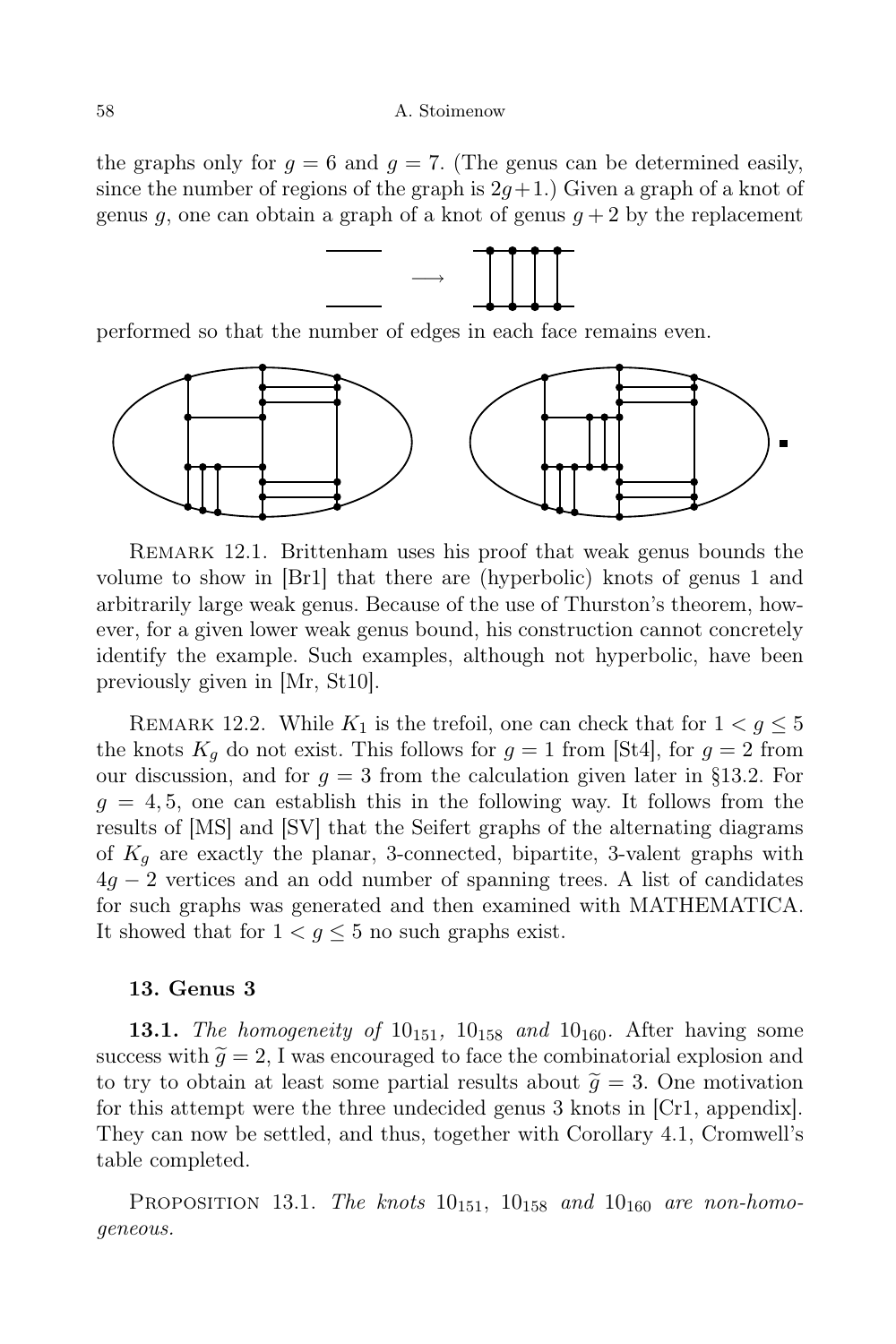Proof. These knots all have monic Alexander polynomial, and hence a homogeneous diagram must be a genus 3 diagram of at most 12 crossings [Cr1, Corollary 5.1] with no  $\bar{t}'_2$  move applied (see proof of [Cr1, Theorem 4]). As crossing changes commute with flypes, deciding about homogeneity reduces to looking for homogeneous diagrams obtained by flypes and crossing changes from a  $\bar{t}'_2$  irreducible alternating diagram of between 10 and 12 crossings. We can exclude special alternating series generators, as homogeneous diagrams therein are alternating (and positive). Since the leading coefficient of  $\Delta$  is multiplicative under Murasugi sum, and invariant up to sign under mirroring, the monicness of the Alexander polynomial is preserved by passing from the homogeneous to the alternating diagram. Therefore, it suffices to consider only (alternating) generating knots, whose Alexander polynomial is itself monic. There are 37 such knots.

Unfortunately, (non-)homogeneity of a diagram, unlike alternation and positivity, is a condition not necessarily preserved by flypes. Thus we must apply flypes on the 37 generators, obtaining 275 (alternating) generating diagrams.



Fig. 14. Fragments to exclude, together with their obverses, in a homogeneity test. Unoriented lines may have both orientations. The first and third fragments above make the diagram non-homogeneous even after flypes. The second one may or may not do so (depending on the orientation) but if the diagram is homogeneous, then this property is not spoiled by reducing the fragment to a clasp (so there is a simpler homogeneous diagram).

We must now consider the diagrams obtained from these 275 by crossing changes, and then test homogeneity. However, it is useful to make a preselection. There are several simple fragments in a diagram, which either render it non-homogeneous, or reveal a simpler homogeneous diagram. See Figure 14. Thus it suffices to consider diagrams without such fragments. More generally than (excluding) the first fragment, if  $p \sim q$  or  $p \sim q$ , then p and q must have equal sign. We also apply Kidwell's inequality (see Theorem 8.2) to discard diagrams with long bridges (we have max deg  $Q = 8$  for all three knots). There remain 1430 diagrams to be considered.

Homogeneity test on these 1430 diagrams gives 430 homogeneous ones. It is easy to check that none of them matches the Alexander polynomial of any of the three knots we seek, and so we are done.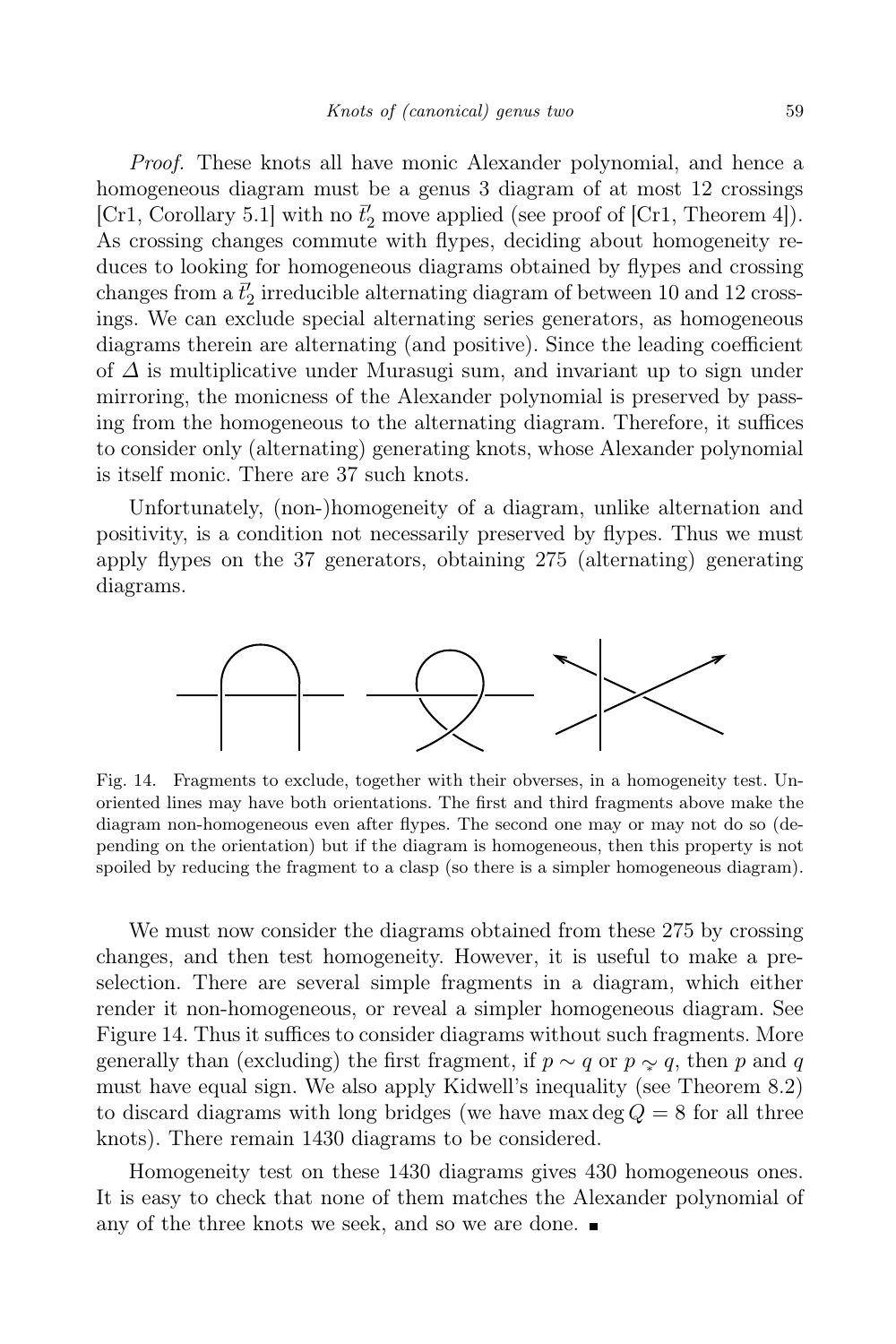**13.2.** The complete classification. The above three knots were a motivation to find the  $\bar{t}'_2$  irreducible alternating genus 3 knots at least up to 12 crossings. However, a complete classification of the  $\vec{t}_2$  irreducible genus 3 alternating knots is considerably more difficult.

Theorem 3.1 of  $|\text{St4}|$  shows that at least at  $c_3 \leq 8c_2 + 6 = 110$  crossings the series will terminate. The situation becomes then more optimistic, though. If one repeats the discussion at the end of  $\S 2$  for a  $\bar{t}'_2$  irreducible alternating genus 3 diagram, this leads to expect  $c<sub>3</sub>$  to be around 23. Then we found in [STV] that it is indeed equal to 23. The method there used the list of maximal Wicks forms compiled as described in [BV]. This method becomes increasingly efficient when the crossing number grows beyond 15. After some optimization, I was able to process with it also the crossing numbers below 23, finally reaching 17 crossings. For fewer crossings, one can select generators directly from the alternating knot tables. (I also processed 16 crossings by both methods to check that the results are consistent.) The number of generating knots is shown in Table 5. (The list of knots is available electronically [St1].) In particular  $d_3 = 15$ . These data show that there are a huge number of generators, which render discussions by hand, or with moderately reasonable electronic calculation, as for  $\tilde{g} = 2$ , practically impossible in most cases.

| $\boldsymbol{c}$<br># | $\overline{7}$ | 8              | 9  | 10 <sup>1</sup> | 11           | 12           | 13           | 14             | 15           | 16  | 17             | 18             | 19  | 20             | 21  | 22 | 23 | total          |
|-----------------------|----------------|----------------|----|-----------------|--------------|--------------|--------------|----------------|--------------|-----|----------------|----------------|-----|----------------|-----|----|----|----------------|
| 6                     |                |                |    |                 |              | 4            |              |                |              |     |                |                |     |                |     |    |    | $\overline{4}$ |
| $\overline{7}$        | 1              | $\overline{2}$ | 5  | 8               | 11           |              |              | 9              |              |     |                |                |     |                |     |    |    | 36             |
| 8                     |                | 6              | 10 | 21              | 22           | 30           | 44           |                |              | 13  |                |                |     |                |     |    |    | 146            |
| 9                     |                |                | 4  | 16              | 42           | 72           | 64           | 55             | 68           |     |                | $\overline{7}$ |     |                |     |    |    | 328            |
| 10                    |                |                |    | $\overline{2}$  | 15           | 51           | 104          | 159            | 119          | 52  | 45             |                |     | $\overline{2}$ |     |    |    | 549            |
| 11                    |                |                |    |                 | $\mathbf{1}$ | 10           | 49           | 120            | 194          | 211 | 130            | 20             | 14  |                |     |    |    | 749            |
| 12                    |                |                |    |                 |              | $\mathbf{1}$ | 5            | 32             | 112          | 220 | 229            | 154            | 75  | $\overline{2}$ | 1   |    |    | 831            |
| 13                    |                |                |    |                 |              |              | $\mathbf{1}$ | $\overline{2}$ | 17           | 63  | 170            | 252            | 178 | 48             | 18  |    |    | 749            |
| 14                    |                |                |    |                 |              |              |              |                | $\mathbf{1}$ | 4   | 22             | 63             | 132 | 163            | 82  |    |    | 467            |
| 15                    |                |                |    |                 |              |              |              |                |              |     | $\overline{2}$ | 3              | 12  | 25             | 47  | 46 | 23 | 158            |
| $_{\rm total}$        | 1              | 8              | 19 | 47              | 91           | 168          | 267          | 377            | 511          | 563 | 598            | 499            | 411 | 240            | 148 | 46 | 23 | 4017           |

**Table 5.** The number of  $\vec{t}'_2$  irreducible prime genus 3 alternating knots tabulated by crossing number c and number of  $\sim$ -equivalence classes ( $\#\sim$ ).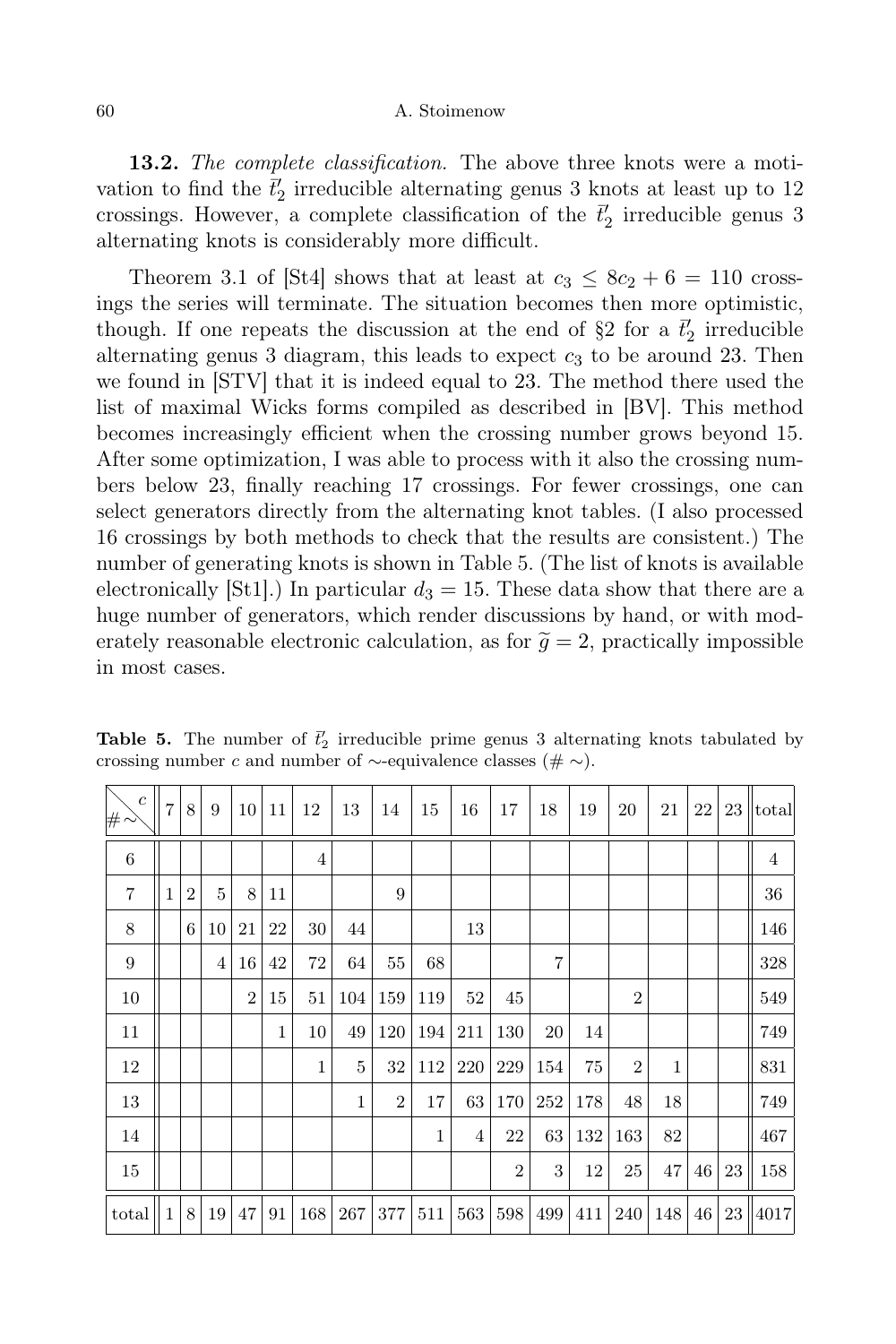Nonetheless, one can obtain some interesting information already from the data in the table, for example:

PROPOSITION 13.2. The number of alternating genus 3 knots of odd and even crossing number grows in the ratio  $42/37$ .

This is certainly not a fact one would expect from considering the genus 2 case.

13.3. The achiral alternating knots. Achirality is a relatively restrictive condition on a knot, and so I tried, just as for genus 2, to consider the achiral alternating knots of genus 3, hoping to reduce significantly the number of cases and to obtain an interesting collection of knots. As we saw, in order for a knot to generate a series with an achiral alternating knot, it must be in particular of even crossing number, zero signature and even number of ∼-equivalence classes of crossings. (In fact, among these classes there must be equally many of both signs for the same number 1 or 2 of elements.) From the generators compiled above, 68 passed these tests.

To deal with these 68 cases more conveniently, it is worth mentioning a further simple criterion which can often be useful. It uses Gauß sums (see for the definitions [F, FS, St2, PV]).

PROPOSITION 13.3. Let  $K$  be the alternating generator of a series containing an alternating achiral knot  $K'$ . Then the following Gauß sums vanish on  $a(ny)$  reduced alternating diagram of K:



*Proof.* The intersection graph of the Gauß diagram (IGGD) of  $K'$  has an automorphism taking each vertex to one with the opposite sign. But building K out of K' means reducing the number of elements in a  $\sim$ -equivalence class in the IGGD to 1 or 2 according to their parity, and hence the above automorphism carries over to (the IGGD of)  $K$ . But the above Gauß sums are clearly invariants of the intersection graph (and not only of the Gauß diagram). They change sign under mirroring the knot diagram, and hence the result follows.

The proof suggests that more is likely.

CONJECTURE 13.1. If K is the alternating generator of a series containing an alternating achiral knot, then

- $(i)$  K is achiral, or
- (ii) K is an iterated mutant of its obverse, or
- (iii)  $K$  has self-conjugate HOMFLY and/or Kauffman polynomial.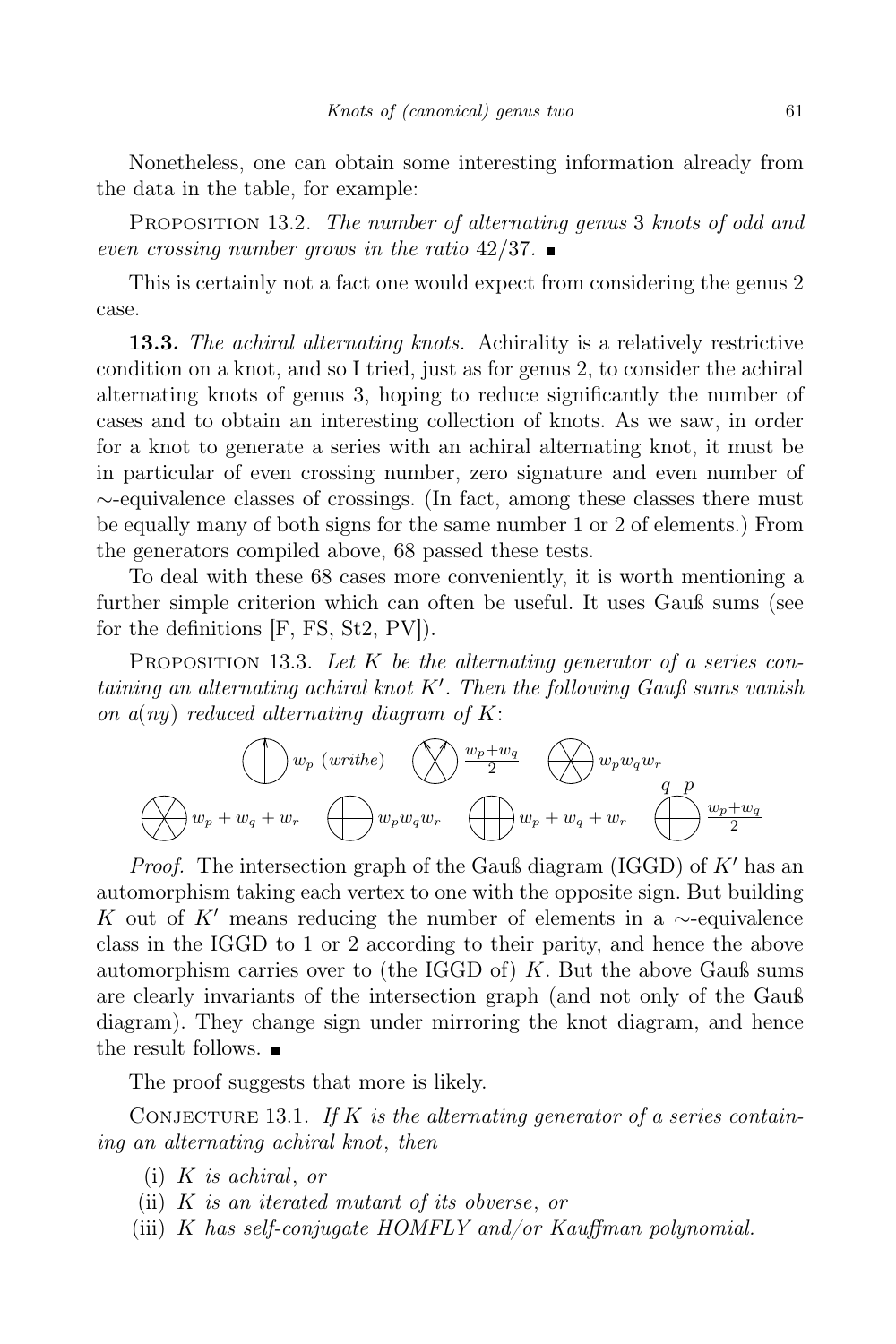Clearly (i) and (ii) are stronger than our result. But note that (iii) is not. Remarkably some of the above simple Gauß sums can sometimes do better in distinguishing an alternating knot from its obverse than the HOM-FLY and/or Kauffman polynomial, as one can see from the examples  $10_{48}$ and  $10_{71}$ .

It is a good exercise to apply the above criteria by hand in some simple examples. However, for many and/or more complicated diagrams it is easier and safer to use computer.

Applying Proposition 13.3 on the 68 knots, only the 30 achiral (without regarding orientation) knots remained. Up to 14 crossings the list is  $8<sub>9</sub>$ ,  $8<sub>17</sub>$ ,  $8_{18}$ ,  $10_{43}$ ,  $10_{45}$ ,  $10_{81}$ ,  $10_{88}$ ,  $10_{115}$ ,  $12_{125}$ ,  $12_{273}$ ,  $12_{477}$ ,  $12_{510}$ ,  $12_{960}$ ,  $12_{1124}$ ,  $12_{1251}$ ,  $14_{1202}$ ,  $14_{5678}$ ,  $14_{15366}$ ,  $14_{16078}$ ,  $14_{16857}$  and  $14_{17247}$ . There are six knots of 16 crossings, two of 18 and one of 20 crossings.

Again one can study their series in more detail, as we did for  $\tilde{g} = 2$ . For example, we have

PROPOSITION 13.4. The fibered achiral alternating genus 3 knots are:  $8<sub>9</sub>$ ,  $8_{17}, 8_{18}, 10_{43}, 10_{45}, 10_{81}, 10_{88}, 10_{115}, 12_{125}, 12_{477}$  and  $12_{1124}$ .

Since the maximal number of ∼-equivalence classes of these 30 knots is 12 (16 $277679$ , 16 $309640$  and the two 18 crossing knots have that many), we have

PROPOSITION 13.5. The number of prime achiral alternating genus 3 knots of n crossings is  $O^{\lt}\!(n^5)$ .

# 14. Questions

QUESTION 14.1. Are there any composite (other than the obvious ones) or satellite knots of  $\tilde{q} = 2$ ?

The lack of "exotic" composite  $\tilde{g} = 2$  knots is suggested by a conjecture of Cromwell:

CONJECTURE 14.1 (Cromwell  $[Cr2]$ ). If D is a diagram of a composite knot  $K = K_1 \# K_2$  and  $g(D) = \tilde{g}(K)$ , then D is composite.

The conjecture is true by Cromwell's work if  $D$  is a diagram of a closed positive braid and by Menasco's work [Me] if  $D$  is alternating. However, the conjecture in general turns out to be false, as is shown by the example of Figure 15, discovered in the course of the work previously described here.

We can pose, however, a different problem:

QUESTION 14.2. Does any knot have only finitely many reduced diagrams of minimal (weak) genus? (Of course, we exclude resolved clasps in a ∼-equivalence class.)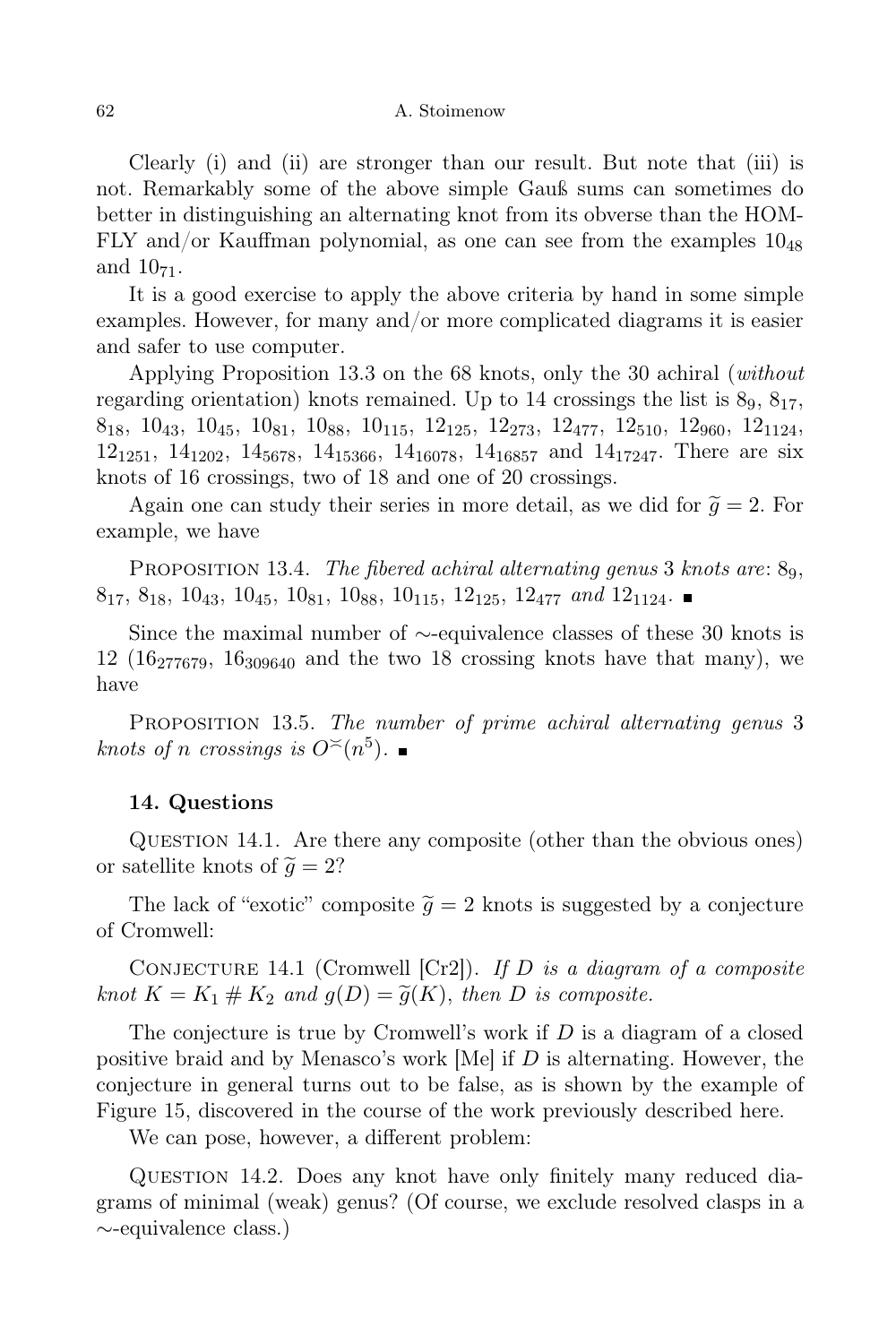

Fig. 15. A counterexample to a conjecture of Cromwell: a prime genus 2 diagram of the knot  $5_2 \# !5_2$ 

It is an easy observation (similar to the proof of Proposition 10.4) that there are infinitely many slice knots of  $\tilde{q} = 2$ . (See also Remark 10.4.) Take  $13<sub>4233</sub>$ . Then switching two of the clasps we obtain a knot bounding a ribbon disc with two singularities, and can change by twists the half-twist crossings:



Question 14.3. Can one decide more exactly which weak genus 2 knots are slice?

Finally, we point out two general problems:

QUESTION 14.4. Is  $\tilde{q}$  always additive under connected sum?

In this case the combinatorial nature of  $\tilde{g}$  seems to make the problem much more involved than for  $q$  (for which there is an easy cut-and-paste argument, see [Ad1]). Note again that the answer would be positive if Cromwell's conjecture had been true.

QUESTION 14.5. Is  $\tilde{g}$  invariant under mutation?

Acknowledgements. The original motivation for this paper was provided by L. Rudolph's paper [Ru], which suggested to me how the Seifert algorithm can be used together with the "slice Bennequin equality" to classify k-almost positive unknot diagrams. Later several people contributed with various remarks and discussions, in particular V. Jones, Y. Nakanishi and Y. Rong (on k-moves), A. Fel'shtyn, D. Gabai, M. Heusener, U. Kaiser and T. Kuessner (hyperbolic knots), M. Hirasawa and J. Rasmussen (calculation of several genera), and T. Tsukamoto (unknot diagrams).

For the experimental part, the program KnotScape [HT] did a huge amount of useful work. (See the survey article [HTW] for an introduction to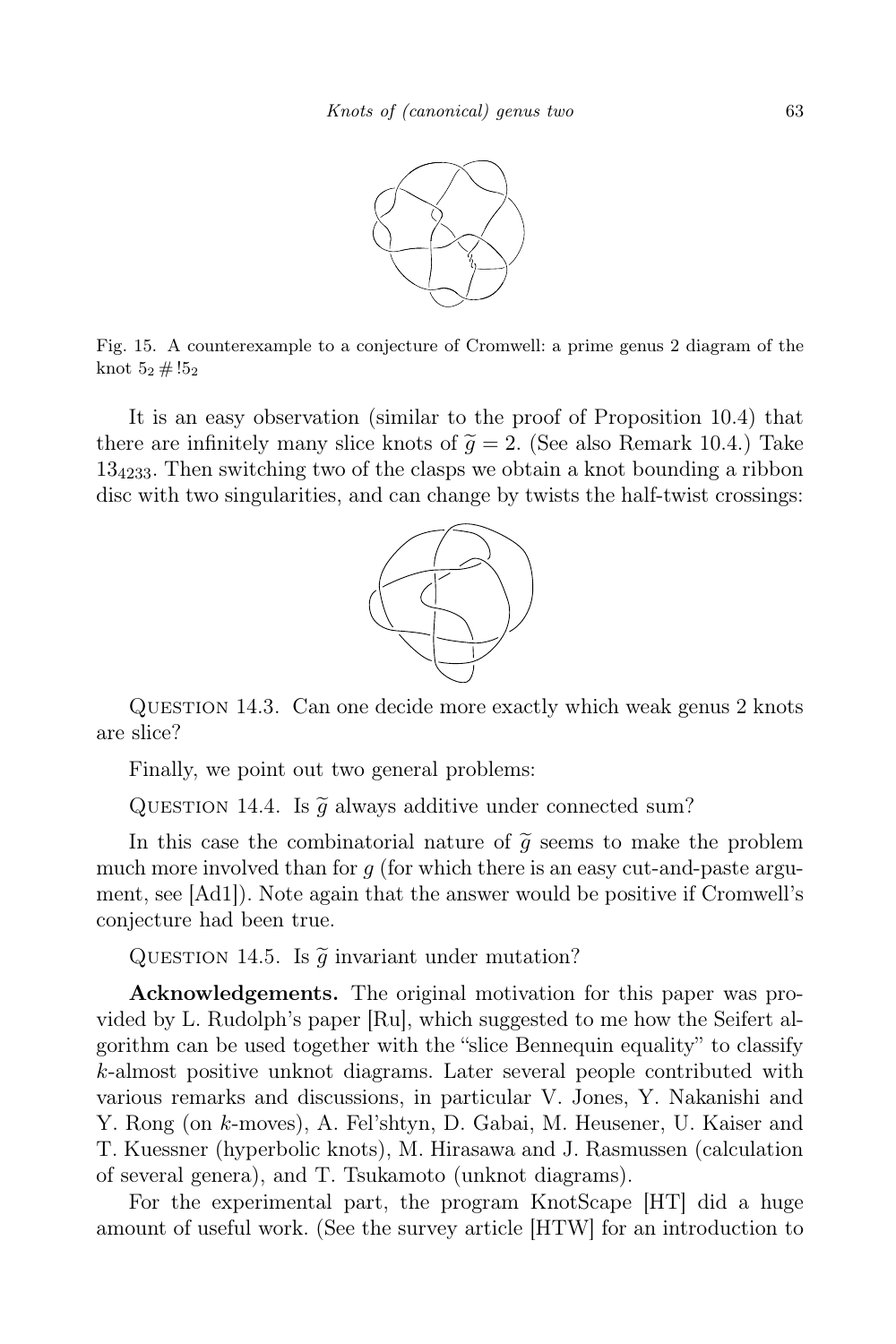this program.) In particular I acknowledge M. Thistlethwaite's collaborative assistance in part of the polynomial calculations.

Finally, I wish to thank the organizers of the "Knots in Hellas '98" conference in Delphi, Greece, and among them especially to Józef Przytycki and Sofia Lambropoulou for the invitation and giving me the possibility to give a talk and for their valuable help and support on both mathematical and non-mathematical matters during the conference.

### References

- [Ad1] C. C. Adams, Das Knotenbuch, Spektrum Akademischer Verlag, Berlin, 1995; English original: The Knot Book, W. H. Freeman, New York, 1994.
- [Ad2] —, Augmented alternating link complements are hyperbolic, in: Low-Dimensional Topology and Kleinian Groups (Coventry/Durham, 1984), London Math. Soc. Lecture Note Ser. 112, Cambridge Univ. Press, Cambridge, 1986, 115–130.
- [Al] J. W. Alexander, Topological invariants of knots and links, Trans. Amer. Math. Soc. 30 (1928), 275–306.
- [BV] R. Bacher and A. Vdovina, Counting 1-vertex triangulations of oriented surfaces, Discrete Math. 246 (2002), 13–27.
- [Be] D. Bennequin, Entrelacements et équations de Pfaff, Astérisque 107-108 (1983), 87–161.
- [BM] J. S. Birman and W. W. Menasco, Studying knots via braids VI: A non-finiteness theorem, Pacific J. Math. 156 (1992), 265–285.
- [BLM] R. D. Brandt, W. B. R. Lickorish and K. Millett, A polynomial invariant for unoriented knots and links, Invent. Math. 84 (1986), 563–573.
- [Br1] M. Brittenham, Free genus one knots with large volume, Pacific J. Math. 201 (2001), 61–82.
- [Br2] —, Bounding canonical genus bounds volume, preprint, 1998, available at http:/ /www.math.unl.edu/˜mbritten/personal/pprdescr.html.
- [BZ] G. Burde and H. Zieschang, *Knots*, de Gruyter, Berlin, 1986.
- [CG] A. Casson and C. McA. Gordon, On slice knots in dimension 3, in: Geometric Topology, R. J. Milgram (ed.), Proc. Sympos. Pure Math. 32, Amer. Math. Soc., Providence, 1978, 39–53.
- [Ch] Q. Chen, The 3-move conjecture for 5-braids, in: Knots in Hellas '98 (Delphi), Ser. Knots Everything 24, World Sci., 2000, 36–47.
- [Co] J. H. Conway, On enumeration of knots and links, in: Computational Problems in Abstract Algebra, J. Leech (ed.), Pergamon Press, 1969, 329–358.
- [Cx] H. Coxeter, Factor groups of the braid group, in: Proc. Fourth Canad. Math. Congress, Banff, 1957, 95–122.
- [CMo] H. Coxeter and W. Moser, Generators and Relations for Discrete Groups, 3rd ed., Springer, Berlin, 1972.
- [Cr1] P. R. Cromwell, Homogeneous links, J. London Math. Soc. (2) 39 (1989), 535– 552.
- [Cr2] —, Positive braids are visually prime, Proc. London Math. Soc. 67 (1993), 384–424.
- [Cr3] —, Knots and Links, Cambridge Univ. Press, 2004.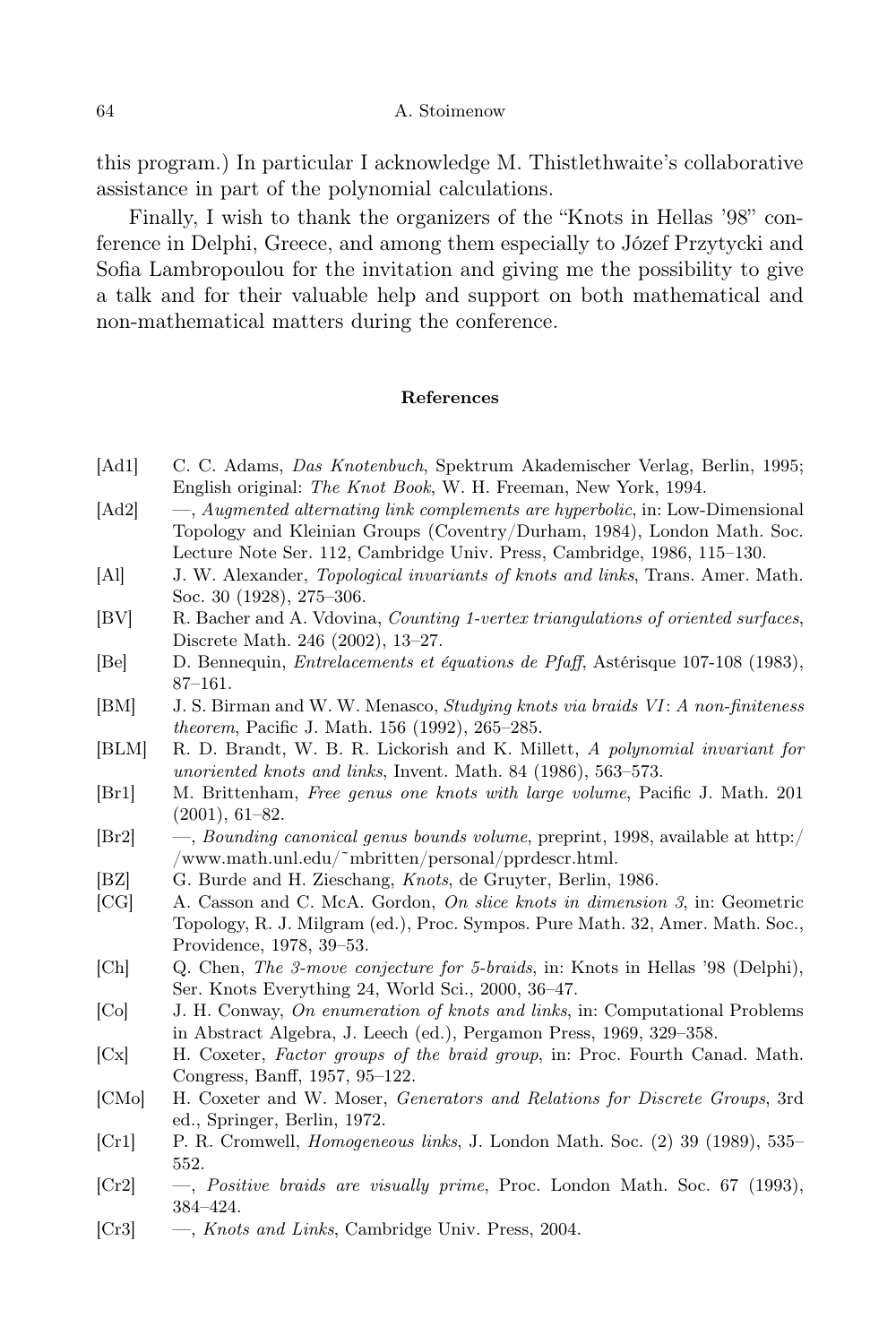- [CM] P. R. Cromwell and H. R. Morton, Positivity of knot polynomials on positive links, J. Knot Theory Ramif. 1 (1992), 203–206.
- [DP] M. Dąbkowski and J. Przytycki, Unexpected connections between Burnside groups and knot theory, Proc. Nat. Acad. Sci. USA 101 (2004), 17357–17360.
- [DLL] O. T. Dasbach, T. D. Le and X.-S. Lin, Quantum morphing and the Jones polynomial, Comm. Math. Phys. 224 (2001), 427–442.
- [DT] C. H. Dowker and M. B. Thistlethwaite, Classification of knot projections, Topology Appl. 16 (1983), 19–31.
- [F] T. Fiedler, Gauss Diagram Invariants for Knots and Links, Math. Appl. 532, Kluwer, 2001.
- [FS] T. Fiedler and A. Stoimenow, New knot and link invariants, in: Knots in Hellas '98 (Delphi), Ser. Knots Everything 24, World Sci., 2000, 59–79.
- [F&] P. Freyd, J. Hoste, W. B. R. Lickorish, K. Millett, A. Ocneanu and D. Yetter, A new polynomial invariant of knots and links, Bull. Amer. Math. Soc. 12 (1985), 239–246.
- [Ga1] D. Gabai, Foliations and genera of links, Topology 23 (1984), 381–394.
- [Ga2] —, Foliations and the topology of 3-manifolds II, J. Differential Geom. 26 (1987), 461–478.
- [GL] S. Garoufalidis and T. T. Q. Le, Asymptotics of the colored Jones function of a knot, preprint, http://www.math.gatech.edu/˜stavros/publications/publications.html.
- [Ho] C. F. Ho, A polynomial invariant for knots and links—preliminary report, Abstracts Amer. Math. Soc. 6 (1985), 300.
- [HR] C. Hodgeson and H. Rubinstein, Involutions and isotopies of lens spaces, in: Knot Theory and Manifolds, D. Rolfsen (ed.), Lecture Notes in Math. 1144, Springer, 1985, 60–96.
- [HT] J. Hoste and M. Thistlethwaite, KnotScape, a knot polynomial calculation and table access program, available at http://www.math.utk.edu/˜morwen.
- [HTW] J. Hoste, M. Thistlethwaite and J. Weeks, The first 1,701,936 knots, Math. Intelligencer 20 (1998), 33–48.
- [J1] V. F. R. Jones, A polynomial invariant of knots and links via von Neumann algebras, Bull. Amer. Math. Soc. 12 (1985), 103–111.
- [J2] —, Hecke algebra representations of braid groups and link polynomials, Ann. of Math. 126 (1987), 335–388.
- [J3]  $-$ , Braid groups, Hecke algebras and type  $II_1$  factors, in: Geometric Methods in Operator Algebras (Kyoto, 1983), Longman, 1986, 242–273.
- [J4] —, On a certain value of the Kauffman polynomial, Comm. Math. Phys. 125 (1989), 459–467.
- [Ka1] L. H. Kauffman, An invariant of regular isotopy, Trans. Amer. Math. Soc. 318 (1990), 417–471.
- [Ka2] —, New invariants in the theory of knots, Amer. Math. Monthly 3 (1988), 195– 242.
- [Ka3] —, On Knots, Ann. of Math. Stud. 115, Princeton Univ. Press, 1987.
- [Ka4] —, State models and the Jones polynomial, Topology 26 (1987), 395–407.
- [Ki] M. Kidwell, On the degree of the Brandt–Lickorish–Millett–Ho polynomial of a link, Proc. Amer. Math. Soc. 100 (1987), 755–761.
- [Ko] M. Kobayashi and T. Kobayashi, On canonical genus and free genus of knot, J. Knot Theory Ramif. 5 (1996), 77–85.
- [LM1] W. B. R. Lickorish and K. C. Millett, A polynomial invariant for oriented links, Topology 26 (1987), 107–141.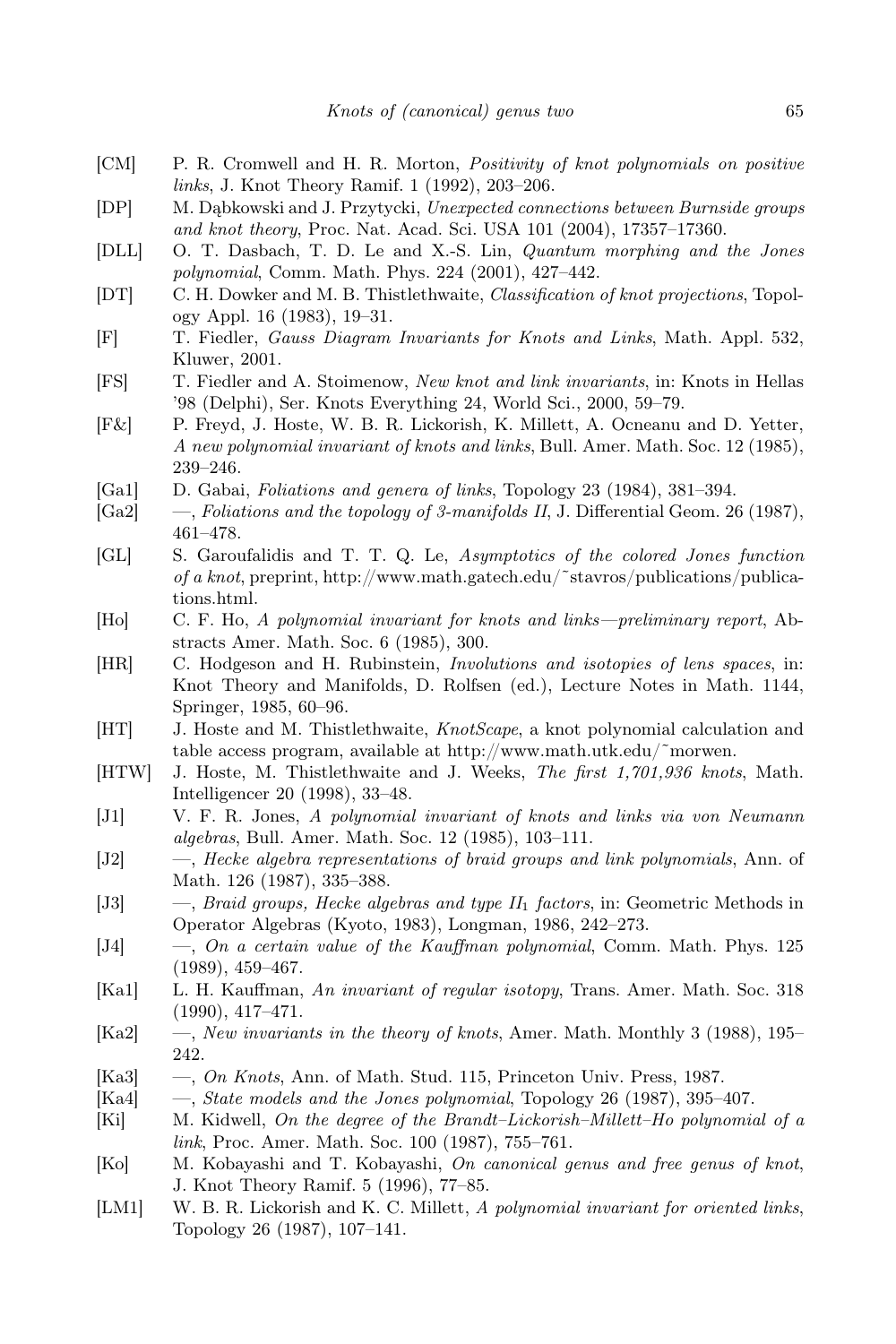- [LM2] W. B. R. Lickorish and K. C. Millett, Some evaluations of link polynomials, Comment. Math. Helv. 61 (1986), 349–359.
- [Li] A. S. Lipson, An evaluation of a link polynomial, Math. Proc. Cambridge Philos. Soc. 100 (1986), 361–364.
- [Me] W. W. Menasco, Closed incompressible surfaces in alternating knot and link complements, Topology 23 (1986), 37–44.
- [MT] W. W. Menasco and M. B. Thistlethwaite, The Tait flyping conjecture, Bull. Amer. Math. Soc. 25 (1991), 403–412.
- [Mr] Y. Moriah, On the free genus of knots, Proc. Amer. Math. Soc. 99 (1987), 373– 379.
- [Mo] H. Morton, Seifert circles and knot polynomials, Math. Proc. Cambridge Philos. Soc. 99 (1986), 101–104.
- [MM] H. Murakami and J. Murakami, The colored Jones polynomials and the simplicial volume of a knot, Acta Math. 186 (2001), 85–104.
- [Mu] K. Murasugi, *Jones polynomial and classical conjectures in knot theory*, Topology 26 (1987), 187–194.
- [MS] K. Murasugi and A. Stoimenow, The Alexander polynomial of planar even valence graphs, Adv. Appl. Math. 31 (2003), 440–462.
- [N] T. Nakamura, Positive alternating links are positively alternating, J. Knot Theory Ramif. 9 (2000), 107–112.
- [Na] Y. Nakanishi, Unknotting numbers and knot diagrams with the minimum crossings, Kobe Univ. Math. Seminar Notes 11 (1993), 257–258.
- [NZ] W. D. Neumann and D. Zagier, *Volumes of hyperbolic three-manifolds*, Topology 24 (1985), 307–332.
- [Pe] K. A. Perko, Invariants of 11 crossing knots, Publ. Math. d'Orsay, 1980.
- [PV] M. Polyak and O. Viro, Gauss diagram formulas for Vassiliev invariants, Int. Math. Res. Notices No. 11 (1994), 445–453.
- $[Pr]$  J. Przytycki,  $t_k$  moves on links, in: Braids (Santa Cruz, 1986), J. S. Birman and A. L. Libgober (eds.), Contemp. Math. 78, Amer. Math. Soc., 1988, 615–656.
- [PT] J. Przytycki and K. Taniyama, Almost positive links have negative signature, draft, 1991.
- [Ro] D. Rolfsen, Knots and Links, Publish or Perish, 1976.
- [Rn] Y. W. Rong, The Kauffman polynomial and the two-fold cover of a link, Indiana Univ. Math. J. 40 (1991), 321–331.
- [Ru] L. Rudolph, Positive links are strongly quasipositive, in: Proceedings of the Kirbyfest (Berkeley, CA, 1998), Geom. Topol. Monogr. 2, Univ. of Warwick, 1999, 555–562; http://www.maths.warwick.ac.uk/gt/GTMon2/paper25.abs.html.
- [ST] M. Scharlemann and A. Thompson, Link genus and Conway moves, Comment. Math. Helv. 64 (1989), 527–535.
- [Se] H. Seifert, Über das Geschlecht von Knoten, Math. Ann. 110 (1934), 571–592.
- [Sq] C. Squier, The Burau representation is unitary, Proc. Amer. Math. Soc. 90 (1984), 199–202.
- [St1] A. Stoimenow, Knot data tables, available on my webpage.
- [St2] —, Positive knots, closed braids and the Jones polynomial, Ann. Scuola Norm. Sup. Pisa Cl. Sci. 2 (2003), 237–285.
- [St3] —, Gauß sums on almost positive knots, Compos. Math. 140 (2004), 228–254.
- [St4] —, Knots of genus one, Proc. Amer. Math. Soc. 129 (2001), 2141–2156.
- $[St5] \quad -$ , On some restrictions to the values of the Jones polynomial, Indiana Univ. Math. J. 54 (2005), 557–574.